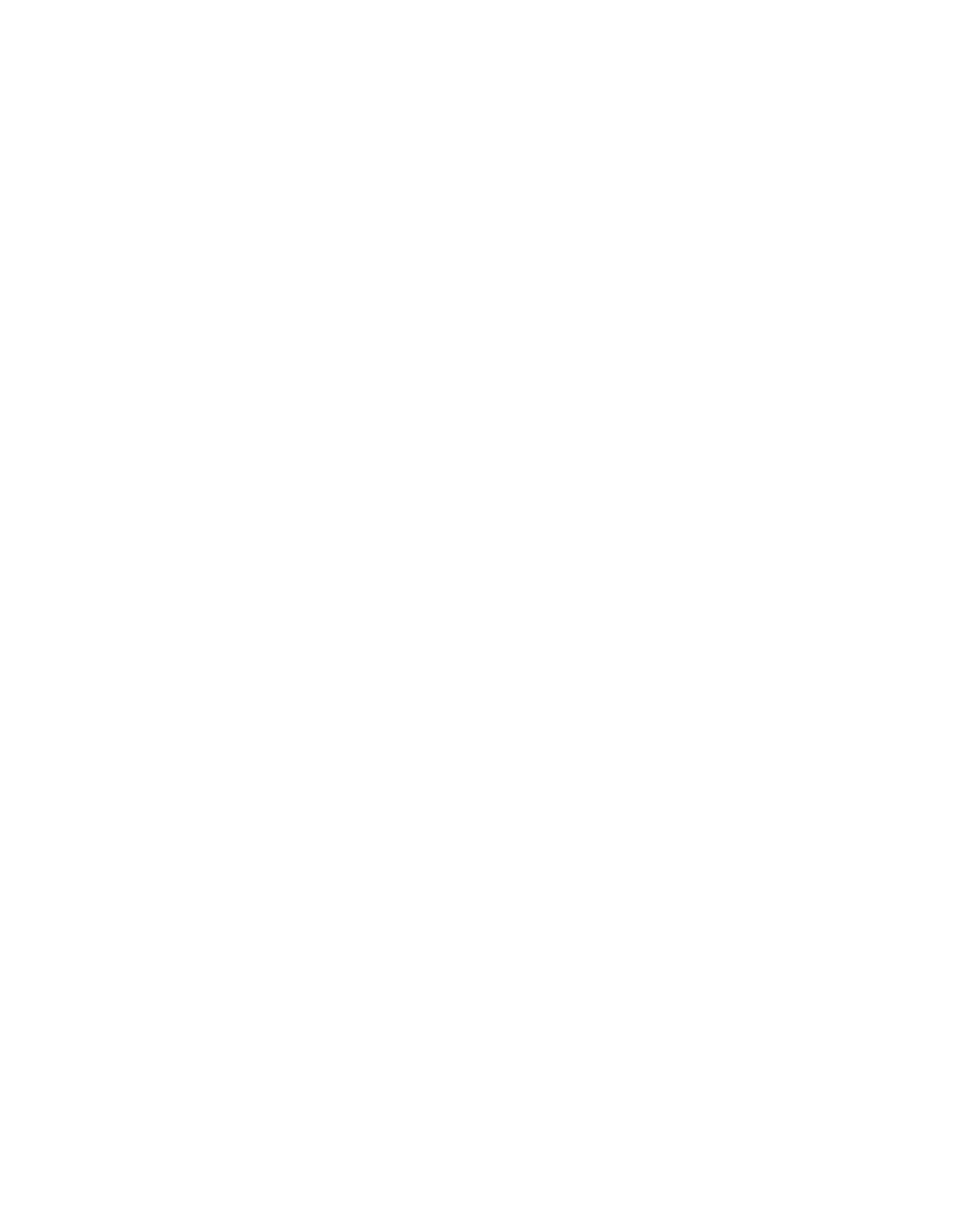# **Algorithmic Music Perception: Differentiating Human from Machine Composition**

A document submitted to the graduate school

in partial-fulfillment of the requirements

for the degree

Masters of Music in Music Technology

**by**

**Joseph A. DiVita**

# **APPROVED BY SUPERVISING COMMITTEE:**

**\_\_\_\_\_\_\_\_\_\_\_\_\_\_\_\_\_\_\_\_\_\_\_\_\_\_\_\_\_\_\_\_\_\_\_\_\_\_\_\_ \_\_\_\_\_\_\_\_\_\_\_\_** Supervisor: C. Floyd Richmond Date

**\_\_\_\_\_\_\_\_\_\_\_\_\_\_\_\_\_\_\_\_\_\_\_\_\_\_\_\_\_\_\_\_\_\_\_\_\_\_\_\_ \_\_\_\_\_\_\_\_\_\_\_\_** Committee Member: William F. DeSanto Date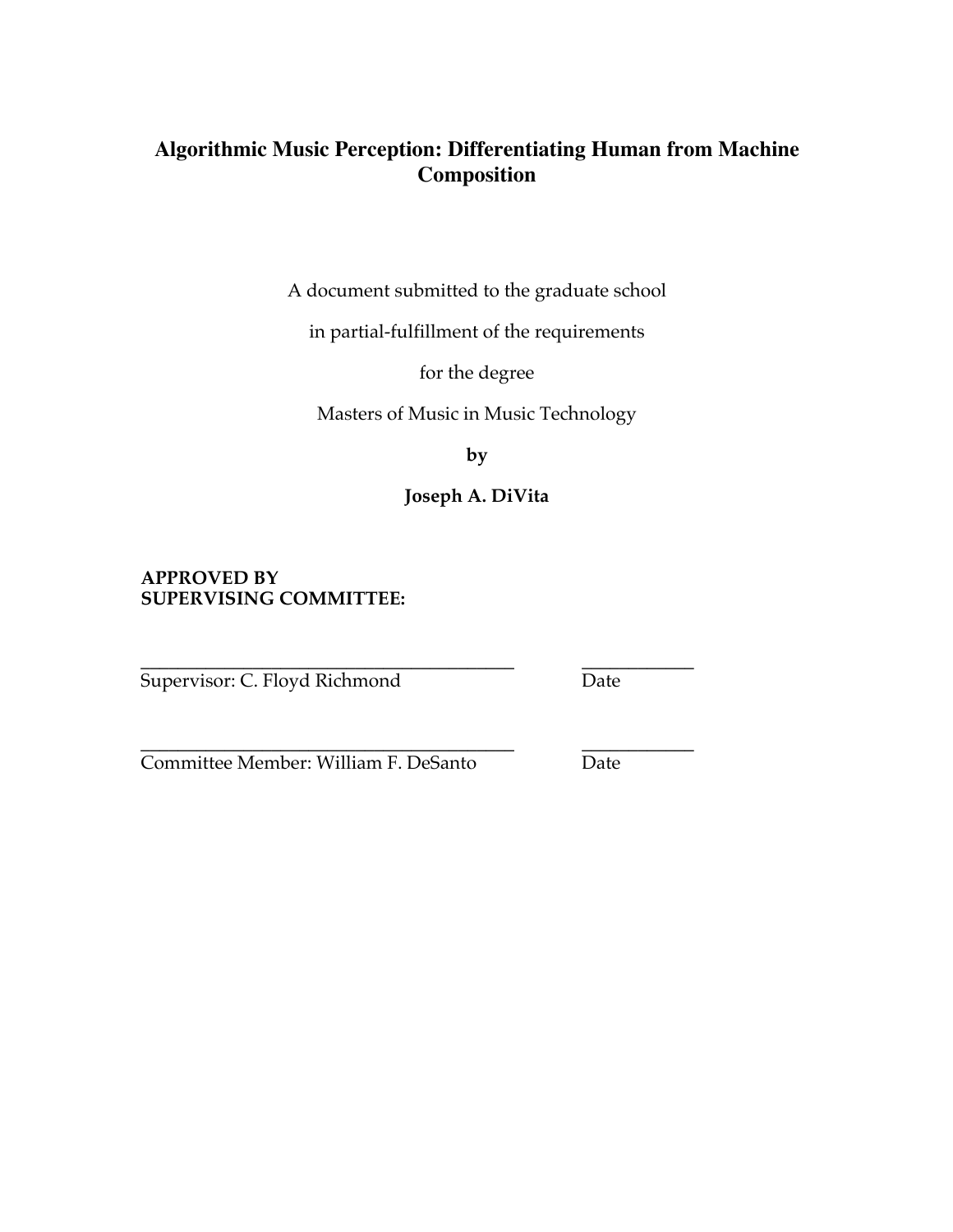**University of Valley Forge Phoenixville, Pennsylvania May 2017**

**Copyright** 

**by** 

**Joseph A. DiVita**

**2017**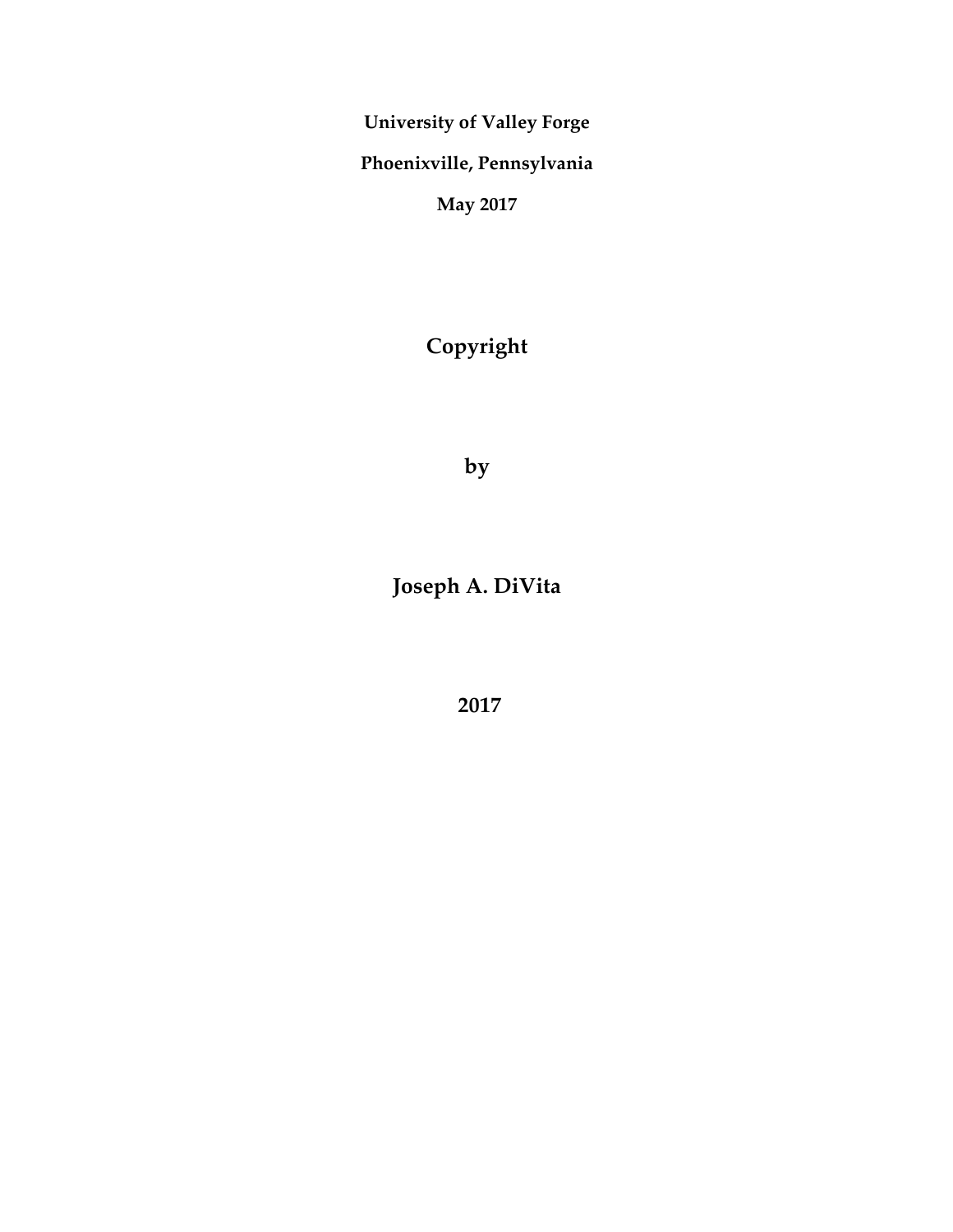# **Abstract**

In recent years, musical works composed by computers have caught the attention of the public and have sparked debate on whether computer-based composition could advance beyond the robot-like expressions typically associated with machines to a level comparable to humans. This study will examine the historical and recent developments and will test whether people of varying musical backgrounds can successfully distinguish between works composed by humans and those composed by computers, especially as the computers implement a variety of modern compositional algorithms. The results of this quantitative study determined that a group of test subjects was able to correctly identify whether a piece of music was composed by a computer or a human 48% of the time. Furthermore, human compositions were correctly identified at a rate of 57%, while computer-composed compositions at 40%. Instrumental experience and age had little to no effect. Levels of music theory training showed a weak, but positive correlation. More modern and complex algorithms that employed a combination of AI systems proved to be more successful.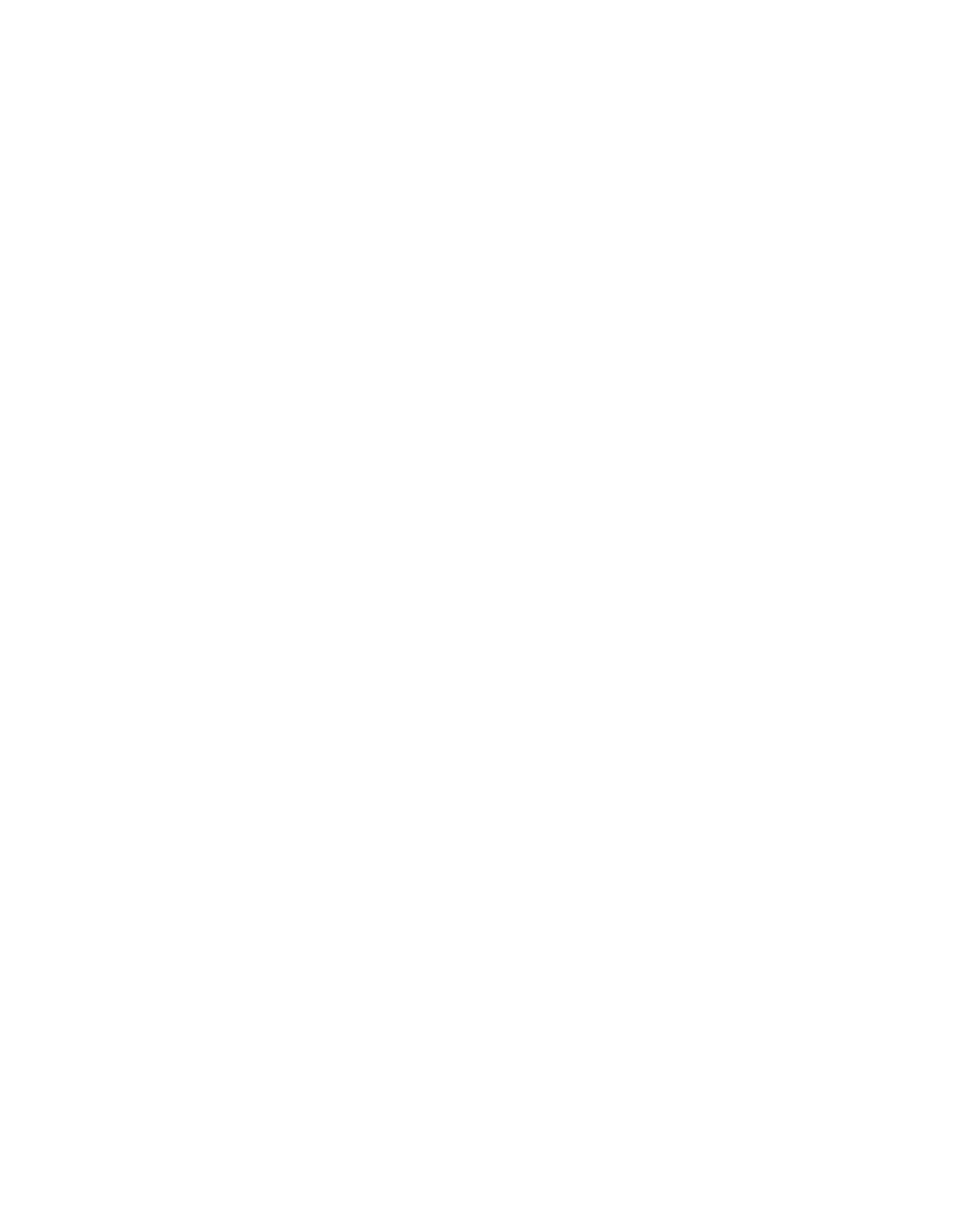# **Table of Contents**

# **List of Tables**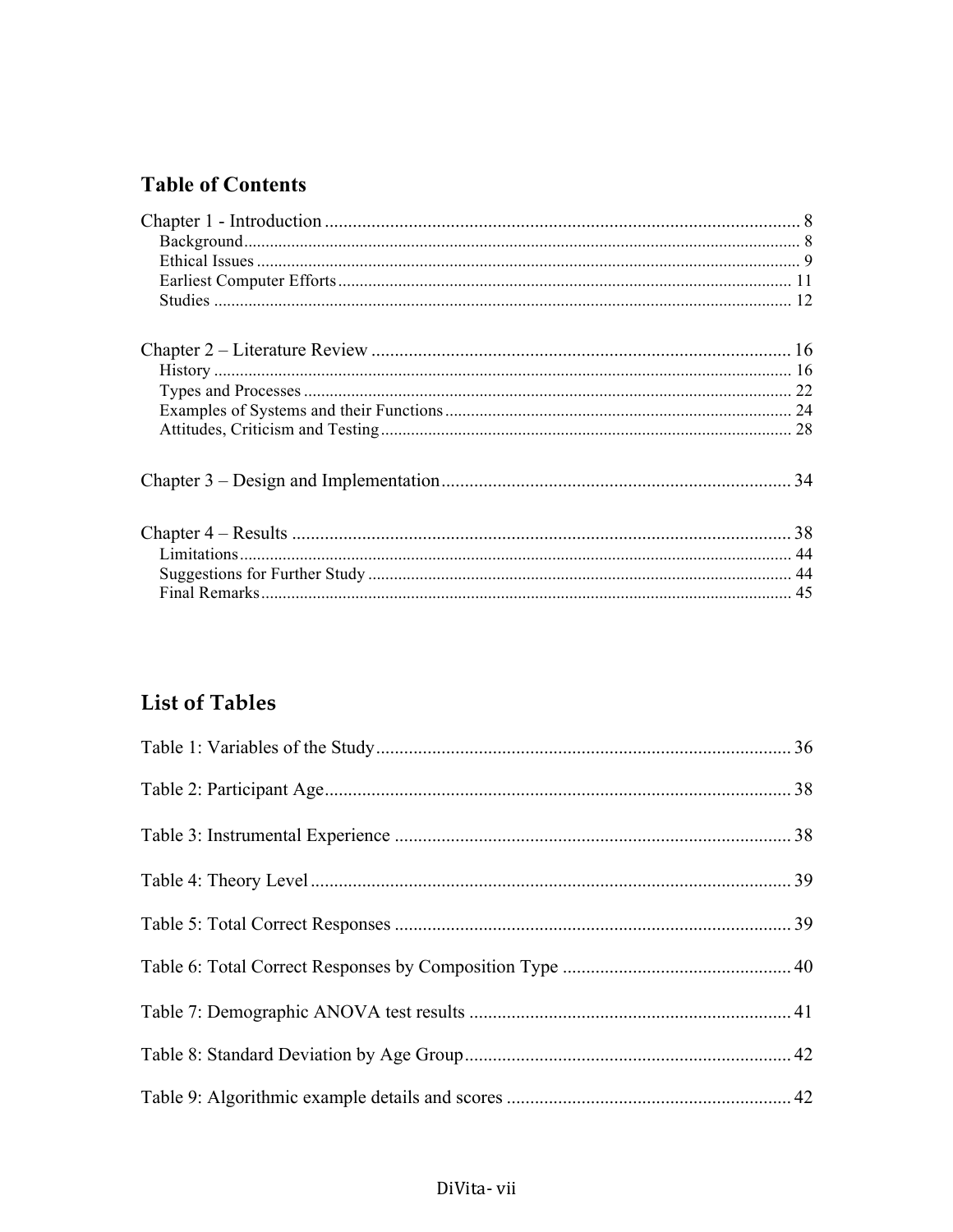DiVita- viii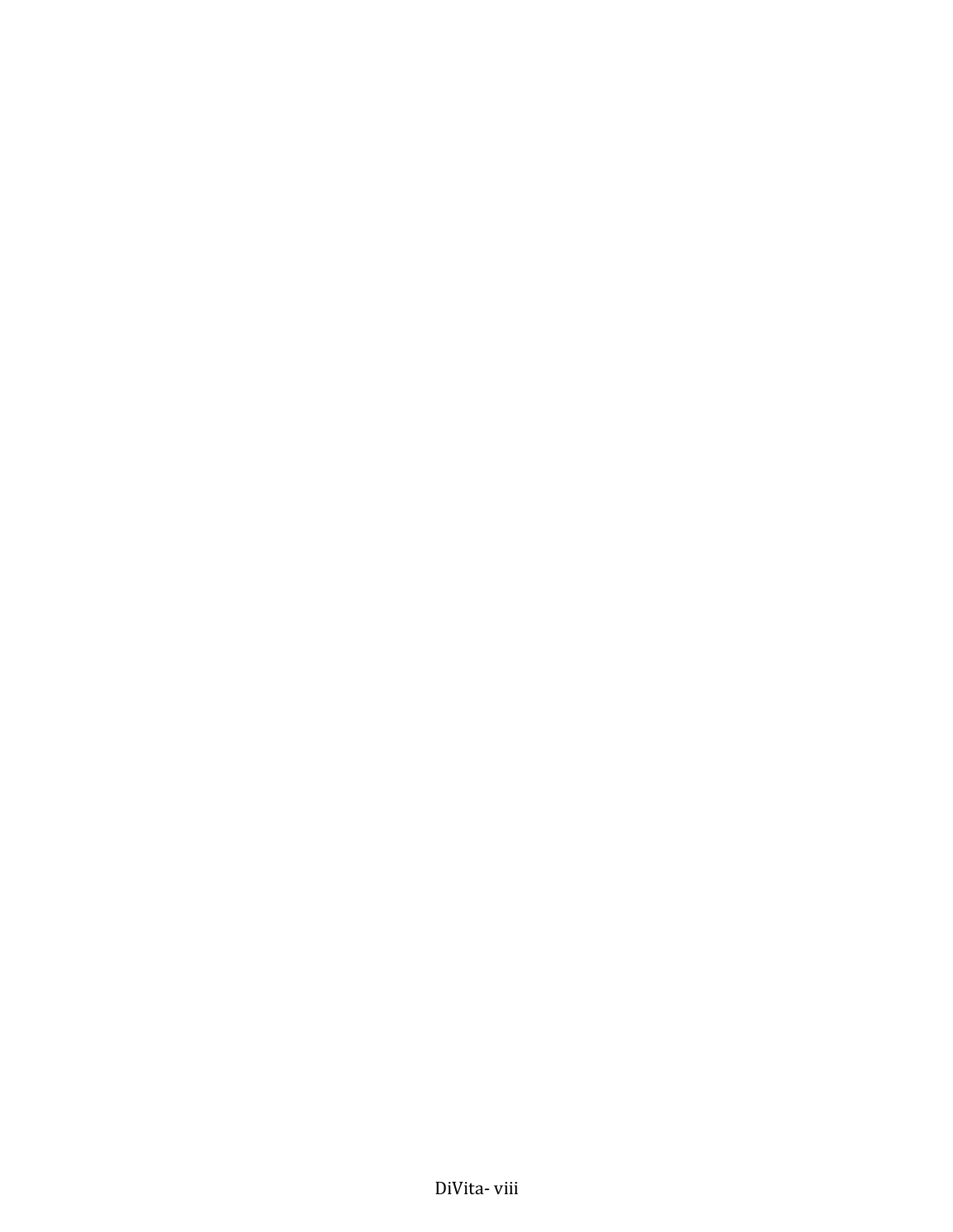#### **Chapter 1 - Introduction**

#### **Background**

Although preceded by earlier pioneering efforts, computer-based algorithmic musical composition has been most thoroughly explored and developed since the late 1950s. It is a type of computer creativity and often considered a form of artificial intelligence.

On a whole, according to Hiller (1959), Loy (1989 and 1981) and Winsor (1987), algorithmic composition "does not relate to the manner in which sound is actually produced, edited, or broadcast. It covers the choice of what sounds will go where in a composition" (Cope, 1997, p. 192). Algorithmic composition does not necessarily have to employ the use of a machine, but in this paper, the term will always refer to music composed by a computer or similar device.

Algorithmic music systems fall into two primary categories: indeterminate (stochastic) and determinate methods. Indeterminate methods produce results using random functions where some portion of the output is left to chance. Determinate procedures are those "where results are fixed by the algorithms and remain unchanged no matter how often the algorithms are run" (Edwards, 2011, p. 3). An interesting indeterminate system being explored today is generative music - a term originally used by English musician Brian Eno to refer to music that is created by a system (algorithm) and always changing. This has shown great promise in the field of video game design where the music is written in realtime, controlled by the players' actions. Chapter 2, page 22 will identify and examine additional subtypes of determinate and indeterminate systems.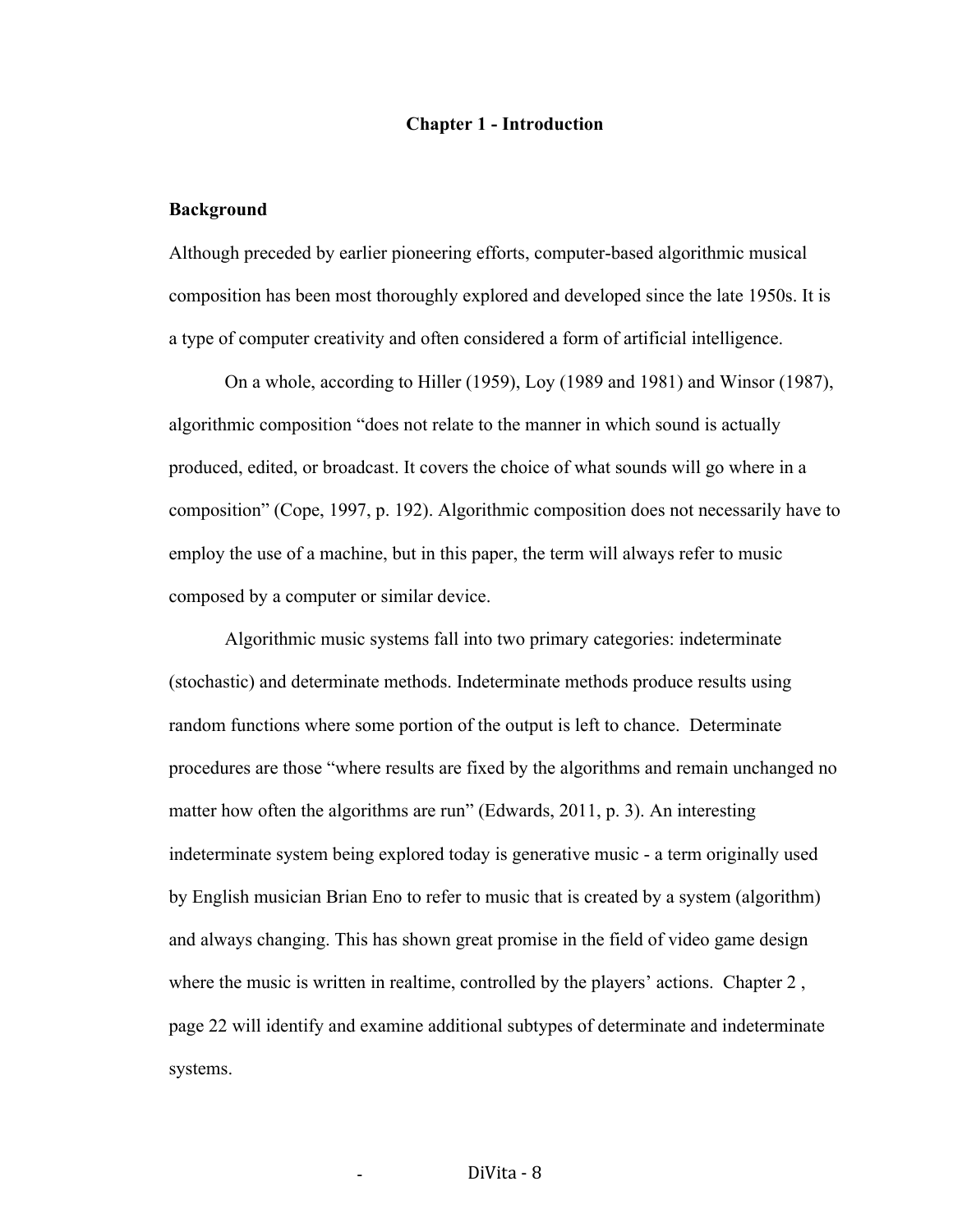# **Ethical Issues**

Fiametta Ghedini, a researcher at a company called "Flow Machines" which develops artificial intelligence systems, has said "people have a bias against all the creative things produced by a computer," noting how one website called the company's work a "dire warning for humanity." (Needham, 2017) Many people believe that computer-based algorithmic musical composition is cheating due to the fact that a machine is making decisions about the musical content rather than the human composer. For this reason, it has often been misunderstood and looked upon negatively or with fear. This is illustrated by a review given in 1989 of a concert of music composed by a machine known as "*Experiments in Musical Intelligence"* in the style of C.P.E. Bach. The local reviewer gave his assessment two weeks prior to the performance arguing that "too few people were aware of the music of the human version of C.P.E. Bach to be confused with digital imitations. The reviewer admitted to having not heard a single example of output from *Experiments in Musical Intelligence*, adding that he did not *ever* want to hear such output" (Cope, 1999, p. 80) Some common reasons given for these views are that the compositions lack "soul" or feeling, are lifeless, and they stand out from compositions that are completely human-composed. If this is true, the listener should be able to tell the difference aurally between computer-generated compositions and those written with other tools such as pencil and paper.

Patricio da Silva affirms that the fear and uneasiness surrounding the acceptance and appreciation of these tools lies on the unwillingness to understand their purpose and design. (Silva, 2003)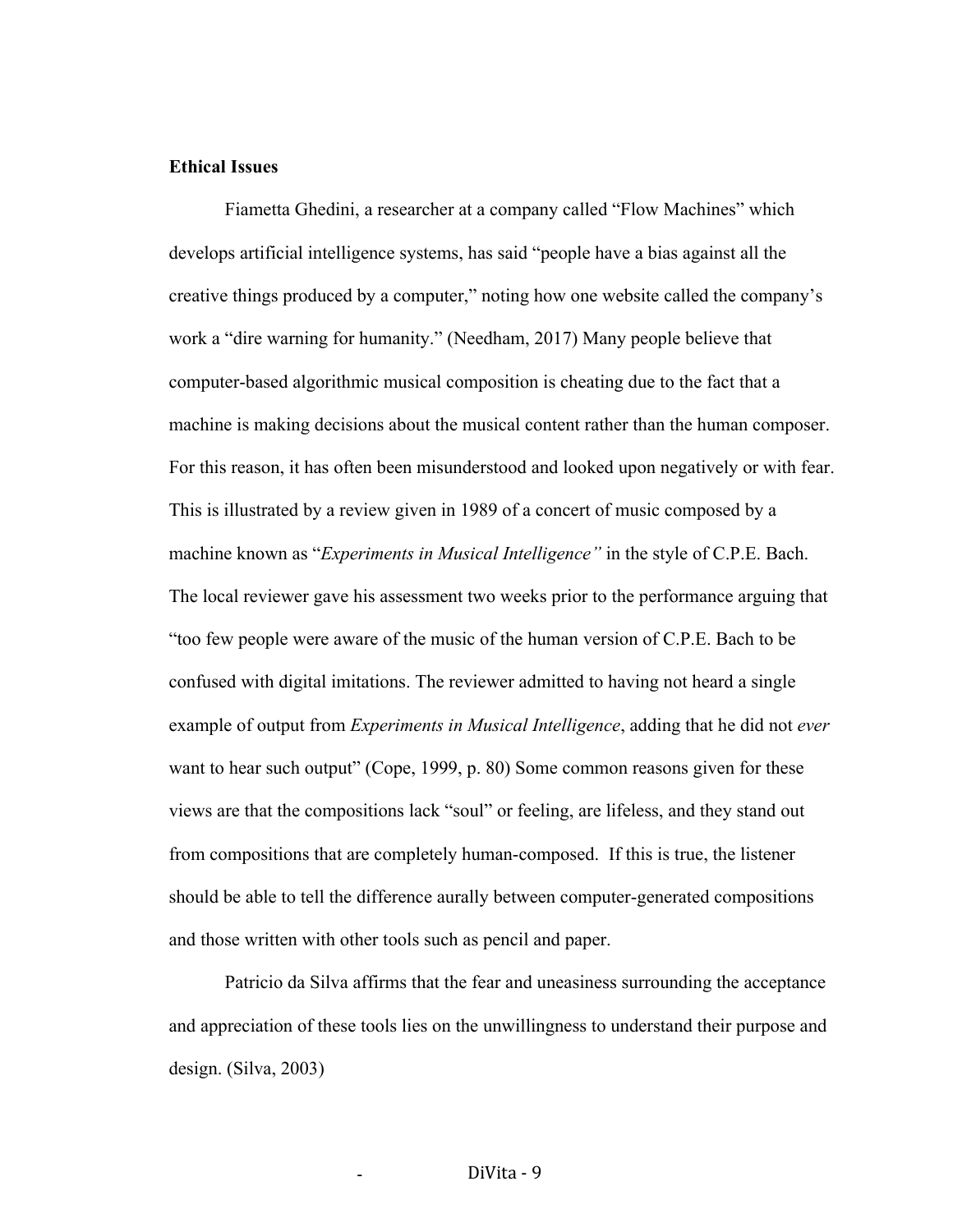Many other people believe the problem with this prejudiced thinking is that it stifles the advancement of the art form. Michael Edwards (2011) has stated:

"Without wishing to imply that instrumental composition is in a general state of stagnation, if the computer is the universal tool, there is surely no doubt then not to apply it to composition would be, if not exactly an example of Ludditism [sic], then at least to risk missing important aesthetic developments that only the computer can stimulate and facilitate, and which other artistic fields are already taking advantage of." (p. 7) If technology is a tool that humans use to make their work easier, we should be utilizing it like any other tool at our disposal. Ghedini explains the intended use for these machines is to "augment creative possibilities without substituting them." While British researcher Geraint Wiggins believes the "social impact will be that artificially intelligent composing companions will be stimulating us to try new things." (Needham, 2017) David Cope, a world-renowned, respected author and algorithmic composer says, "he cannot see anyone arguing convincingly that the notes gathered on a page of music contain a [principle of life, feeling, thought, and action. (Webster's, p. 1278, 1991)] No, the soul we perceive when we hear a deeply moving musical work, if "soul" is even the right word, is *our own soul*" (Cope, 2001 p. 91).

In theory, a computer following an algorithm is no different than a human doing the same, apart from the fact that the process is completed much quicker. Edwards (2011) writes:

"Much of the resistance to algorithmic composition that persists to this day stems from a basic misunderstanding that the computers compose the music, not the composer. This is, in the vast majority of cases where the composer is also the programmer, simply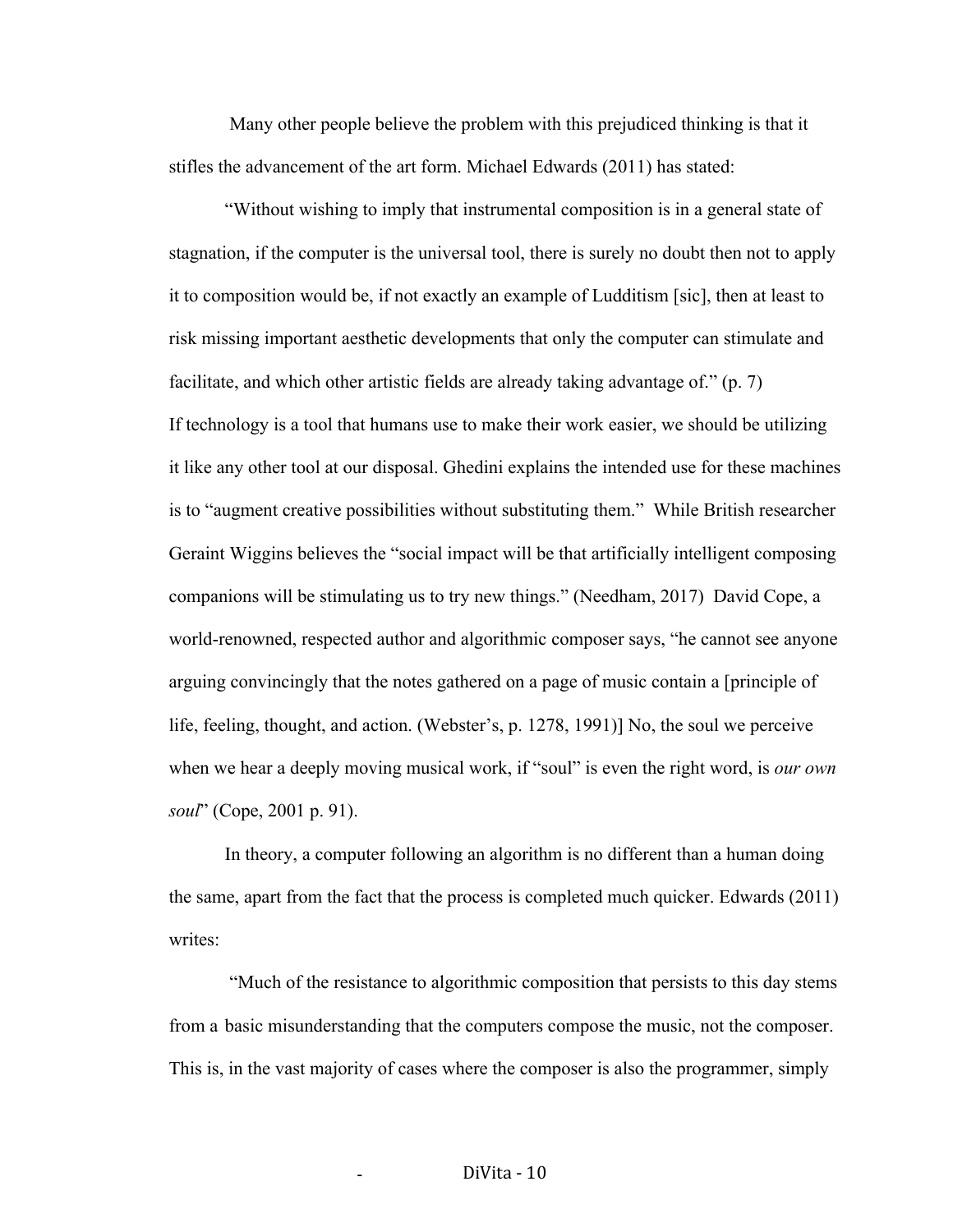not true. As Curtis Roads points out, it takes a good composer to design algorithms that will result in music that captures the imagination." (p.7)

#### **Earliest Computer Efforts**

The first machine developed to create music automatically through melodic generation was invented by Harry Olson and Hubert Belar in the 1940s at RCA laboratories. This machine took its input from a statistical analysis of twelve Stephen Foster melodies and produced imitations of his songs. The machine, simply called "The Music Composing Machine," would output a few bars at a time. Olson and Belar would "play this for audiences and ask them who the composer was and they would immediately say Stephen Foster. But when you ask them which composition of Stephen Foster, they couldn't say" (Heyer, 1975). Then in the 1960s, two major scholarly papers were published that marked a tipping point in the field of artificial intelligence: "Pattern in Music" by Herbert Simon and Richard Sumner (1963) at Carnegie-Mellon University and "Linguistics and the Computer Analysis of Tonal Harmony" by Terry Winograd at MIT (1968). Both publications are recognized as the earliest studies that deal with machine recognition of musical concepts, a critical and integral preliminary process to machine composition. Before any machine can produce musical output, it must first be programmed to process the language of music. Simon and Sumner's (1963) writing examines form through pattern and sequence, while Winograd's (1968) compares music with language and systematic grammar. These efforts broke down music into a rudimentary set of rules and patterns that machines could recognize, code and store to be referenced when compiling output.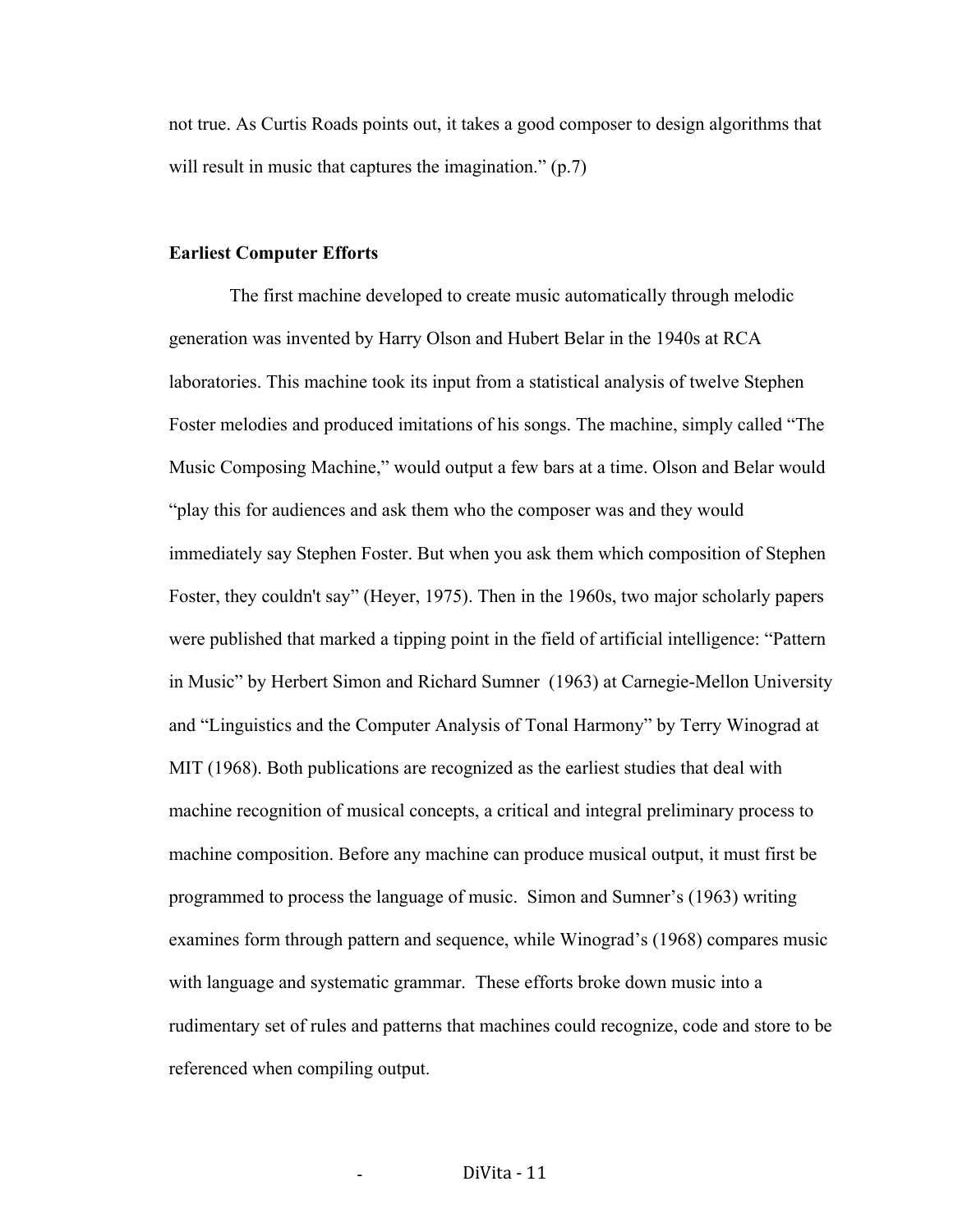# **Studies**

In the past, several studies have addressed both the effectiveness of computer algorithmic composition and human interaction with it. Donya Quick's 2014 doctoral dissertation "Kulitta: a Framework for Automated Music Composition," surveyed participants' reactions to compositions from three separate origins, two of which were computer algorithms. Her conclusions varied depending on which algorithm was used, but supported the idea that humans could not tell the difference between computer and human compositions. (Quick, 2014) David Cope's *EMI* (experiments in musical intelligence) has been tested in a study by Professor Douglas Hofstadter of the University of Oregon to see if listeners could discriminate human performances of the machine's work from those by Bach. This study affirmed the conclusions that humans could not tell the difference. There is also a current study in the form of a survey about generative music taking place at the IT University of Copenhagen whose aim is to "validate a new music generation technique." The study focuses on emotional responses to computercomposed music and its role (if any) in aural distinction of the pieces' origin. In 2016, researcher Nick Collins at Durham University published a study of automated composition's effectiveness in musical theater that was evaluated by both theater composers and theater audiences. The machine-composed work had a two-week run in London. (Collins, 2016).

Computer creativity, algorithmic music composition, and generative music are prolific areas of study and experimentation today. Although many corporations such as Google and universities such as Stanford, MIT, and The University of Montreal are doing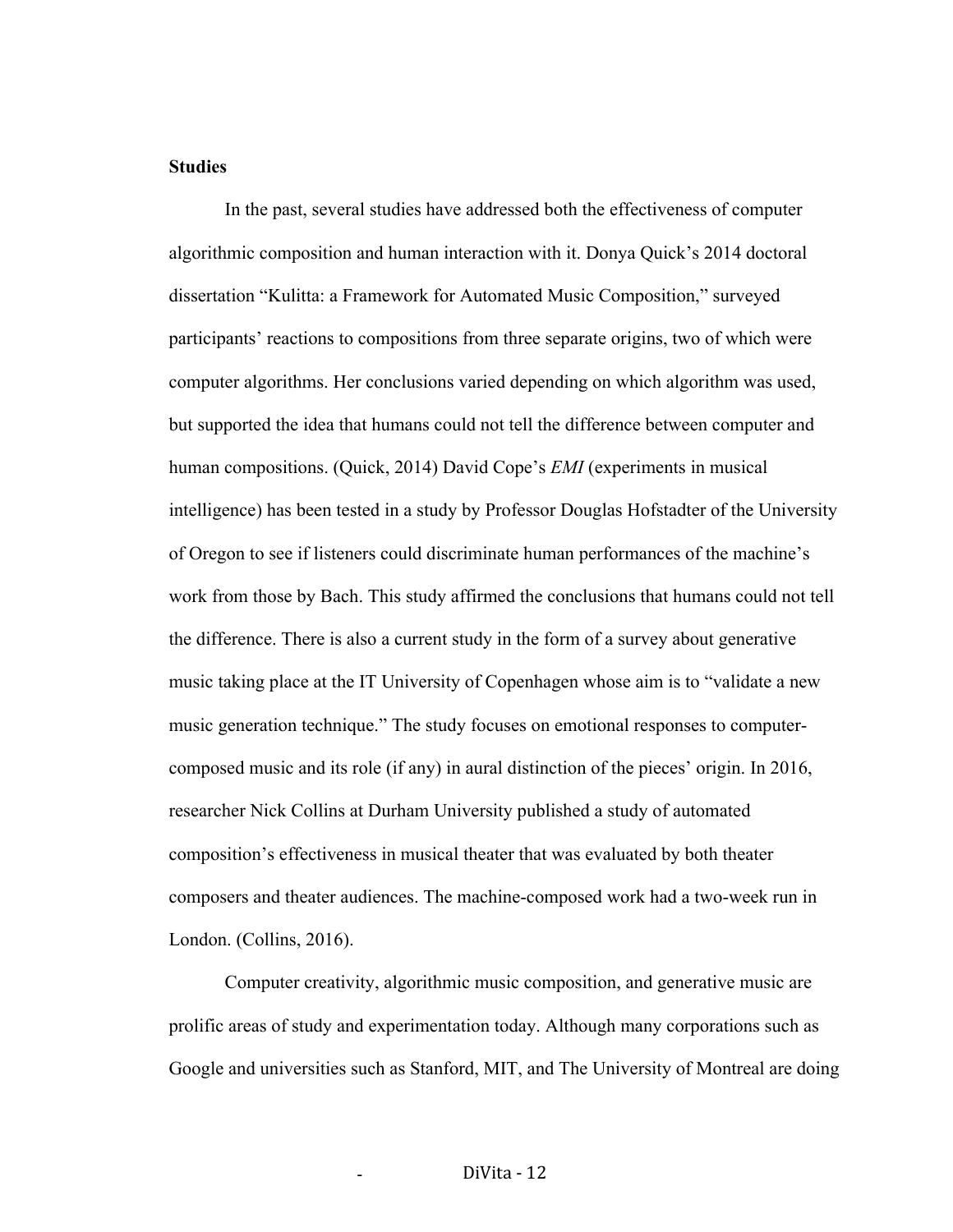experimental work in these areas, shortcomings still exist in their endeavors. As the related literature section will show, these studies fail to adequately examine the possible influence the demographics of the listener may play in the process of evaluation of computer-generated compositions. Variables such as age, musical background, and training have often been overlooked. The proposed study will attempt to mitigate this gap in current research. It will investigate through statistical analysis trends in the ability or lack thereof to discern computer-generated from human compositions based on specific demographics.

This study may shed light on the current widespread idea that computercomposed music is of lower quality than music composed without the aid of a computer algorithm. Todd and Loy summarize this viewpoint stating "laws of art are characteristically fuzzy and ill-suited for algorithmic description" (Todd & Loy, 1991, p. 212). It may influence scholarly discussion among others seeking to advance or understand the practice. Results of this study could help design engineers of music software to take new philosophical approaches to product development. It may impact the current intellectual music society to embrace the practice so that the current state of our technology can allow us to reach our potential as creators.

The purpose of this quantitative study is to explore whether individuals have the ability to distinguish musical compositions that have been written by a computer implementing an algorithm from those created by humans without a formal algorithm. The participants will receive twelve, fifteen-second audio samples. The musical selections for the study will be of similar genre (classical, instrumental) and either computer-composed or human-composed. The participant will answer in electronic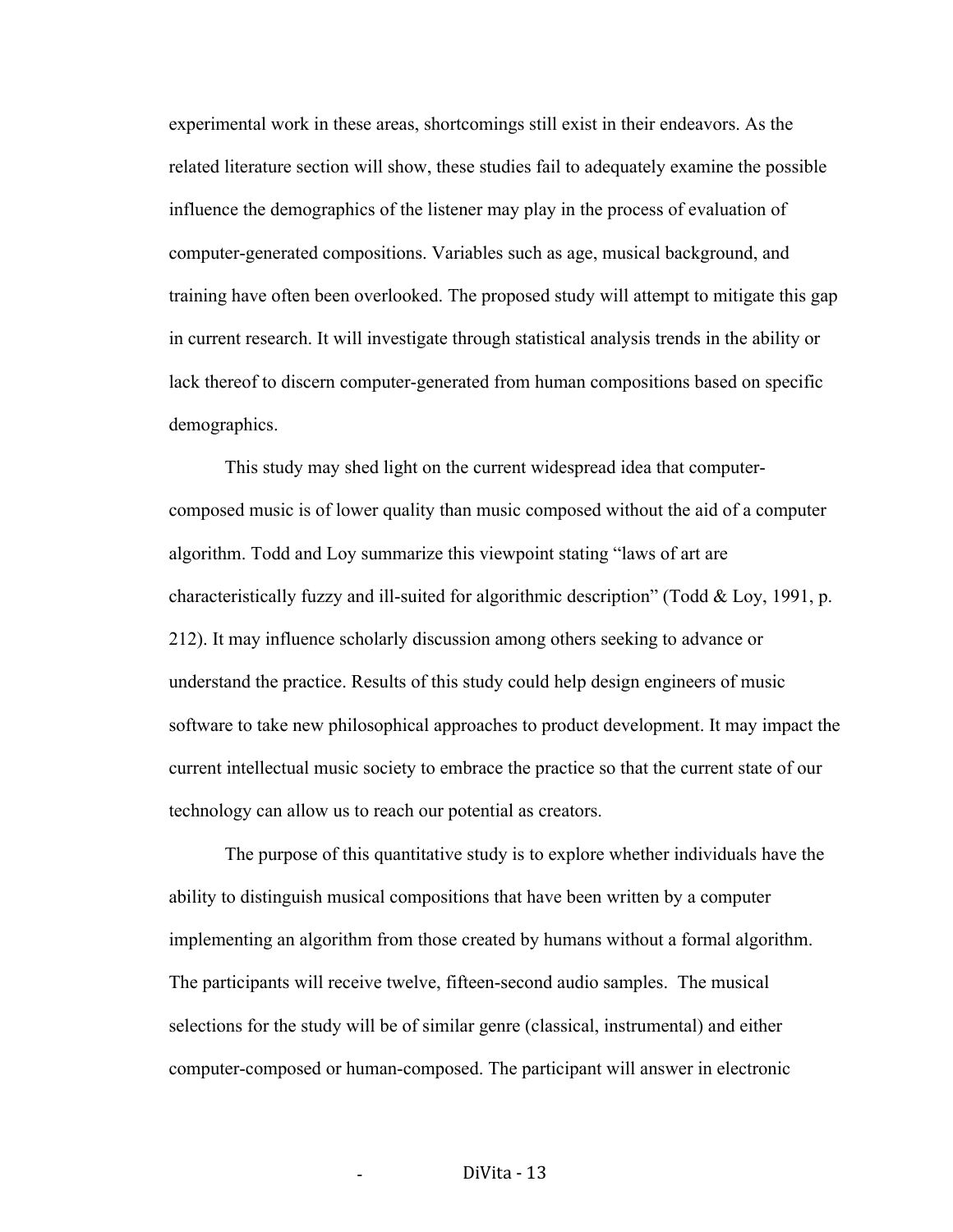survey form with either "computer," "human," or "don't know." The selected piece of music will be the independent variable, and the answer given will be the dependent variable. The study will also explore possible demographic factors that may influence the ability of participants to make correct identifications. These mediating variables will be: the age of the participant, if the participant has any experience playing an instrument, if the participant has experience playing more than one instrument, and to what degree they have studied music theory, if at all. The age variable will be defined by different ranges that include 10-15, 15-20, 20-30, 30-50, and over 50. The research will involve random participants of varying ages and musical backgrounds.

The study will attempt to yield answers to the following questions:

- 1. Can the participants determine the difference between computer-generated compositions and human-generated compositions?
- 2. Does the age of the participant have an effect on their ability to determine the difference between computer-generated compositions and human-generated compositions?
- 3. Does experience playing a musical instrument or multiple instruments have any significant influence on their ability to determine the difference between computergenerated compositions and human-generated compositions?
- 4. Does the amount of formal training in music theory have any significant influence on their ability to determine the difference between computer-generated compositions and human-generated compositions?

The (null) hypothesis in this study will be that the subjects will not be able to correctly identify whether a piece of music is computer-composed or human-composed at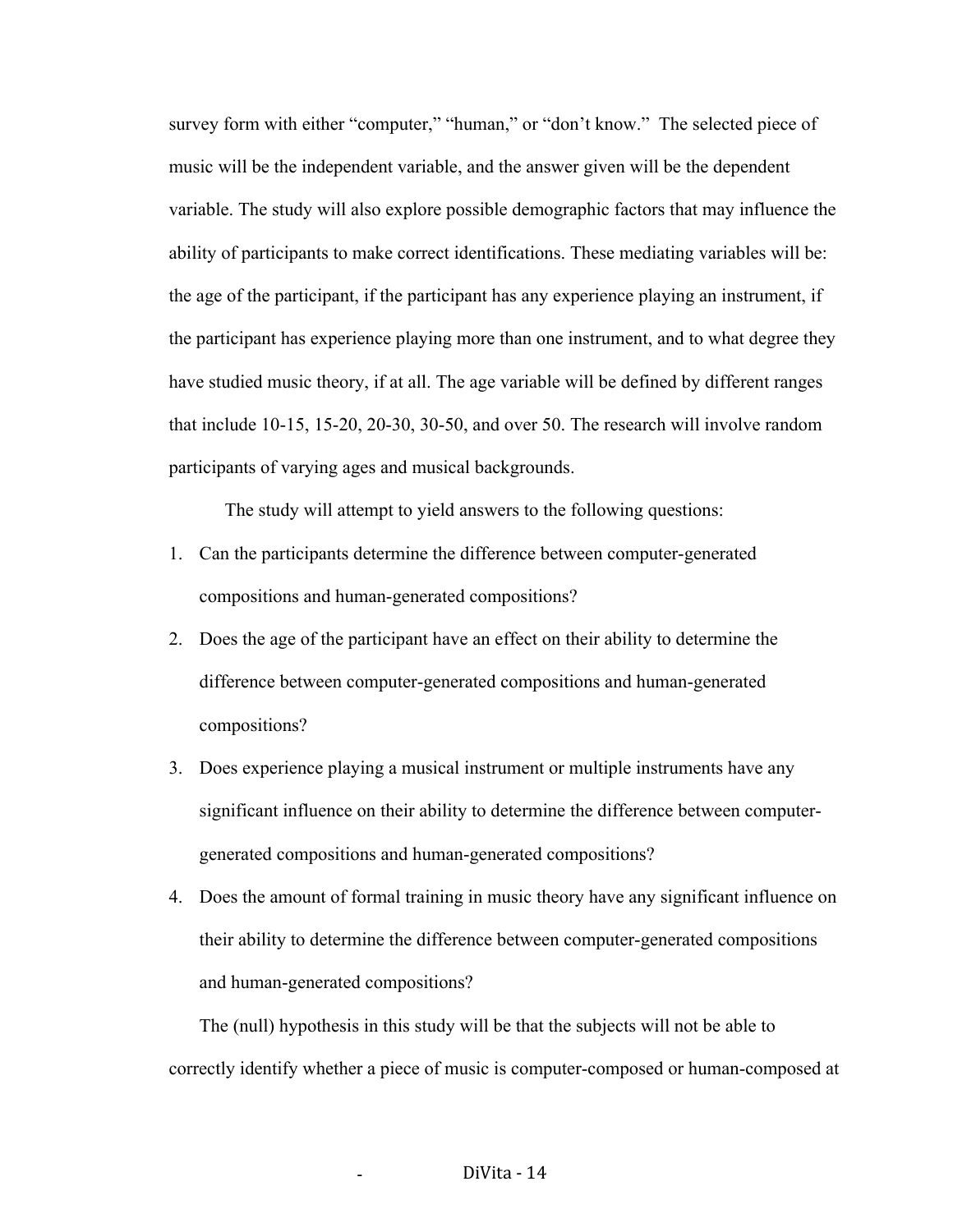a better than random rate (50%). Therefore, there will be no statistical significance after analysis of responses ( $p$ <0.05). Furthermore, the mediating variables will have no significant effect on the subject's ability to distinguish the difference.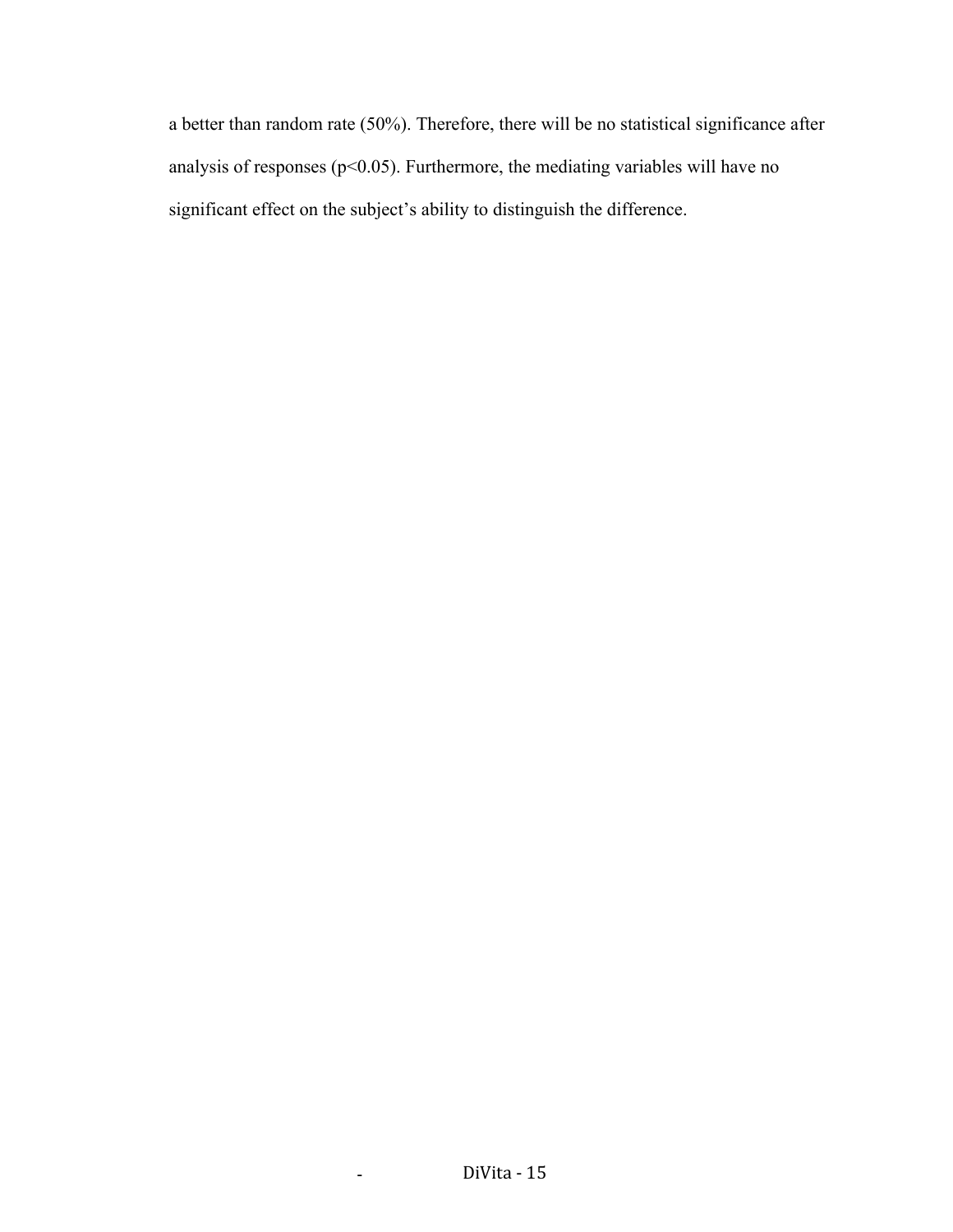#### **Chapter II - Literature Review**

### **History**

The Merriam Webster dictionary defines algorithm as "a step-by-step procedure for solving a problem or accomplishing some end especially by a computer." ("Algorithm") By this definition, algorithms can be implemented without the use of a machine. The earliest recorded use of algorithmic composition was "*Musikalisches Würfelspiel*;" which is German for "Musical Dice Games." The numbers on the dice were connected with pre-composed passages to be arranged by chance. This was quite popular with western European composers in the late 18th century but generally connected with Franz Josef Haydn and Wolfgang Mozart.

One such Würfelspiel, attributed to Haydn, consists of two six-by-eight matrices containing the number one to ninety-six. The number eight represents the number of measures in a typical classical phrase, and the number six represents the number of possible outcomes of the throw of one die. These numbers are then keyed to ninety-six measures of music. Throwing a die sixteen times produces two phrases of eight measures each. All measures were created by Haydn with the foreknowledge of how they could connect with any of the six possible succeeding measures. Hence the  $6^{16}$  or over 2.8 trillion possibilities generated from this *Musikalisches Würfelspiel* will all approximate Haydn's style. (Cope, 1997, p. 197)

According to Roads (1980) in the Computer Music Journal "Artificial Intelligence and Music" the first machine for composing music automatically was invented in 1821 by Dutch inventor Dietrich Nikolaus Winkel, who was also the inventor of the first successful metronome. This machine was called the "Componium." It would generate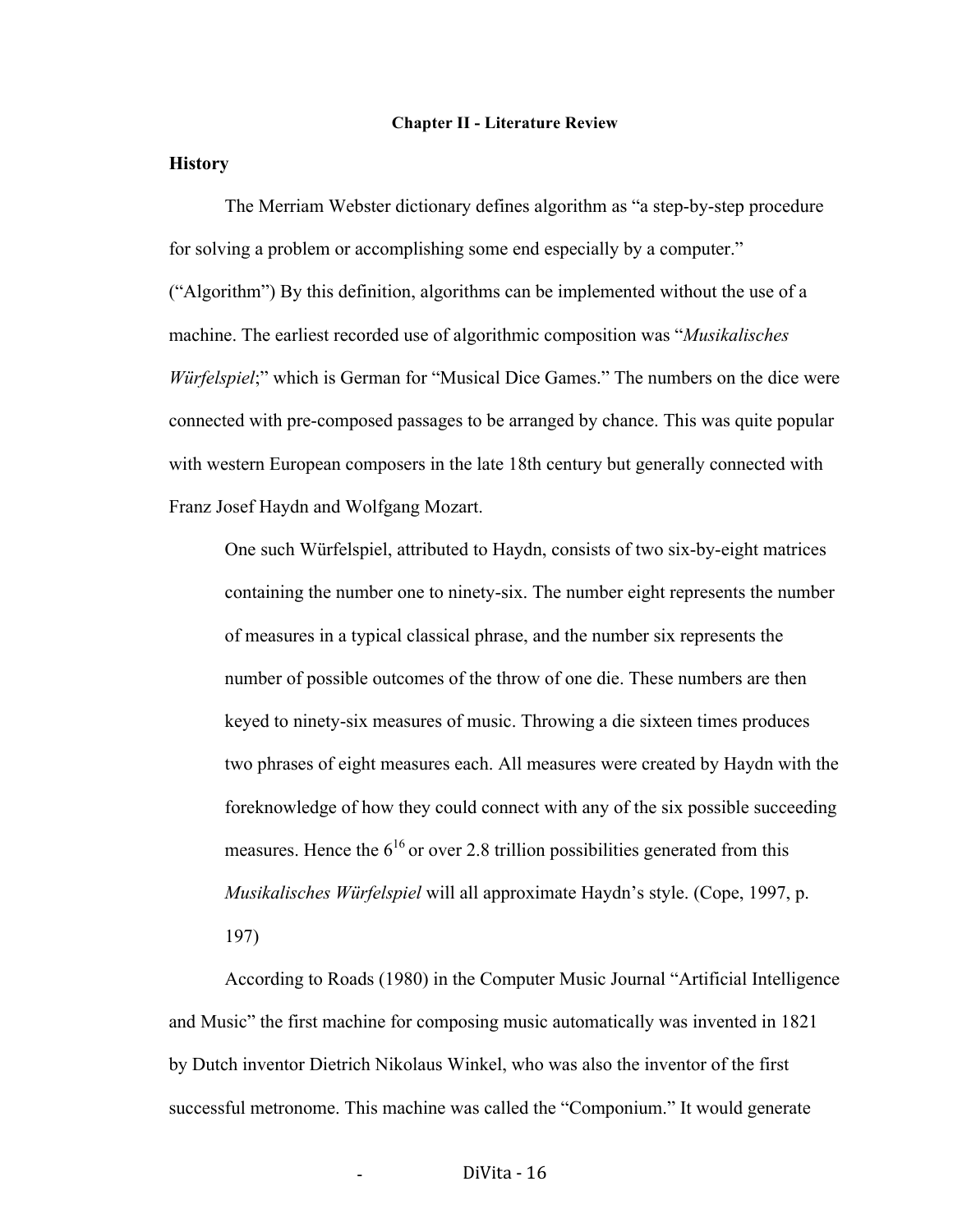variations on a theme that was mechanically programmed into the device. The next developments would not come until the middle of the 20th century utilizing computers.

According to Manning (1980), the next composing machine was designed by Hubert Belar and Harry Olson in the late 1940's. This machine used statistics to quantify the melodies of twelve Stephen Foster songs. In 1955 at the University of Illinois, composers Lejaren Hiller and Leonard Isaacson used the Illiac computer to compose *The Illiac Suite*. James Harley reports that Hiller initially took an approach of filtering a random number generator through sets of general rules culled from particular musical styles to create order from chaos. The device would slowly progress from non-predictive behavior to relating the composition to previously "heard" material to anticipate outcomes. (Harley, 1995) The following year Hiller founded the Experimental Music Studio at the University to study and develop electroacoustic and computer music. (Roads, 1980)

In the early 1960s, while working for Bell Labs, computer music pioneer Max Mathews developed a programming language called MUSIC that underwent four revisions. This language focused mainly on direct synthesis. In Hubert Howe's (2009) article in the Computer Music Journal "My Experiences with Max Mathews in the Early Days of Computer Music" he details the dissemination through the computer music community and its potential for revolutionizing the emerging field. This work proved to be of the utmost importance at the time. Howe notes that the writing of Mathew's boss, John Pierce, suggests, "they did not regard music as a serious field of study" (Howe, 2009, p 43). This was a common sentiment that musical establishments had regarding computer music at the time. Howe describes how one of Mathews' contemporaries, John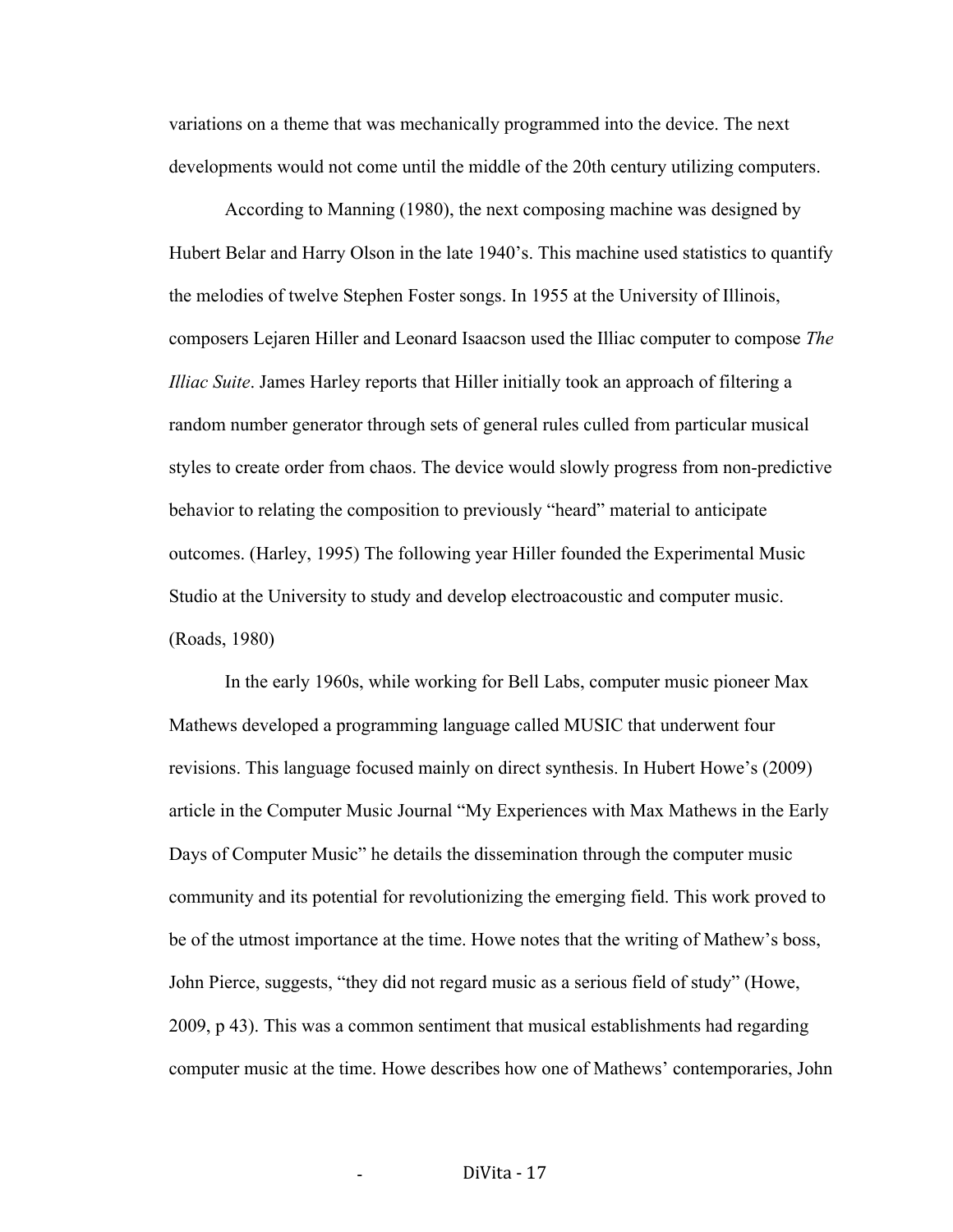Chowning, was "initially turned down for his tenure at Stanford" (Howe 2009, p.42) even though he invented frequency modulation (FM) synthesis in 1967, prior to his tenure case. Chowning would go on to invent digital reverberation and the simulation of moving sounds by the early 1970s. (Howe, 2009) Considering his commercial success and impact on the recording industry with these inventions, it seems absurd that Stanford music professors had such a disregard for computer music as they did not see it as a valid area of study, much like John Pierce at Bell Labs. There was a consensus among the academic music community that musical experimentation with machines was frivolous or bizarre.

The first modern developments in generative algorithmic composition by machines were made by focusing on the challenges of quantifying music in a way that could be effectively "understood" by a machine. In 1967 Herbert Simon and Richard Sumner explored how humans perceive music through the idea of pattern recognition. The concepts that they explored would later be applied to machine learning. Doris Lora (1979) summarized the findings with "Human beings seem to have a strong inclination to impose patterns on random auditory stimuli (noise). Simon and Sumner found that people hear orderly sequences in random noises and tend to treat elements that do not fit their imposed patterns as 'exceptional' " (para. 11). Using these concepts, a system was developed to program machines to identify and replicate sequences of sounds.

The following year at MIT, Terry Winograd (1968) made great strides in computerized language recognition with the scholarly document, "Linguistics and the Computer Analysis of Tonal Harmony." Winograd built upon an idea presented by Allan Forte (1962) who says "The similarity of music to language at many levels has long been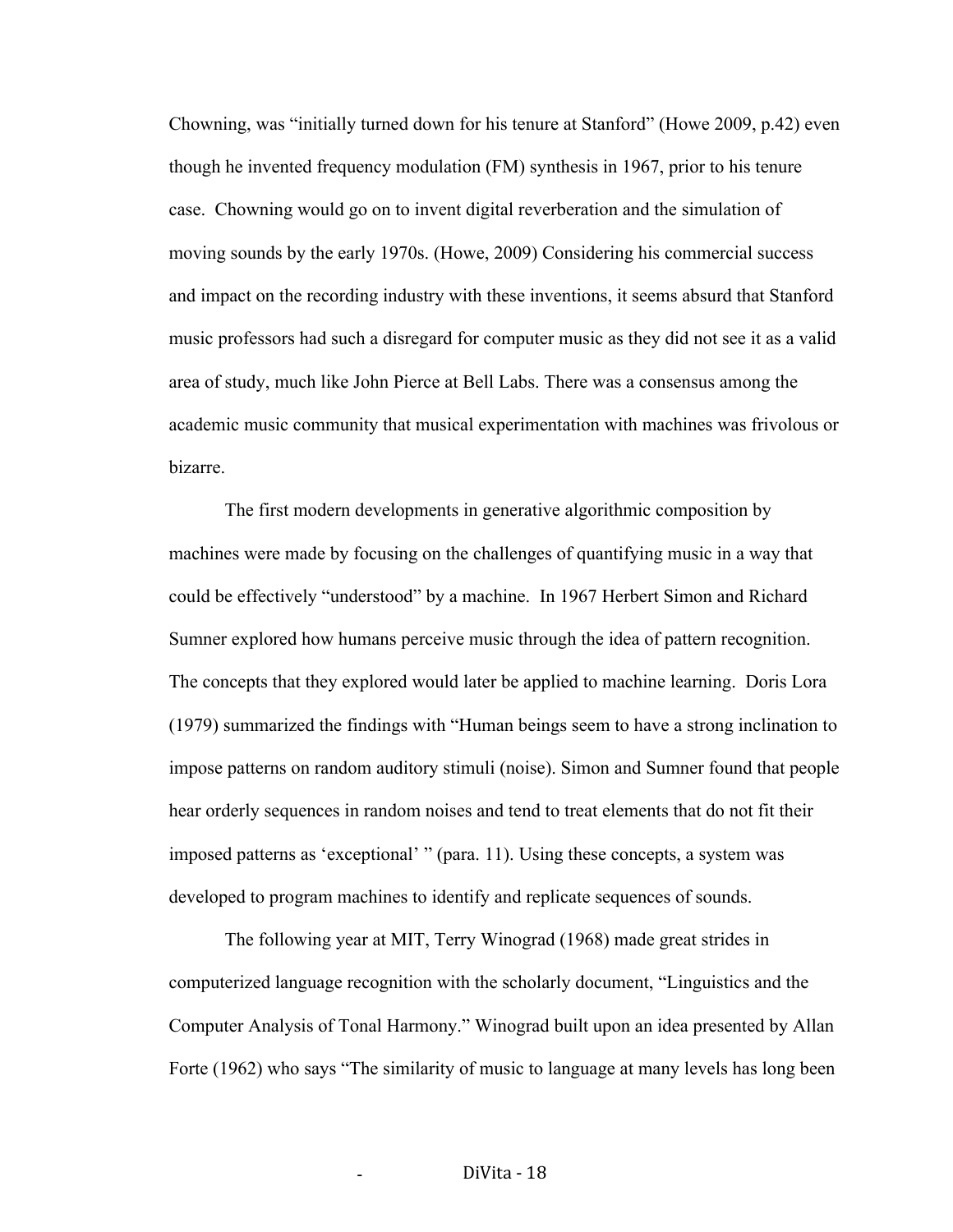a subject of discussion, and studies are now beginning which use some of the basic ideas of linguistics in order to better express the structure of music" (Winograd, 1968, p. 4). This study brought the idea of context recognition to automatic music learning and was the genesis of "grammar learning" in artificial intelligence. This first venture was primitive due to the inability to create applications that could "automatically translate text in one language to another due to the fact that all the subtleties of expression in any language cannot be translated literally" (Manning, 1980, p. 121).

As Roads continues his overview, he points to a programming language called EUTERPE developed by Stephen Smoliar at MIT which generated Gregorian chant, medieval polyphony and Bach style counterpoint. Smoliar's work with EUTERPE began in 1967 and continued into the 1970s. Roads also makes mention of a program called "SIM-SIM" which was written in 1973 at the University of California (Berkeley) that simulated jazz improvisation. The advancements of that decade made it possible for machines to engage in some level of musical cognition in the form of pattern and context recognition. This coupled with computers' superior problem-solving capabilities by the early 1980s led to a wide expansion in areas of focus in the field, incorporating such developments as generative sound synthesis, and machines programmed to test humans' cognitive abilities through music. (Roads, 1980)

In 1981 David Cope began work on his landmark computer program known as "EMI", an acronym for "Experiments in Musical Intelligence." Cope describes EMI as "an analysis program that uses its output to compose new examples of music in the style of the music in its database without replicating any of those pieces exactly" (Garcia, 2015, para. 9). This endeavor started as an answer to a case of writer's block. He intended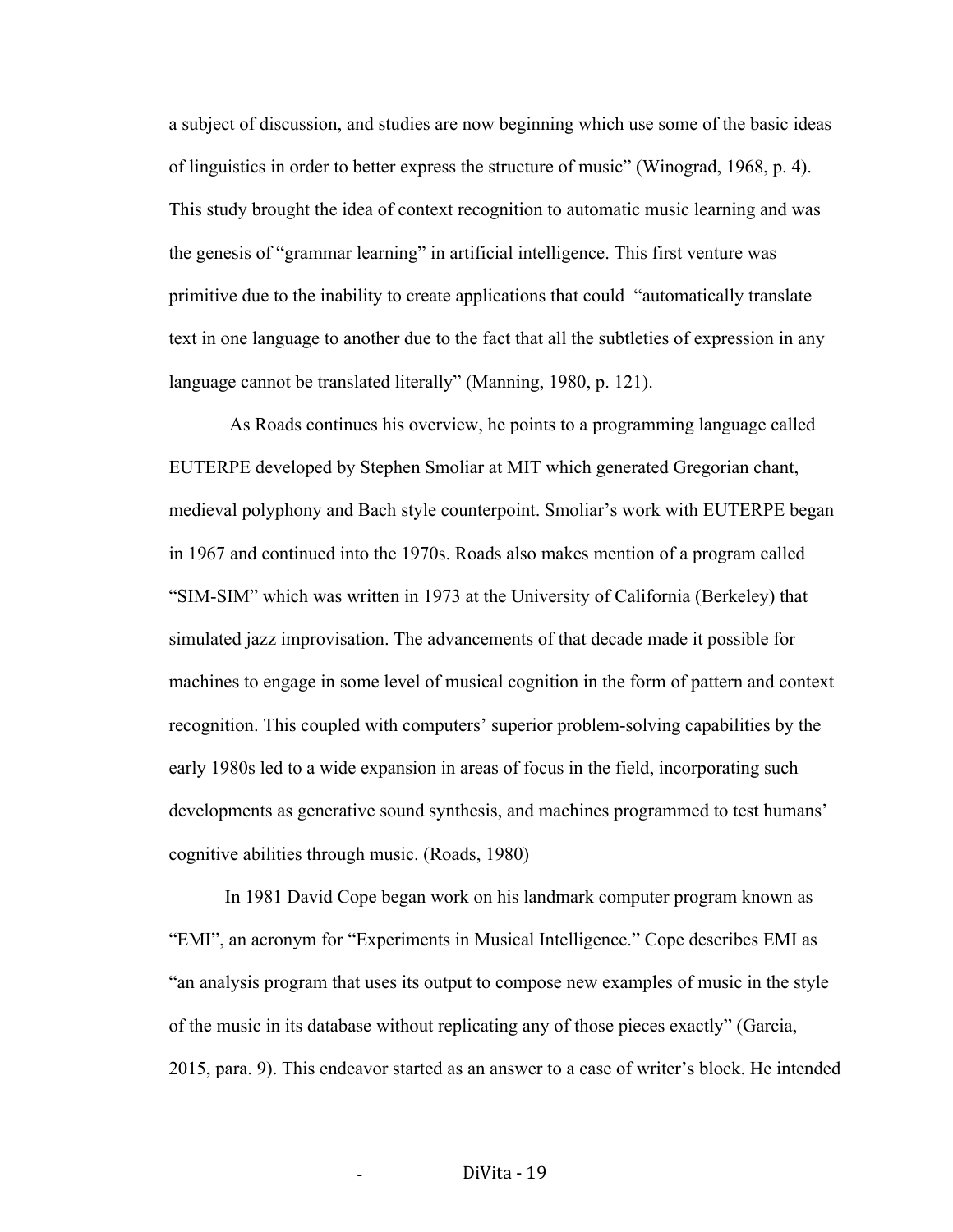to use what knowledge he had gathered about programming and artificial intelligence up until that point to create a machine that would compose in his own style. At the time, David Cope struggled to identify his own style so he set out to have the machine compose in other styles in a method he describes as "data driven" (Garcia, 2015, para. 11) The machine would compose based on data analysis alone and through this the machine developed its own "style." Upon observing the output of EMI, he would adjust his own style of input to achieve the results he was looking for. This whole process took eight years to refine.

The 1980s saw an introduction of simple algorithmic composition components in consumer grade electronics, the most prolific being the early keyboards manufactured by companies such as Casio and its contemporaries. The machines would playback predetermined, variable accompaniment patterns such as arpeggiations based on the input of one or two keys.

In the 1990s, David Cope went on to design the computer program known as "Emily Howell," a program that can accept verbal and audible feedback from an audience or programmer and adjust the compositions accordingly. He is quoted as saying:

The program produces something and I say yes or no, and it puts weights on various aspects in order to create that particular version. I've taught the program what my musical tastes are, but it's not music in the style of any of the styles—it's Emily's own style. (Cheng, 2009, para. 11)

That same decade saw new introductions in the consumer market as well with programs like "Band-in-a-Box" and separate hardware "arranger" units, to be used to compliment solo performers. These devices would have selectable "styles" consisting of a specific

## DiVita - 20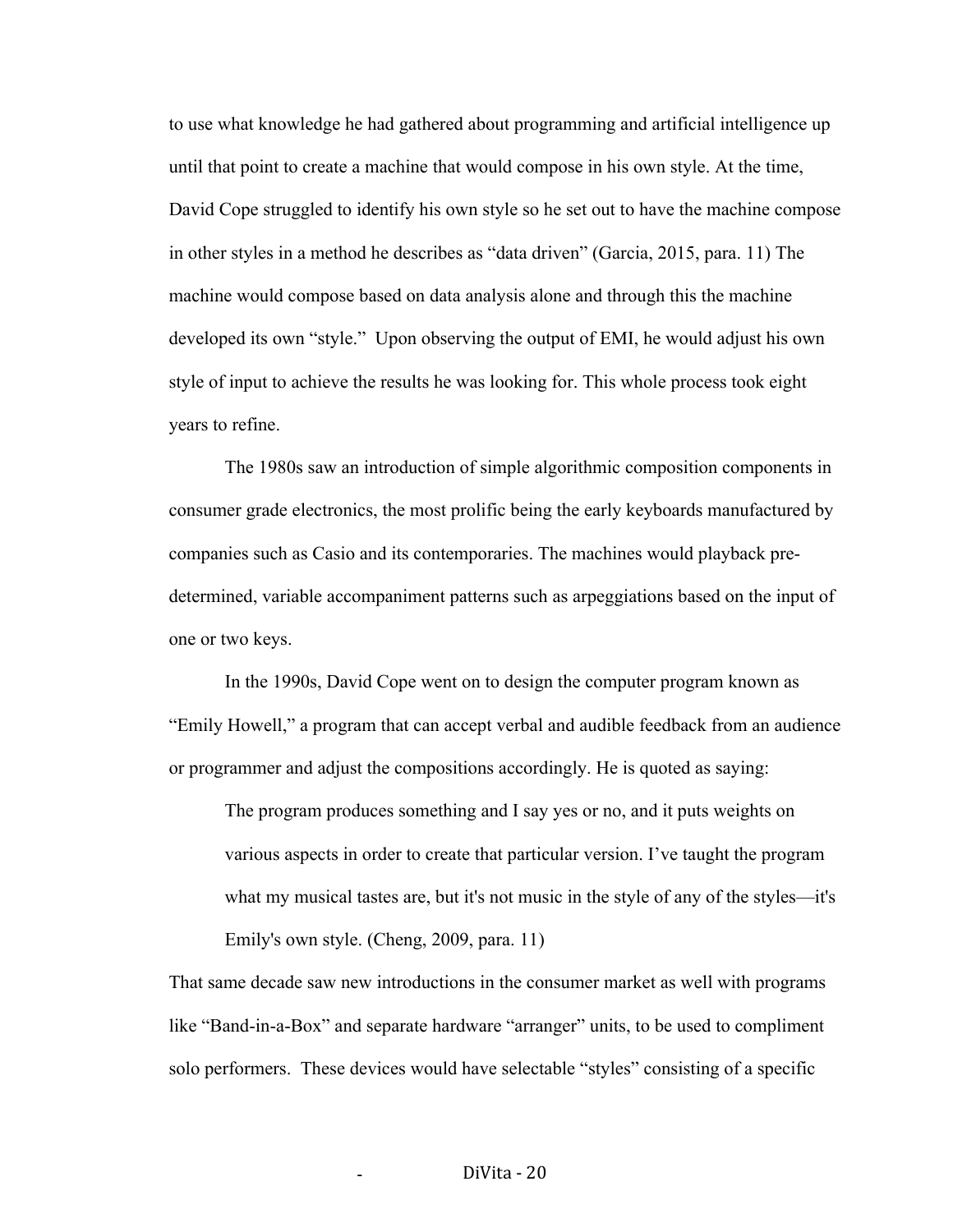instrumentation playing pre-determined patterns that could be triggered via MIDI and were often built-in to entry-level keyboards. These arrangers have expanded into a very sophisticated line of products with hundreds of preset and customizable paradigms modeled after popular songs or artists.

In the twenty-first century we have seen a massive expansion of the technology associated with algorithmic composition in terms of application, access, and availability. What once took massive computers the size of washing machines to generate can now be accomplished with notebook or tablet machines, and even smart phones. Some of the more powerful programs that have gained traction with consumers are *SuperCollider* and Common Music's *Grace* for Windows, Mac OS and Linux. A stand-alone application and DAW plug-in for both Windows and Mac OS is called *Liquid Notes*. Applications exclusively for windows are *Easy Music Composer* and *Maestro Genesis.* (Moss, 2015, para. 6) Moss adds that the following algorithmic composition programs designed to work in real-time have appeared: "*Impromptu* and various other audio plugins and tools help VJs and other performers to "live code" their performances, while OMax learns a musician's style and effectively improvises an accompaniment, always adapting to what's happening in the sound" (Moss, 2015 para. 14). Educational software such as Music First's "Sight-Reading Factory" have incorporated algorithmic composition for generating unique excerpts based on user specified parameters for students to practice. The program can write infinite scores for ensembles as well as single note lines of varying lengths and play them back. The user can dictate the length, rhythmic resolution, meter, pitch range, instrumentation and dynamic markings (if any) the machine should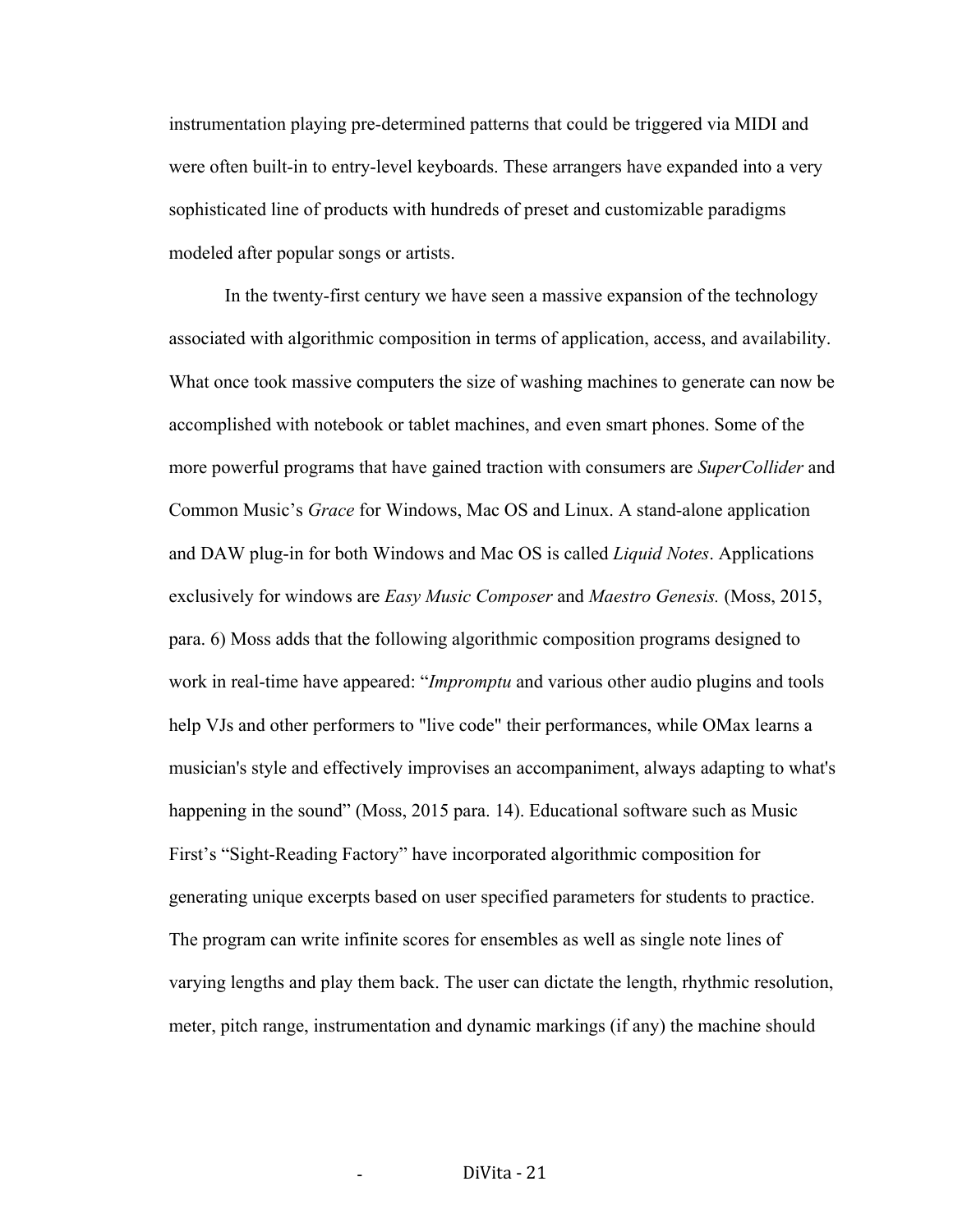use. This technology may be questioned by some for creating art, but has proved its value in the classroom.

#### **Types and Processes**

Martin Supper (2001) believes it is important to make a distinction between algorithmic score synthesis and computer sound synthesis when referring to computer music. Score synthesis refers to the process of a machine determining the design of the elements in a musical work. Sound synthesis is the generation of simple sounds through methods such as subtractive, granular, additive, or FM synthesis. The following processes explored in the remainder of this section will deal with Score synthesis exclusively.

There are many different types of systems that create compositions using a variety of technical approaches. George Papadopoulos and Geraint Wiggins (1999), British researchers, categorized these systems in the following manner for the AISB Symposium on Musical Creativity: mathematical models, knowledge based systems, grammar systems, evolutionary methods, systems which learn*,* and hybrid systems.

"Mathematical models" are made up of stochastic processes - machines that output results based on random combinations of variables and their probabilities. One popular example of the concept is a Markov chain. The Markov chain is a stochastic process that has additional imposed rules or restrictions. Its main advantage is that a lack of complexity facilitates good real-time application. Random number generators would also fall within this category. Disadvantages of stochastic processes are the need for a human to analyze many pieces for probabilities and any deviations from the norm are often overlooked resulting in a lower quality of expression. (Papadopoulos & Wiggins, 1999)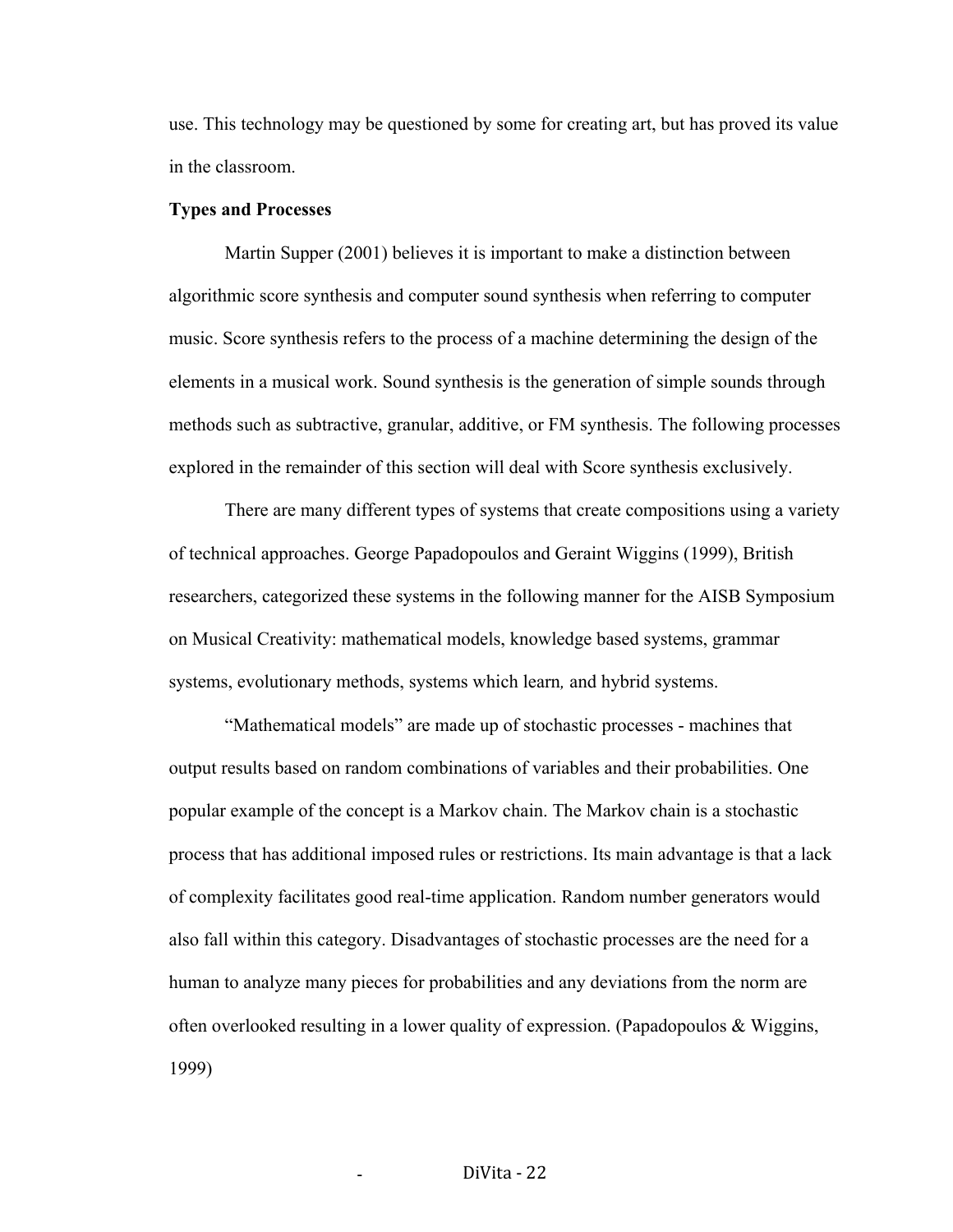"Knowledge based systems" use sets of rules or constraints. They have the ability to "reason" and can explain their choice of actions in a sense. Laske (1989) states the methodology is "an orderly sequence of steps leading from the elicitation to the analysis of knowledge, onto its modeling in some implementation-independent form, and, via system design, to implementation in the form of a knowledge base- a very long life cycle" (p.7). They have numerous downsides. One is that they cannot reason based on instinct or intuition because those things are not easily quantifiable into rules or facts. The compiling of the knowledge base is time consuming, and tedious, especially when applied to music. They lack flexibility. Their development and use require an "expert," usually in addition to the programmer, to advise and clarify concepts. Their results are often "rigid" as the exceptions to the rules cannot be programmed or they become too complicated. (Papadopoulos & Wiggins, 1999)

"Grammar systems:" These systems, most notably David Cope's EMI (which happens to fall under multiple system types), extracts rules and commonalities called "signatures" from compositions to emulate certain styles. They are good for emulation, but have significant drawbacks. Their ability to generate a large quantity of work is usually offset by the fact that a significant portion is of questionable aesthetic quality. The act of analyzing works must be done by a human and is time consuming. (Papadopoulos & Wiggins, 1999)

"Evolutionary methods" are processes that are modeled after biological evolution employing concepts such as natural selection, reproduction, mutation, and recombination. The most common evolutionary method is known as the "genetic algorithm". They are efficient for dealing with large search spaces. A search space is the entire possible range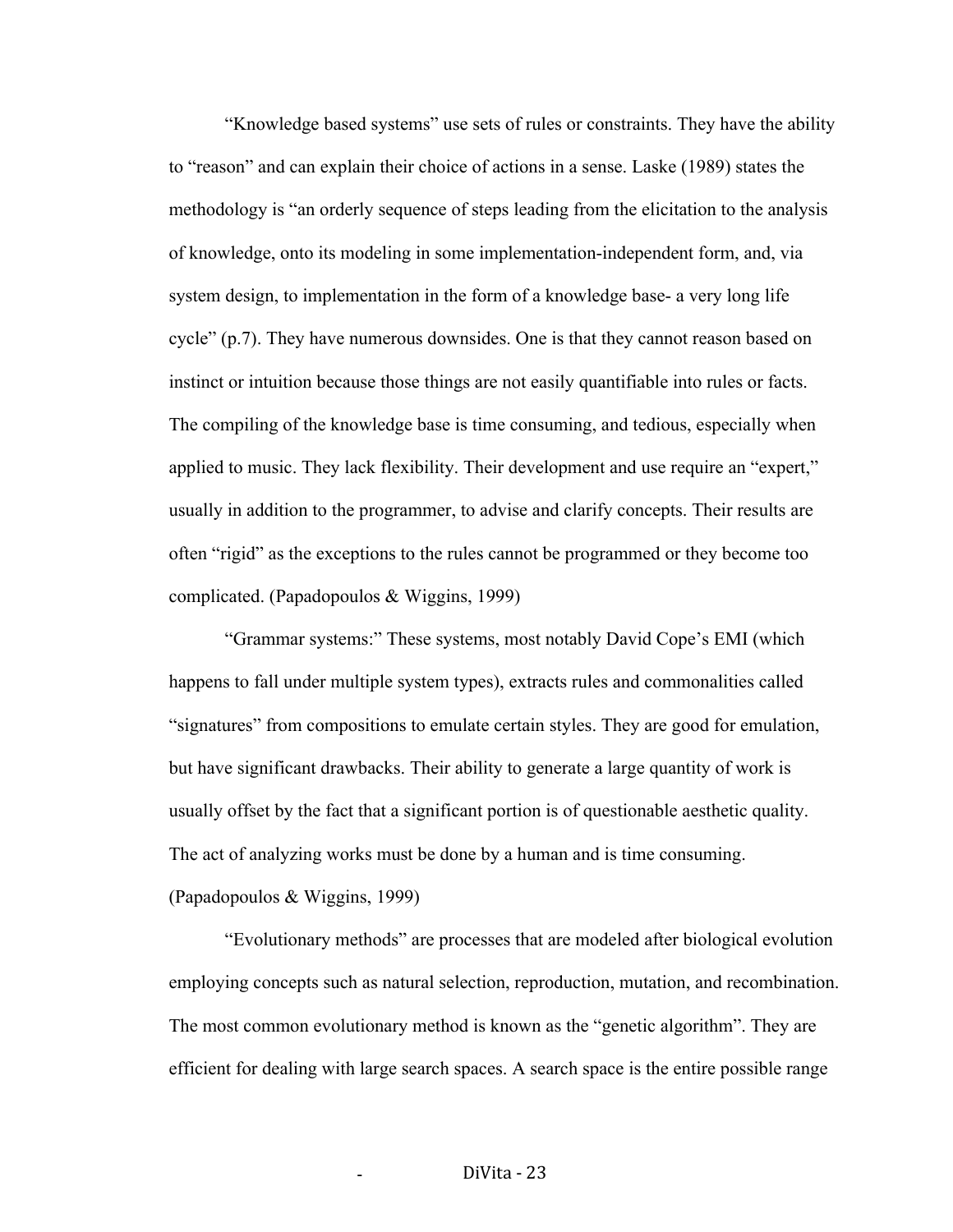of solutions or combinations that can be output by the algorithm. However, they are simplistic in their output, due to their method of making choices based on paths of least resistance, which can result in decreased quality. (Papadopoulos & Wiggins, 1999)

"Systems which learn" do so by examples. They are also divided into two categories: artificial neural networks and machine learning. These systems have advantages over knowledge-based systems in that they can learn exceptions to rules and loosely resemble human brain functions. They have many disadvantages. The whole process is highly symbolic and these machines generally fail at capturing musical features such as phrasing or tonal functions. David Cope's EMI also falls within this category. (Papadopoulos & Wiggins, 1999)

Hybrid systems, such as generative music systems, use a combination of artificial intelligence techniques. The advantages are that they combine the positive attributes and can minimize particular shortcomings of other systems on their own. The disadvantage of hybrid systems is that they are usually complicated. The design implementation and testing is often time consuming. (Papadopoulos & Wiggins, 1999)

#### **Examples of systems and their functions**

This section will describe three examples of algorithmic composing systems, each based on a different combination of the technical tools described above.

Dirk Povel (2010) designed an expert system called "Melody Generator" to use in a study to test "the adequacy of a melody generating device based on specific theoretical ideas about the construction of tonal music" (p. 684). In the study, Povel described how this knowledge-based system works to create melodies from scratch. The project was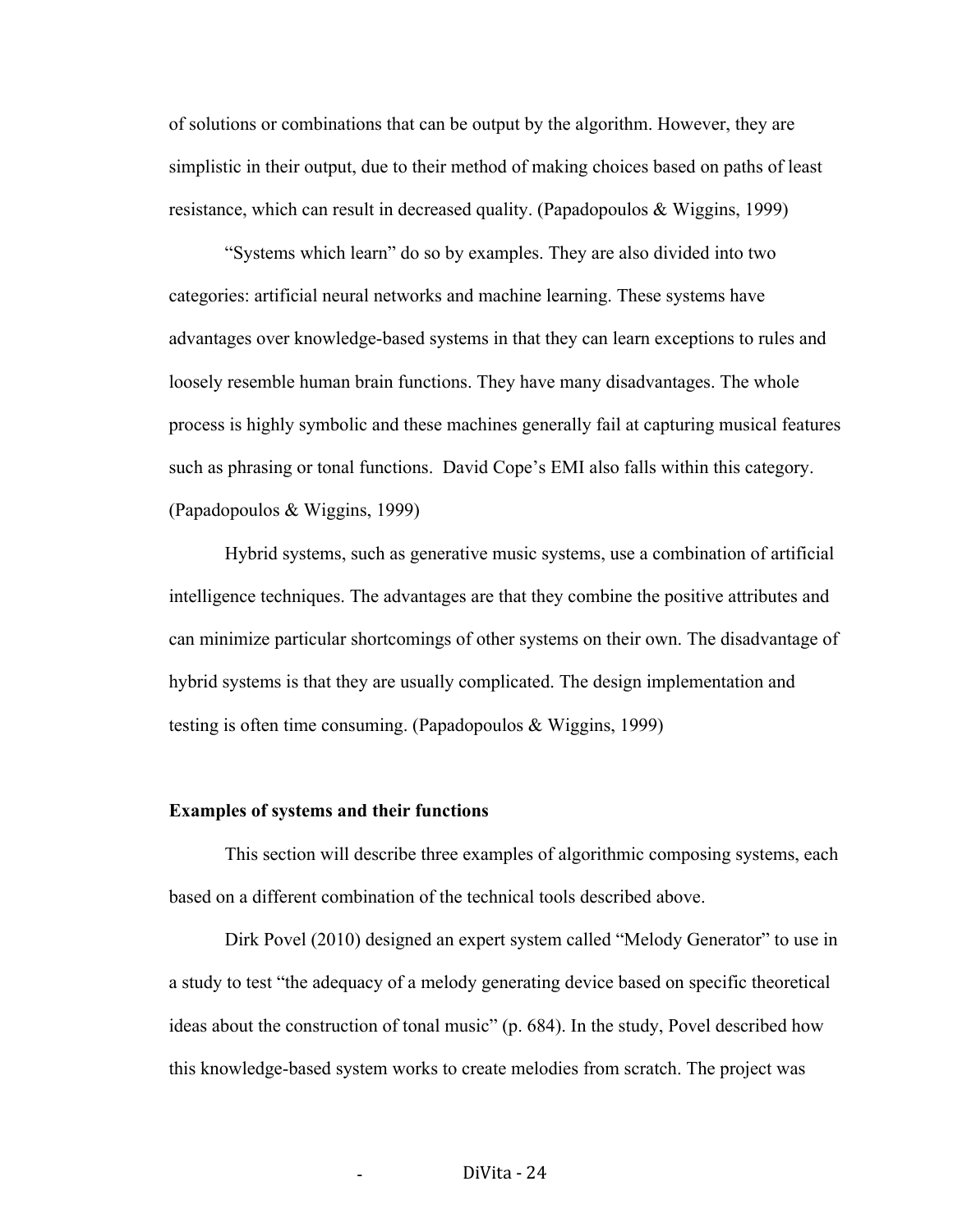based on two assumptions: that the conception of music is a psychological phenomenon, and that tonal music is conceived within the context of time and pitch. The first assumption states that the perception and organization of music is produced purely in the psyche. That is to say that outside of the human mind, specific collections of sound have no meaning. The second assumption focuses on the more technical musical elements. Time is configured by meter (imposing constraints as to when events occur). Pitch is configured by key and harmony (imposing constraints as to what frequencies may occur). Within that context, tone sequences are generated using a set of construction rules specifying the organization of single pitches in a hierarchy designed from the top-down (larger parts to smaller parts).

Rhythm, meter, subdivision, and accentuation are deconstructed on a perceptive level and grouped according to metrical stability.

The term metrical stability denotes how strongly a rhythm evokes a meter. We have seen that the degree of stability is a function of how well the pattern of accents in a rhythm matches the pattern of weights of a meter. (Povel, 2010, p. 685)

It is stated that this correlation can be quantified by a correlation coefficient, and when it falls below a critical level, the meter would be lost. This becomes the framework on where notes will begin in time.

Pitch hierarchy is defined in three levels: key, harmony, and tones (melody). A system of weights and constraints is also discussed for the levels of key and harmony as well as the relationship between meter and key. Melody is discussed in greater depth and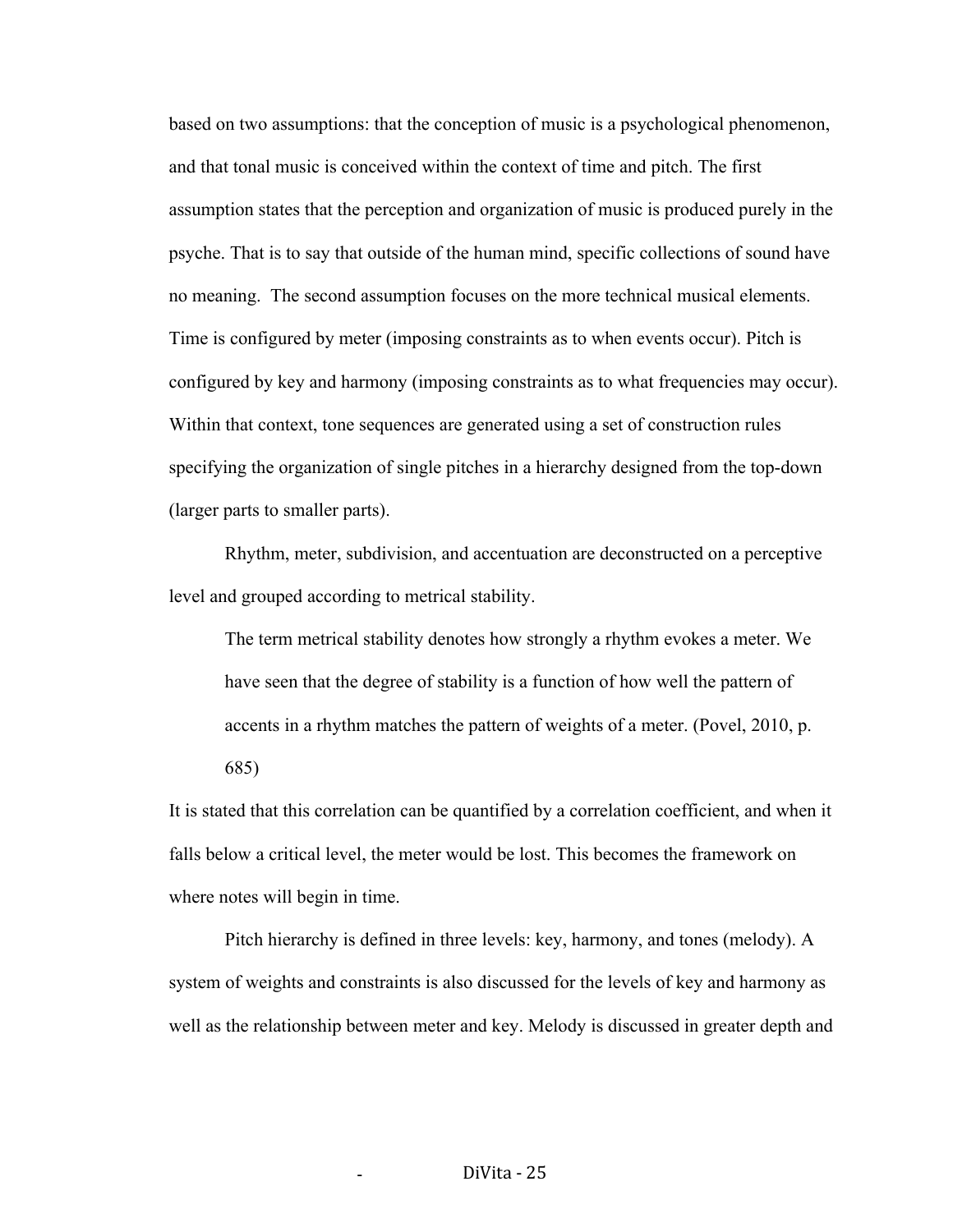broken down to a framework or skeleton, which can be based on a chord model or scale model. (Povel, 2010)

The application is fed a series of parameters for the time, key, and harmony dimensions, which it creates first. Afterward, melody is then constructed within a flexible framework of parts and subparts, divided into bars, divided again into beats and perhaps even further subdivisions, depending on the parameters dictated by the user. These are then treated as "slots" where pitches can be placed based on the hierarchy of key and harmony. The entire process is done in four stages: Construction, editing, (re)arrangement, and transformation which are controlled by the user. The transformative stage allows the user to have the machine alter certain parameters of the generated melodies to create variations. (Povel, 2010)

Sano & Jenkins (1989) proposed a neural network designed upon the workings of the human ear to replicate pitch perception. Jenkins breaks down the biological ear into parts, focusing particularly on the middle and inner ear. The middle ear acts as an impedance matching device, transmitting the pressure variations to the cochlea where they grow in amplitude, peak and collapse. High frequencies collapse at one end, and low frequencies on the other. The frequency detection is performed by hair in the inner ear that is part of the cochlea. This hair acts like linear band-pass filters. There are two theories of how pitch discrimination works. The place model, which states that the frequency perceived is directly related to which hairs are stimulated and the periodicity model which states that neural signals sent are proportional to the frequencies gathered. The network proposed would work on the place model using single, complex tones. The network will identify pitch and octave information but no timbre. (Sano & Jenkins, 1989)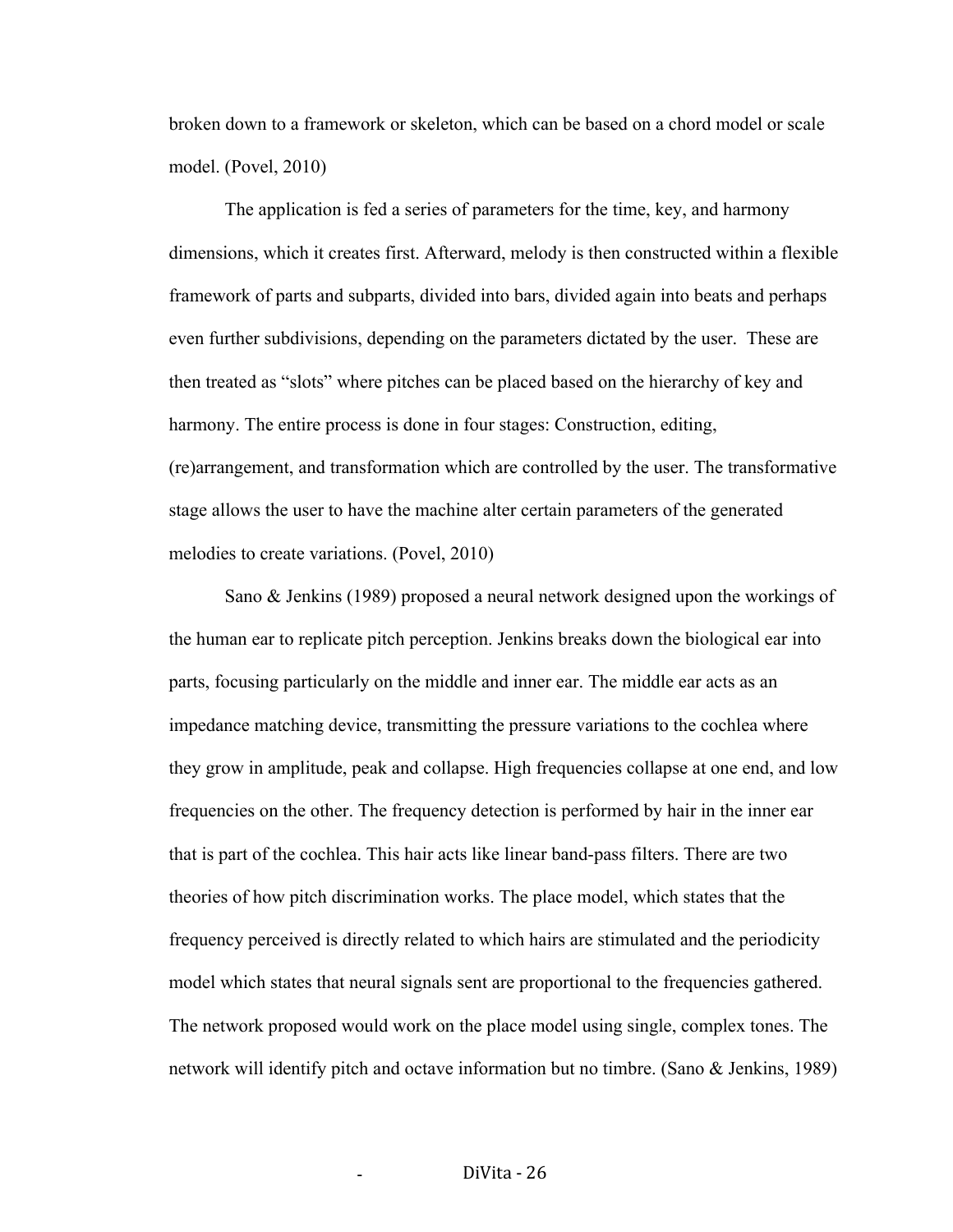Sano and Jenkins (1989) describes in intricate detail the mathematics of the stages of modeling the nerve output of the cochlea and reducing it to semitone "buckets." The process produces 463 "Just Noticeable Difference" (JND) buckets for a frequency range of two octaves. This number is then reduced to 24 (semitone) buckets. It was deduced that there is a considerable amount of imprecision in the stimulation of the hair. A single sine wave signal with a frequency of 1047 Hz (C6) caused hairs cells to respond over the range of bandwidth from 998-1102 Hz. Because of this, the network uses both nonoverlapping and over-lapping fan-in processes during the main stage of "pre-processing."

The next main stage is the synthetic mode unification process, where the buckets are tied together with their upper harmonics. After another stage containing a process labeled normalization and further reduction into pitch classes, the tonal data is fed into a back propagation neural network for discriminatory identification (perception).

Lukasz Mazurowski (2015) designed a mathematical system that created what was described as "background music" through the use of mini-models. The system he created was called GEBMS (Generative Electronic Background Music System). The overall algorithm can process music in an analytic, transformational, or generative manner. The analytic functions "tend to reduce the potential data size and the general music predisposition of the representation by extracting specific features" (p. 1). Transformational algorithms alter the information and the generative algorithms output a sequence based what was deduced from the input. A set of secondary functions determines the context, which is described as "the surrounding information that influences the computation of an algorithm and therefore and algorithmic music system" (p. 1).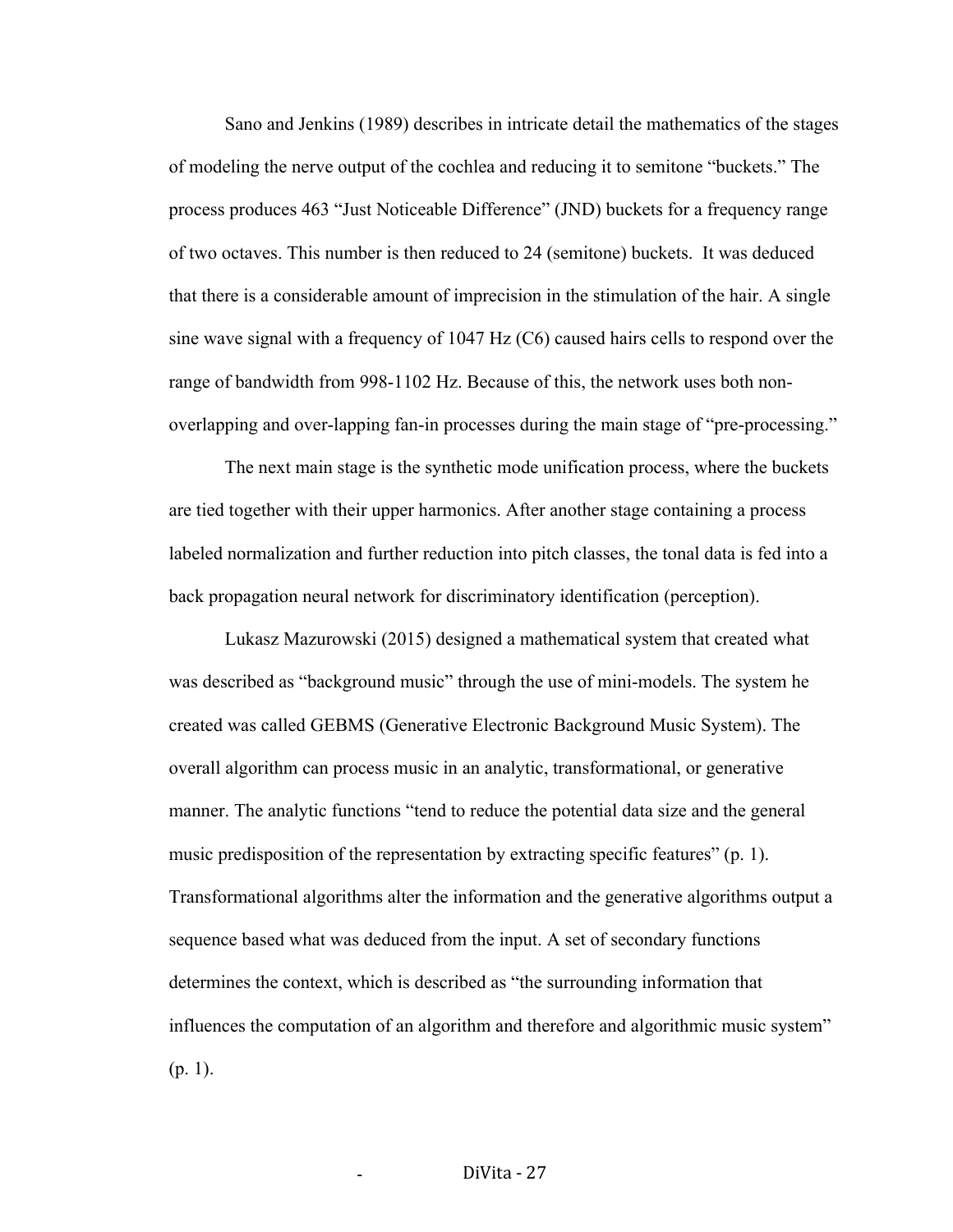The mini-model contains a subset of data made up of class (monophonic, chord, or drum), note matrix, an Onset Positions Vector that describes where notes can be generated in the matrix, Combination Motifs Matrix (CMM) which is defined by the user as rules of possible pitch sequences. From this information, patterns are generated and compared to one another for similarity and are eventually selected for inclusion in the final composition. Following this process a transformational rule is applied that is defined by the user as well as a probability table which leads to the final output.

#### **Attitudes, Criticism, and Testing**

Algorithmic composition has the tendency to polarize people into two camps: those who view it negatively, and those who view it like any other tool at a composer's disposal. Those who view it negatively cite reasons that it is cheating, produces inferior results, or lacks emotional depth. Many "traditional composers" frown upon the use of a computer to aid in compositional decision making because they think it would be unlike music that the same composer would have created without the machine's influence. This argument is certainly invalid if the composer has designed and implemented their own algorithm modeled on their own process of composing. Muscutt and Cope (2007) speculate that the potential for high output leads listeners to have less interest in computer aided algorithmic compositions.

Bruce Jacob (1996) defines "two distinctive types of creativity: - the flash out of the blue (inspiration? genius?) and the process of incremental revisions (hard work). Not only are we years away from modeling the former, we do not even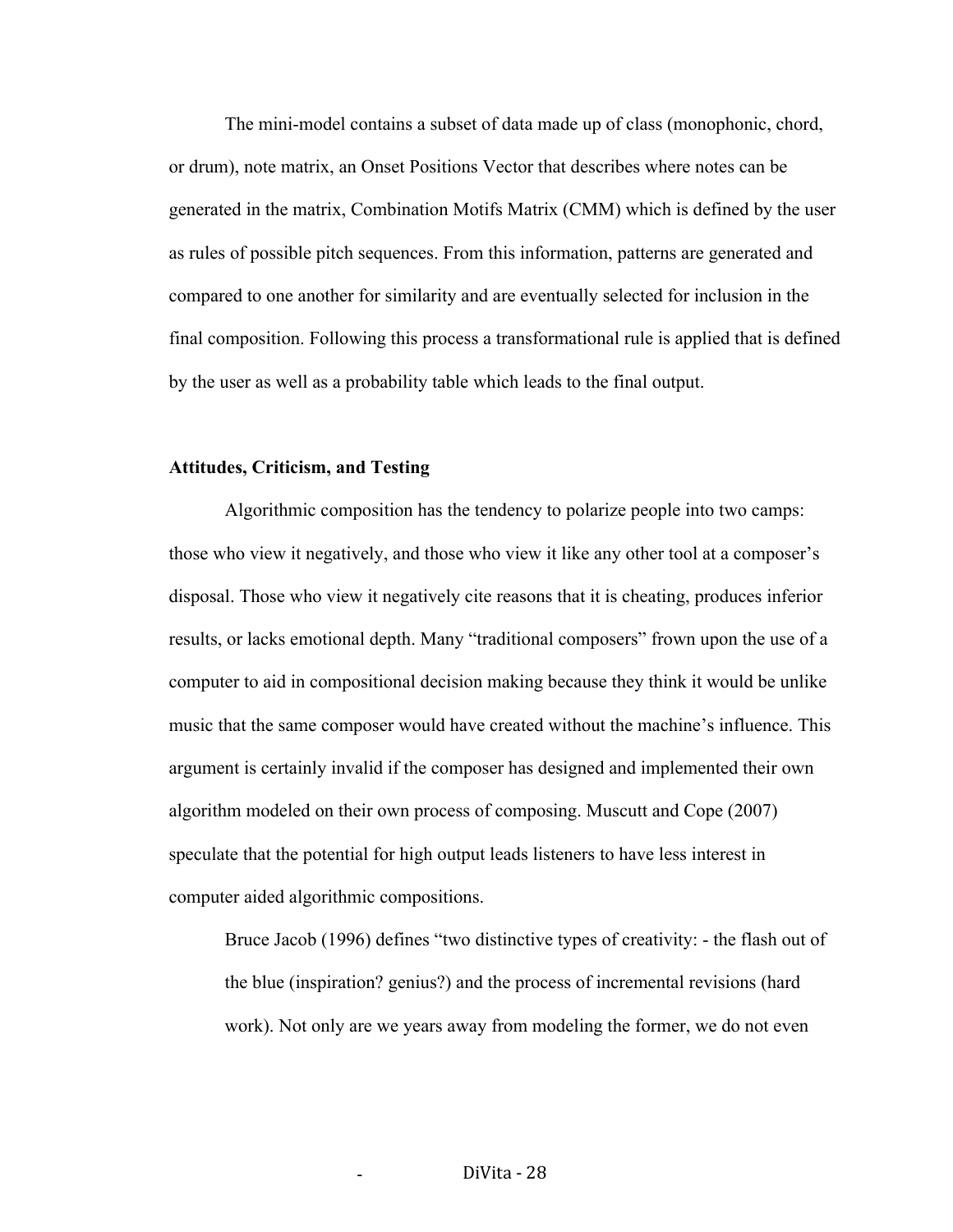begin to understand it. The latter is algorithmic in nature and has been modeled in many systems both musical and non-musical." (p. 1)

By this reasoning, algorithmic composition with the aid of a computer is utilizing a tool to accomplish the work faster and no less valid than algorithmic composition with the aid of a pencil and paper. Jacob raises the question about the difference between music composition and music recognition.

When an algorithm written by a composer produces music that is not exactly what the composer would produce, the composer filters it – he culls out parts that conflict with his own personal taste. Is this composition? How minimal must the changes be in order for the algorithm-produced music to be considered composed (by the algorithm or the composer)? How extensive must the changes be before ones role as algorithm – designer moves from composer to editor? At what point is the composer merely *recognizing* music that he likes? Is there a difference? (Jacob, 1996, p. 2)

The next logical, hypothetical question is: what difference does it make if it is done by a machine, or done by a human? David Cope makes the point that "computers are not a requisite for algorithmic composition" (Muscutt & Cope, 2007, p 12).

Jacob concludes that the success of using a machine to allow a composer to work more quickly depends on having a close match to the composer's own process and having a way to sort the desirable results. He has developed a system called "variations" that is designed to closely reproduce his own creative process and advises that composers must find their own path to quantifying their processes. "The problem of computer – aided music composition is best reduced from answering the nebulous *how do I create music* to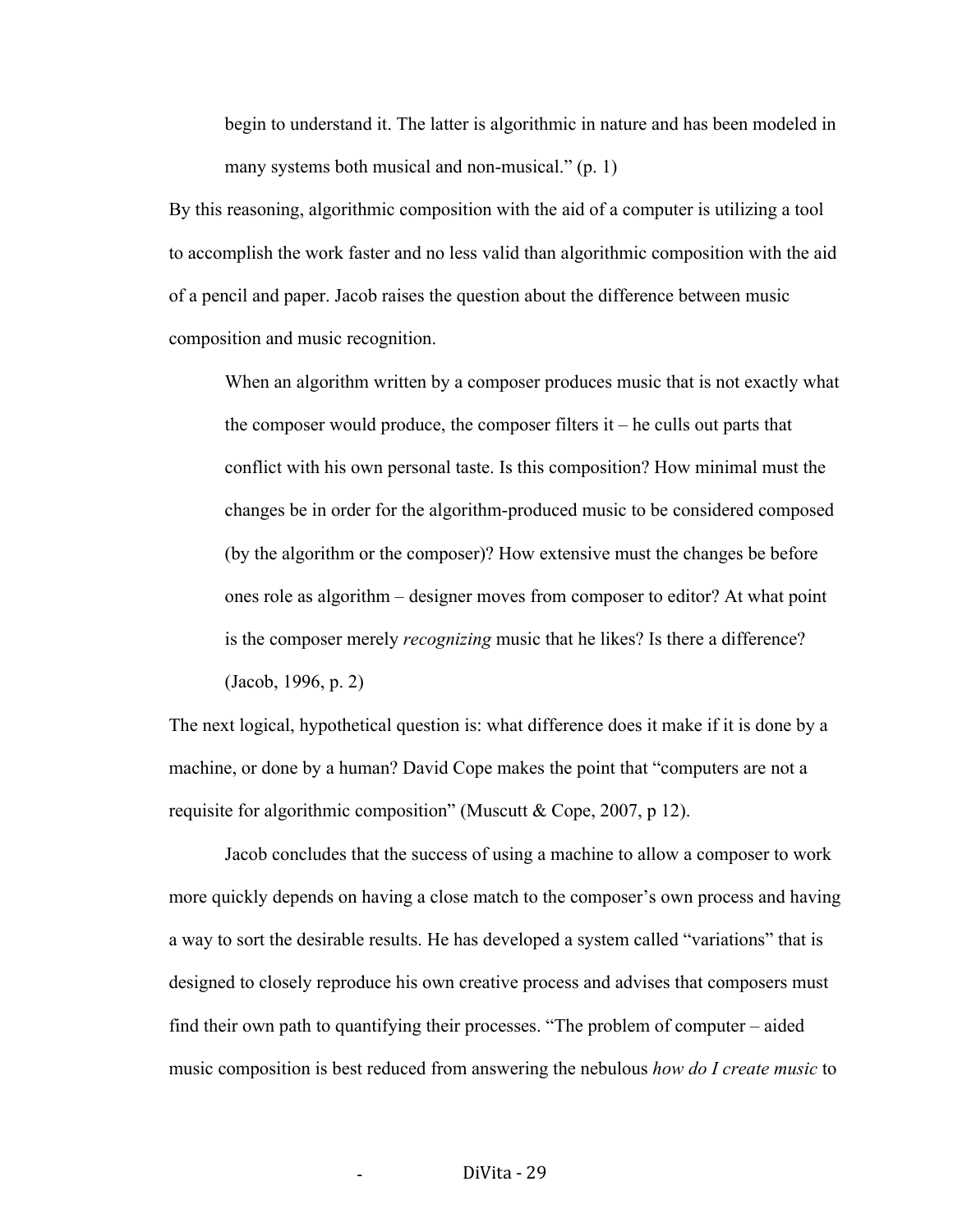answering slightly more concrete questions: *what steps do I use to compose music* and *what types of harmonic movement do I like*" (Jacob, 1996, p. 12). Through this exploration and matching of one's own processes ensures the computer is a tool and not a crutch.

P. Landa (1994) wrote about his experiences at the 1992 International CompuMusic Conference in San Jose California in respect to a panel discussion regarding algorithmic composition. Panelist Max Matthews played an example of an early experiment of his own involving permutations of a phrase of a popular song and although not meant to be taken so seriously, it became a reference point for many audience members to make arguments that algorithmic composition is worthless and futile. Landa recalled how in the 1970s, two journalists set out to abolish the idea of modern art by giving a chimpanzee some oil paint, brushes and a canvas. They submitted the resulting painting to an annual art exhibition in Stockholm. The painting was actually admitted by the jury and displayed next to other works by credible modern artists.

Landa surmised that the people in the ICMC session did not understand or pay attention to what impact directional procedures have on stochastic (random) processes the same way the two Swedish journalists did when they overlooked the consequence of directing the chimp and stopping them when the painting looked like a piece of artwork. In reality, it was the journalists who were the artists, and the chimpanzee was just a tool or intermediary. Composers throughout history have had the tendency to utilize whatever tools from the highest technologies are available.

Donya Quick (2014) discusses obstacles to assessing the output of automated composition machines. There is a problem of judging what "good" music is because of its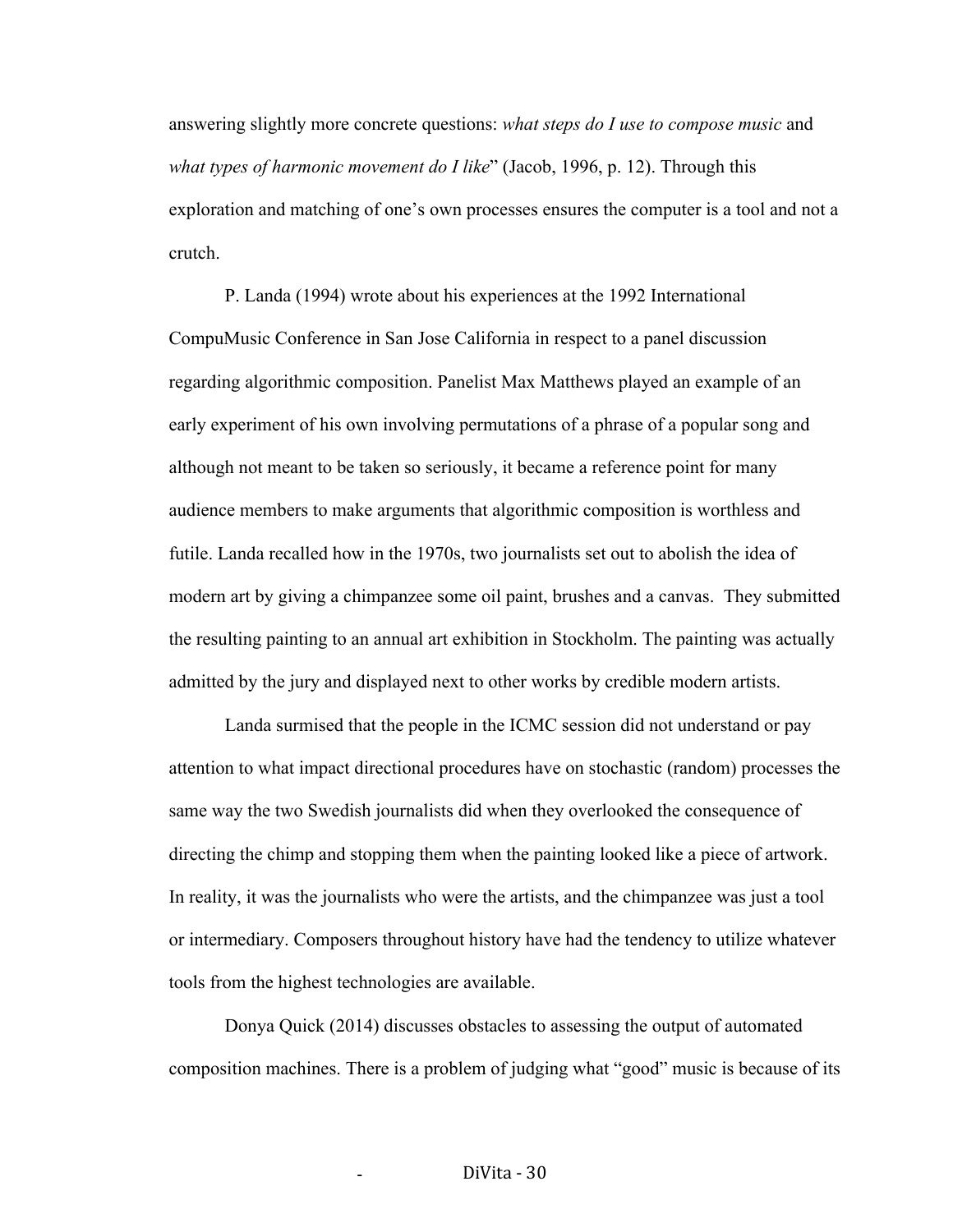highly subjective nature. For some styles of music, such as Bach chorales, it is possible to make these judgments by analyzing the score, but for newer styles of music, no rules exist beyond how humans respond to the pieces. Adding complexity to the matter is the quality of performance or delivery of the composition. Automated music systems unfortunately often trade quality for novelty. Those that produce more "creative" music also produce a great amount of garbage, and those that produce higher-quality results more consistently tend to sound more or less the same.

David Cope (1999) has offered some answers to these issues as he makes a number of points about how we react to computer-generated music. His first generation machine, EMI, is regularly criticized for having too many close quotations to the music it has been directed to base its composition on. He argues that all human composers allude to other musical works, including their own. Cope urges that there must be a redefining of terms and criteria. Many listeners fail to view the compositions as new, original music, trying to connect the compositions with their other experiences of what they consider computer music. There seems to be a disconnect about how to categorize the results of his computer-generated compositions as evidenced in a 2015 interview with computerhistory.org.

I spent almost a year trying to get an actual record company to produce the music. It was really tough. Cope said, "I remember my greatest exasperation was, coming in on the same day, were two negative replies. The first said 'we only publish contemporary music, and this, by our definitions, is not contemporary music, and then the other one said 'we only do classic music, and this is not classical music', so I said 'then, what is it?'"(Garcia, 2015, para. 19)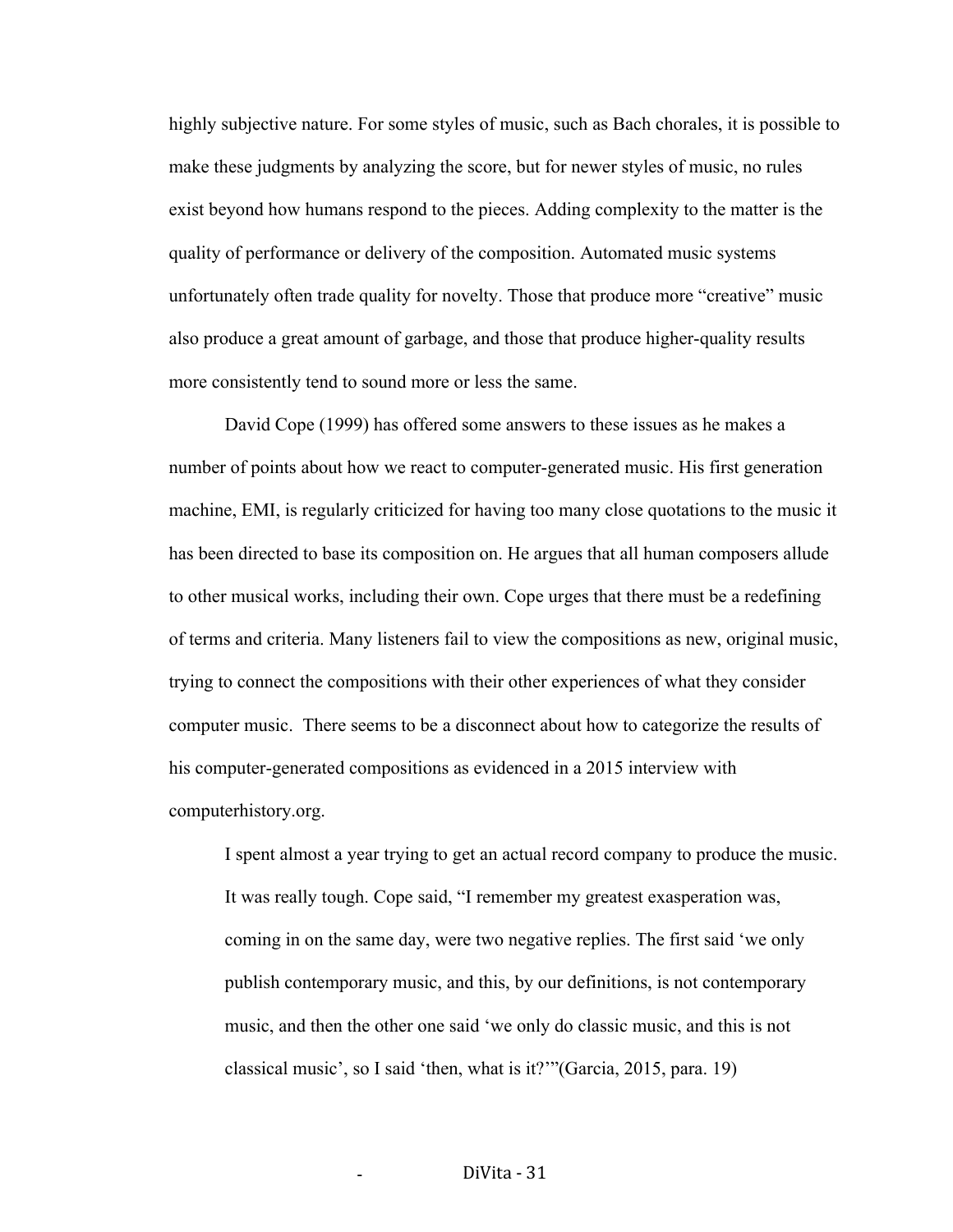One common criticism of EMI's output is that is lacks any trace of humanity. Cope refutes these arguments by stating that humans composed the music that is in its database, the algorithm and code was written by a human and humans listen to and evaluate the output. His response to critiques about his machine lacking "soul" is that the "soul" experienced by listeners to any music is that of their own; it is a function of the listener. When asked if he ever composes without using algorithms, his response was that he does not believe one can compose without using at least some.

Quick (2014) designed a machine called *Kulitta* for algorithmic composition and tested the "humanness" of its output in an experimental study. *Kulitta* addresses music composition as a process of problem solving. Quick identified two problems: the vertical, which deals with the exponential nature of all possible combinations of pitches being sounded from an 88-key piano, and the horizontal, a similar concept dealing with rhythm. The way her machine, *Kulitta* deals with these problems is through the process of "musical abstraction." This process breaks large tasks down to smaller ones and allows the solutions to gradually emerge into finer levels of detail.

Her study consisted of a survey that presented the participants with 40 short pieces of music and the participant would rate their level of confidence that it was written by either a human or a machine. To avoid the issue of style bias, the participants were first prepped by being shown examples of music composed by both humans and computers in contrasting styles of atonal and classical chorales. The phrases the participants voted on (stimuli) came from three sources. The first source was Quick's program, a random-walk generator and three chorales written by J.S. Bach. Two versions of *Kulitta* compositions were used, one set using hand-built grammars, and one set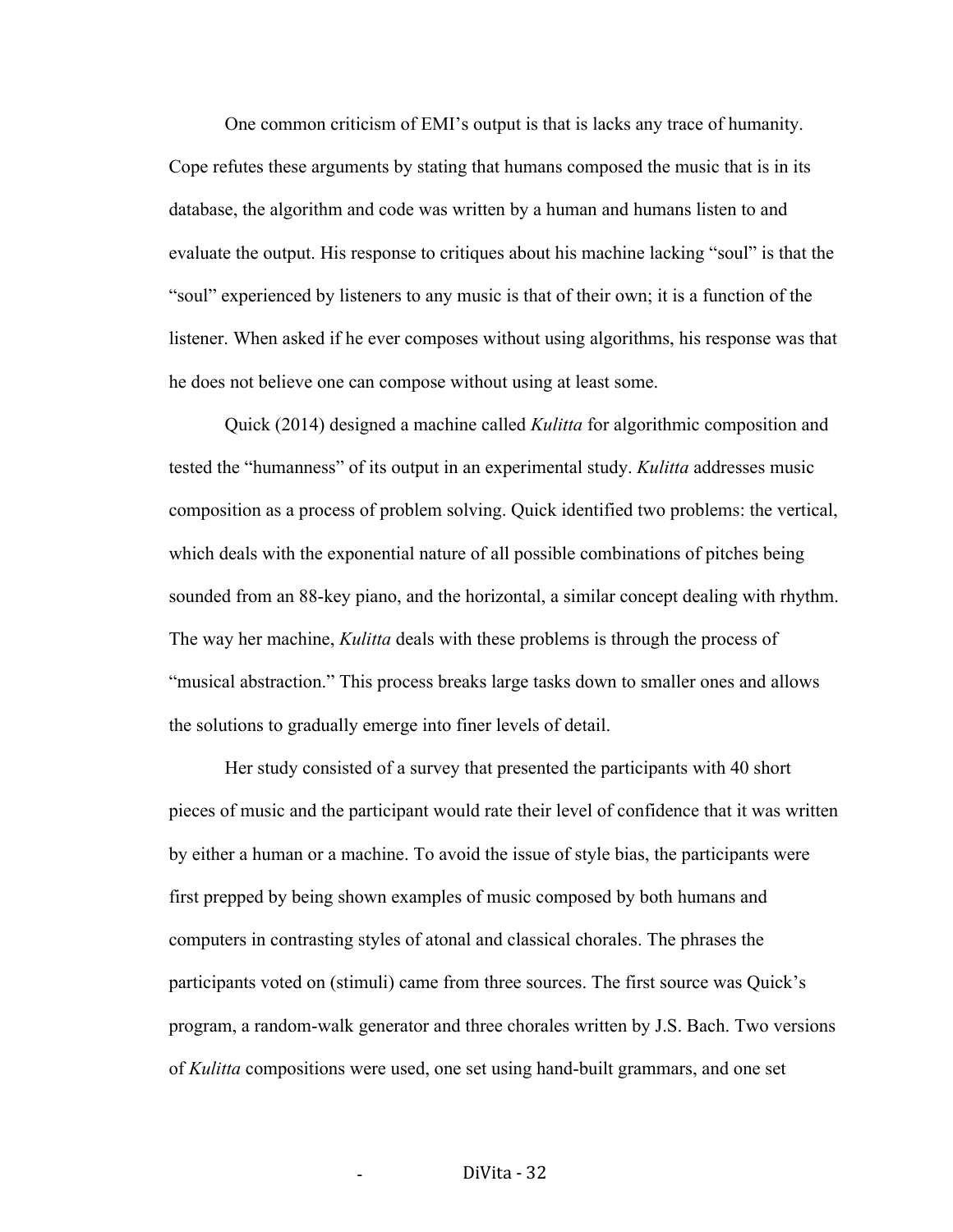trained from Bach Chorales. The experiment was run online using Amazon Mechanical Turk as a source of participants. Data from a total of 237 participants was obtained that had various levels of education, musical training, and a mix of composers and noncomposers. They were to rate each piece on a scale of 0-6, whereas 0 was absolutely human and 6 was absolutely computer. Demographics were also collected on age and gender, nationality, ethnicity, first language, and highest level of education and musical background. (Quick, 2014)

The results of the experiment found that all comparisons were statistically significant ( $p<0.01$ ). Bach's scores averaged closest to zero (absolutely human), the random generator averaged closest to six, *Kulitta's* scores fell in the middle with the average on the human side. Music training and theory training showed no correlation with the average scores given to each composer. Although Quick's study did collect information on musical background and demographics such as age, it was only applied to her particular machine.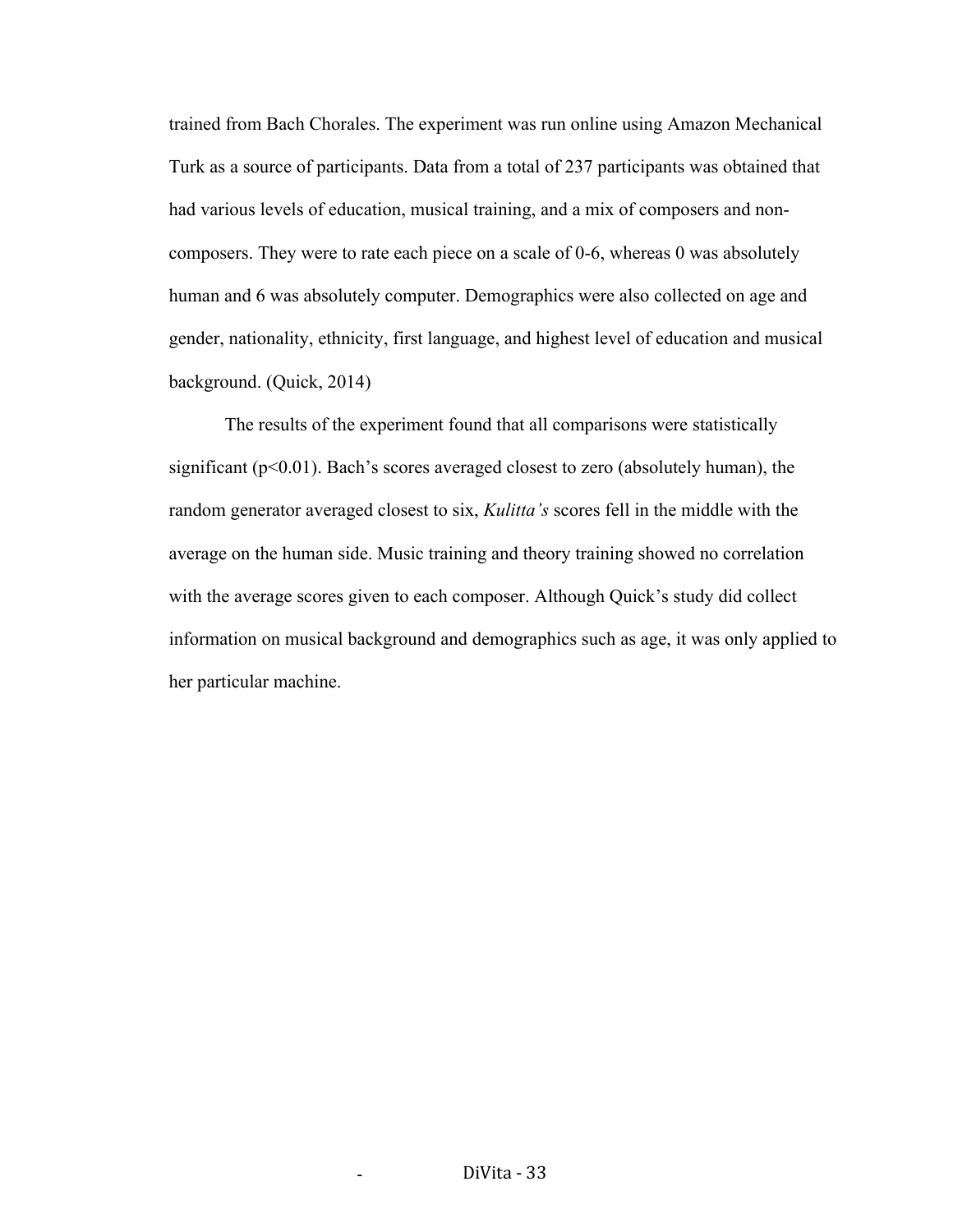#### **Chapter III – Design and Implementation**

The purpose of this study is to determine if humans can accurately distinguish computer-aided algorithmic musical compositions from those that are entirely humancomposed. The target population (*n*) was from North America, age 16 and older, and had various forms of musical training and experience. The 250 participants were randomly selected volunteers that took the survey during a three-week span. They were pulled from a variety of sources including in person requests by the researcher and requests made on various online communities and forums such as Reddit, Facebook groups, and The Academic Forum.

A survey was used to gather data because it is an effective and efficient collection procedure due to its low cost, rapid turnaround time, its ability to gather information on multiple variables at once, and its ability to provide a high level of generalizability. The survey was given online using embedded audio in Google forms. In order to minimize bias due to underrepresentation of certain age groups or those without internet access, the researcher contacted some participants via telephone or face-to-face to administer the survey in person. Validity and reliability of the testing instrument has not been established through large-scale normalization. Every effort has been made to ensure the simplicity of the questions so that the validity and reliability are self-evident.

The participants were directed to the survey through a hyperlink where they were given instructions on completing the survey. In question one they indicated their age from the ranges offered: 16-20, 21-35, 36-50, and 51 or older. In questions two and three, the participants responded if they currently play an instrument, if they play multiple instruments, with a yes or no answer. In question four, the participants responded if they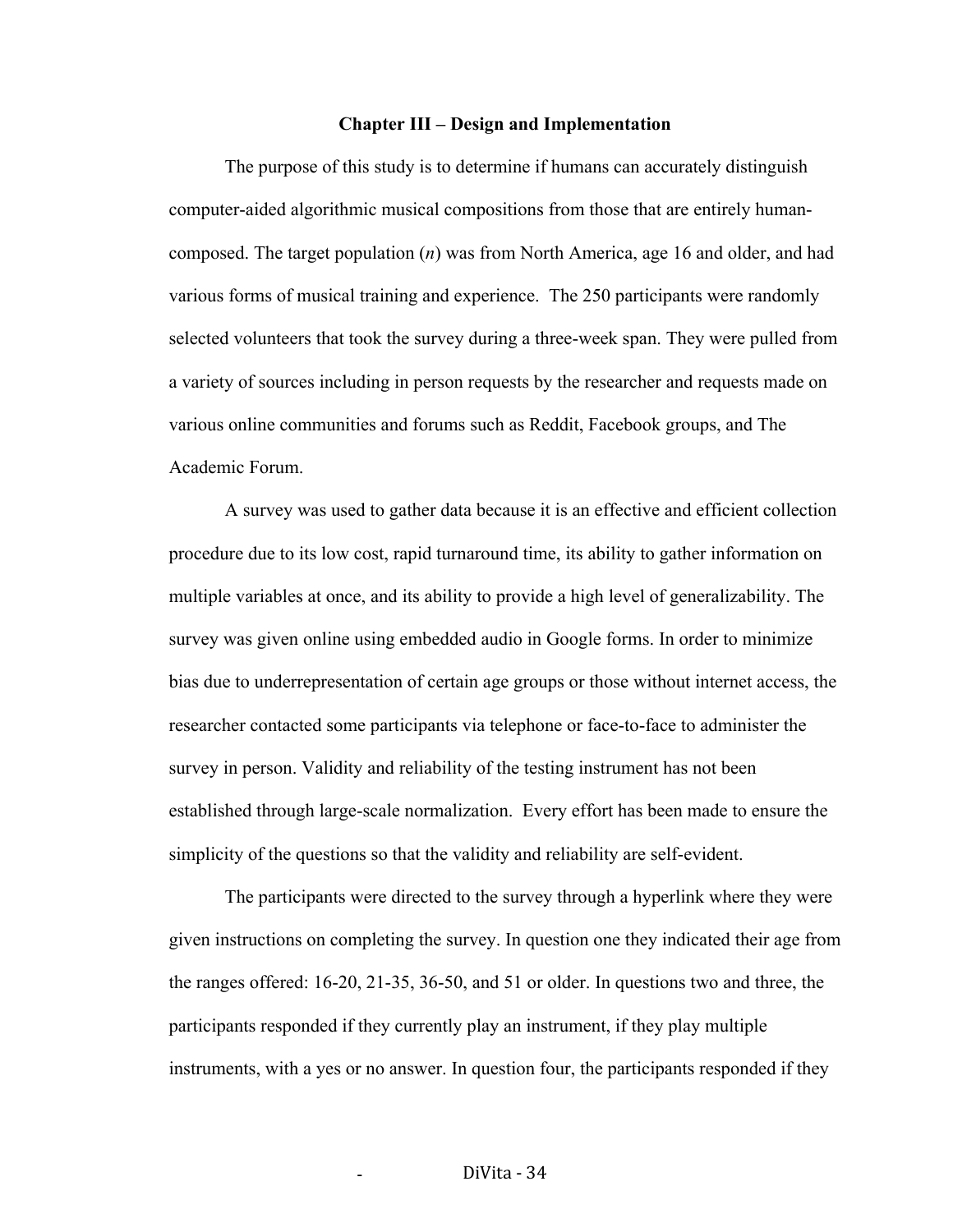have had any music theory training from never, basic, high school level, or college and beyond.

These participants were then given twelve 15 second excerpts of music, six composed by a human and six composed with the aid of a machine implemented algorithm (questions five through sixteen). The participants answered each question with whether they believed that the piece was composed by a human, a computer, or that they did not know. The participants played each example. Each example was able to be played multiple times, but they had to enter an answer by clicking on the button corresponding with their response before moving on to the next example.

The copyrighted music being presented is being used under the fair use provisions of the US copyright law, which states:

§ 107 . Limitations on exclusive rights: Fair use Notwithstanding the provisions of *sections 106* and *106A*, the fair use of a copyrighted work, including such use by reproduction in copies or phonorecords or by any other means specified by that section, for purposes such as criticism, comment, news reporting, teaching (including multiple copies for classroom use), scholarship, or research, is not an infringement of copyright. In determining whether the use made of a work in any particular case is a fair use the factors to be considered shall include— (1) the purpose and character of the use, including whether such use is of a commercial nature or is for nonprofit educational purposes; (2) the nature of the copyrighted work; (3) the amount and substantiality of the portion used in relation to the copyrighted work as a whole; and (4) the effect of the use upon the potential market for or value of the copyrighted work. The fact that a work is unpublished shall not itself bar a finding of fair use if such finding is made upon consideration of all the above factors. (U.S. Copyright Law 2011)

The human-composed music contained excerpts from Steven Reich's "Music for

18 Musicians," J.S. Bach's "An Wasserflüssen Babylon, BWV 267," Franz Josef

Haydn's "String Quartet in C, op. 74, no. 1," the Prelude from Camille Saint Saëns' "6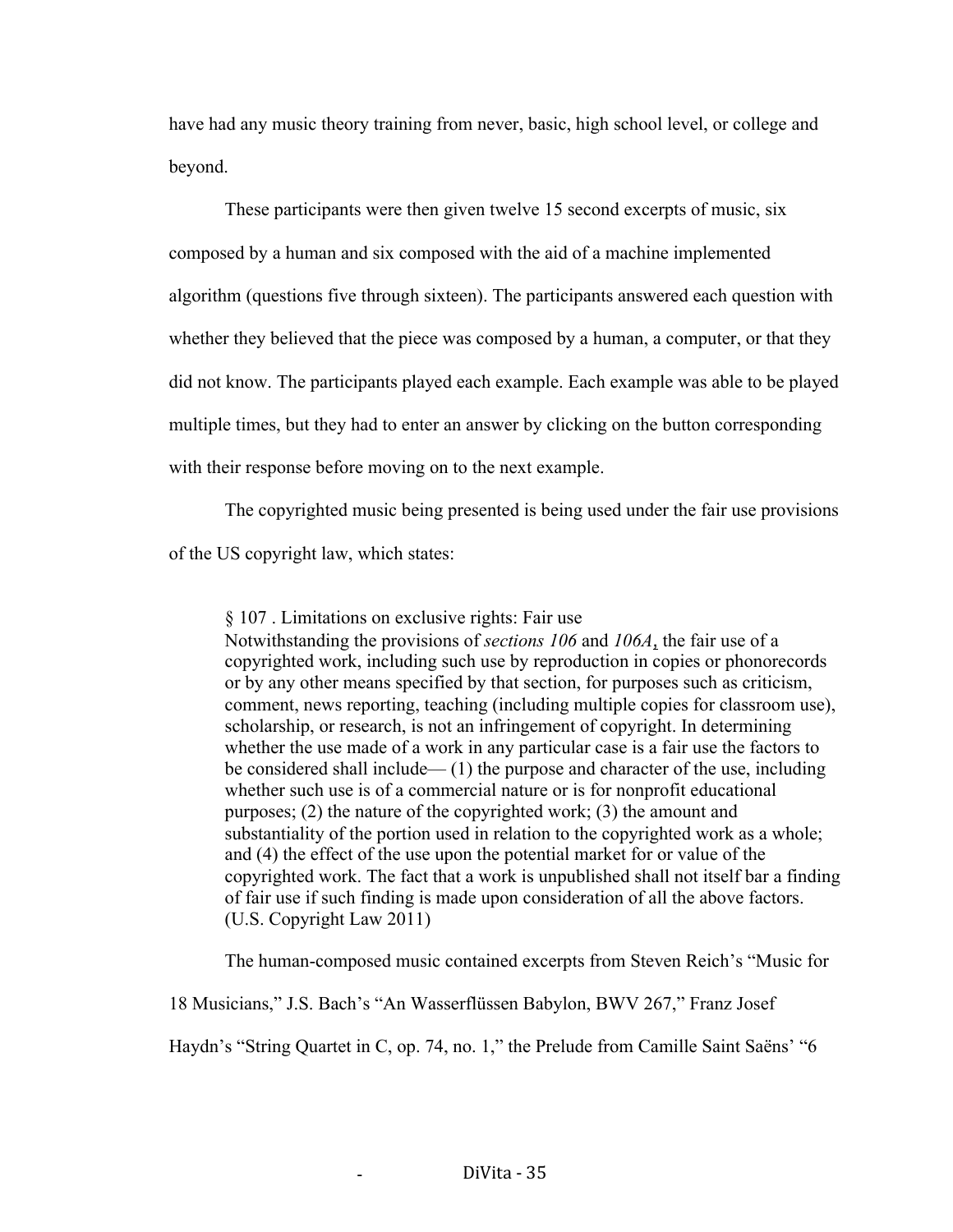Études, Op. 52," Philip Glass' "Violin Concerto No. 1," and Fréderic Chopin's "Etude

Op. 25 No. 12 (Ocean)."

The computer algorithmic music contained excerpts from David Cope's "Emily Howell

Fugue," "Bach-style Chorale" and "Emmy Vivaldi," Donya Quick's "Kulitta Piano Etude

#4," and "Chorale on Strings," and the first experiment from Lejaren Hiller and Leonard

Isaacson's "Illiac Suite."

The twelve audio examples and questions were presented in the following order:

- 1. J.S. Bach's "An Wasserflüssen Babylon, BWV 267
- 2. Prelude from Camille Saint Saëns' "6 Études, Op. 52
- 3. David Cope's "Emmy Vivaldi"
- 4. Philip Glass' "Violin Concerto No. 1"
- 5. Donya Quick's "Kulitta Piano Etude #4"
- 6. Steven Reich's "Music for 18 Musicians"
- 7. Franz Josef Haydn's "String Quartet in C, op. 74, no. 1"
- 8. Lejaren Hiller and Leonard Isaacson's "Illiac Suite"
- 9. Donya Quick's "Chorale on Strings"
- 10. David Cope's "Bach-Style Chorale"
- 11. Fréderic Chopin's "Etude Op. 25 No. 12 (Ocean)"
- 12. David Cope's "Emily Howell Fugue"

The following table illustrates the variables in the study:

| <b>Variable Type</b>         | <b>Description</b>        | <b>Item on Survey</b>    |
|------------------------------|---------------------------|--------------------------|
| <b>Independent Variable</b>  | Music selection presented | Questions 5-16           |
|                              |                           | (computer/human)         |
| <b>Dependent Variable</b>    | Participants' answer to   | Questions 5-16           |
|                              | music questions           | (computer/human/l don't  |
|                              |                           | know)                    |
| <b>Mediating Variable #1</b> | Age                       | Question 1               |
|                              |                           | (10-20/21-35/36-50/50+)  |
| <b>Mediating Variable #2</b> | Does participant play an  | Question 2 (yes/no)      |
|                              | instrument                |                          |
| <b>Mediating Variable #3</b> | Does participant play     | Question 3 (yes/no)      |
|                              | more than one instrument  |                          |
| <b>Mediating Variable #4</b> | Has participant studied   | Question 4               |
|                              | music theory              | (Never/Basic/High school |
|                              |                           | level/College or beyond) |
|                              |                           |                          |

*Table 1: Variables of the Study*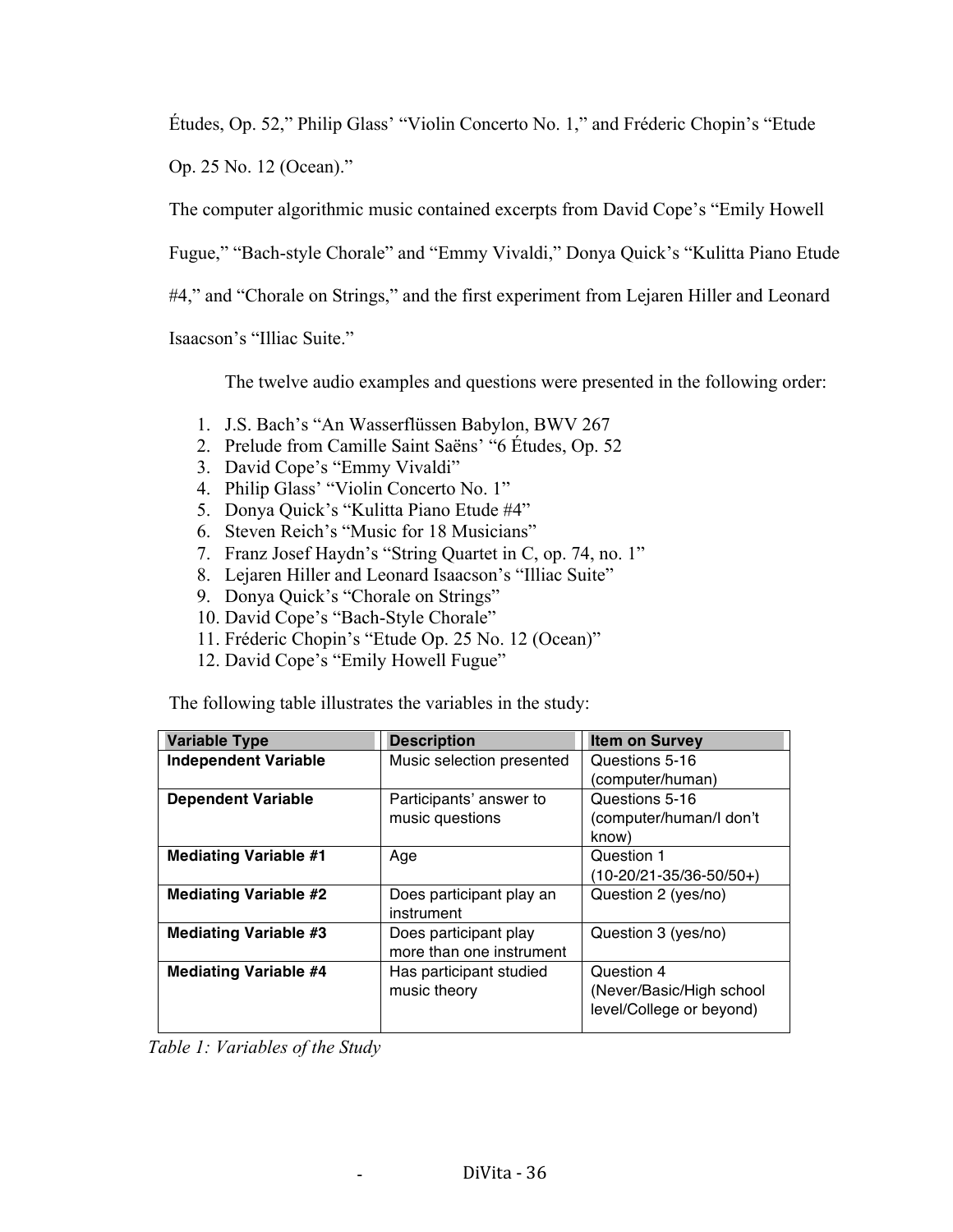After the data was collected, the correct and incorrect responses for questions five through sixteen were tallied as well as the number of "I don't know" responses. The participants were categorized according to mediating variables. Tables two through four illustrate the survey responses.

A descriptive analysis of the means, standard deviations and ranges of the answers were presented. The results of independent T-tests on mediating variables 1 through 4 against the dependent variable were reported. The results of a correlation coefficient test on mediating variables 1 through 4 against the dependent variable were reported and *p<.05.*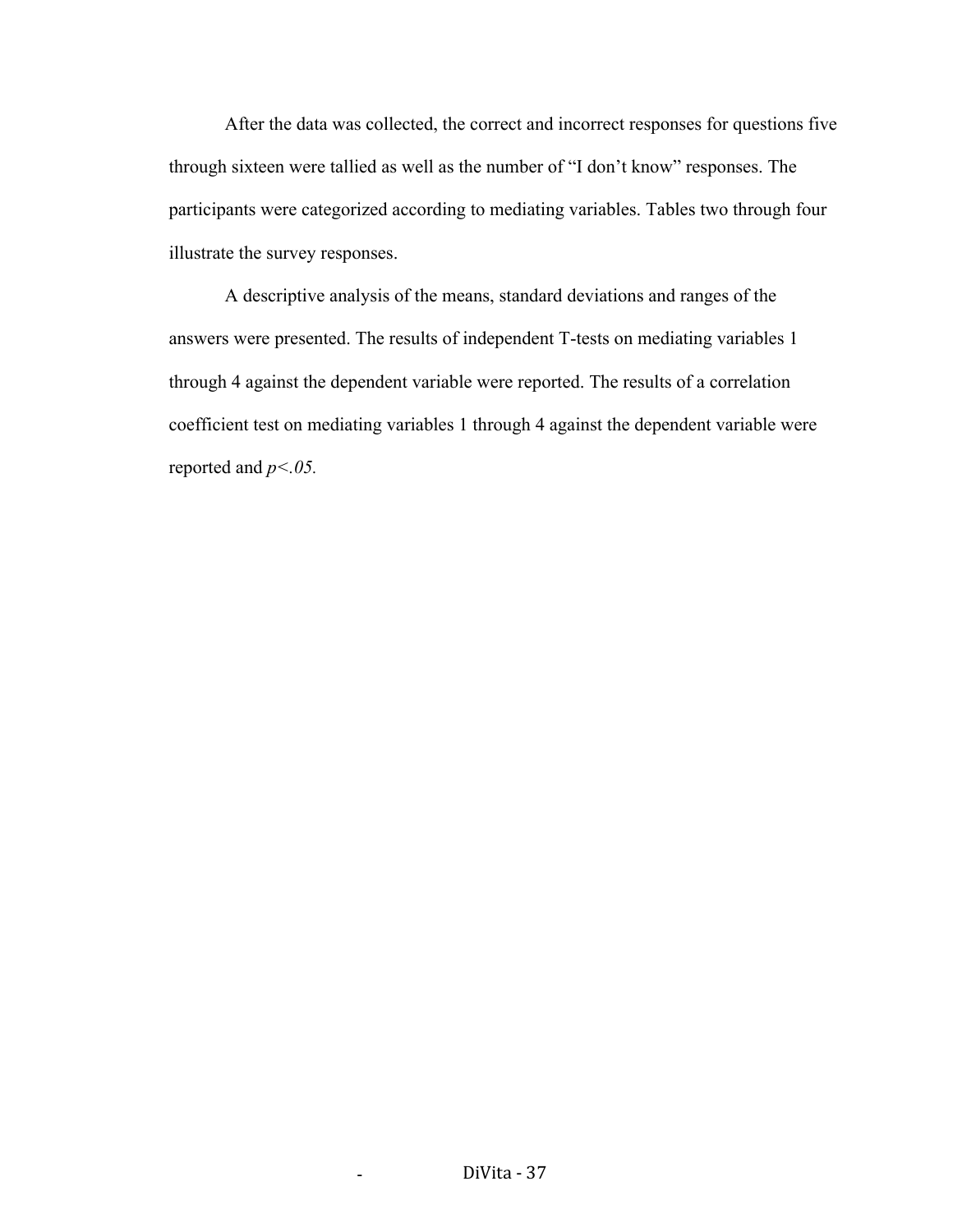# **Chapter IV - Results**

The purpose of this study was to determine if humans can aurally distinguish music composed by a machine from music composed purely by humans. Additionally, it examined if there was any significant correlation between this ability, age, and musical background. The (null) hypothesis in this study is that there will be no significant difference in the ability of the participants to identify computer vs. human-composed pieces of music based on the demographics of age, musical instrument experience, or the study of music theory.

Out of a sample of 265 responses (*n*=265), the following tables illustrate their age, instrumental experience, and theory level.

| Age Range |     | $\%$ of n | <b>Average Score</b> |
|-----------|-----|-----------|----------------------|
| $16 - 20$ | 1 Q | $7.2\%$   | 45.6%                |
| $21 - 35$ |     | 23.3%     | 50.7%                |
| $36 - 50$ | 131 | 49.4%     | 49.6%                |
| $51+$     |     | 20%       | 43.6%                |

*Table 2: Participant age*

| Instrumental  | n   | $\%$ of n | Average Score |
|---------------|-----|-----------|---------------|
| experience    |     |           |               |
| None          | 97  | $36.6\%$  | 42.8%         |
| one           | 44  | $16.6\%$  | 51.5%         |
| instrument    |     |           |               |
| more than one | 124 | $46.7\%$  | 52.1%         |
| instrument    |     |           |               |

*Table 3: Instrumental experience*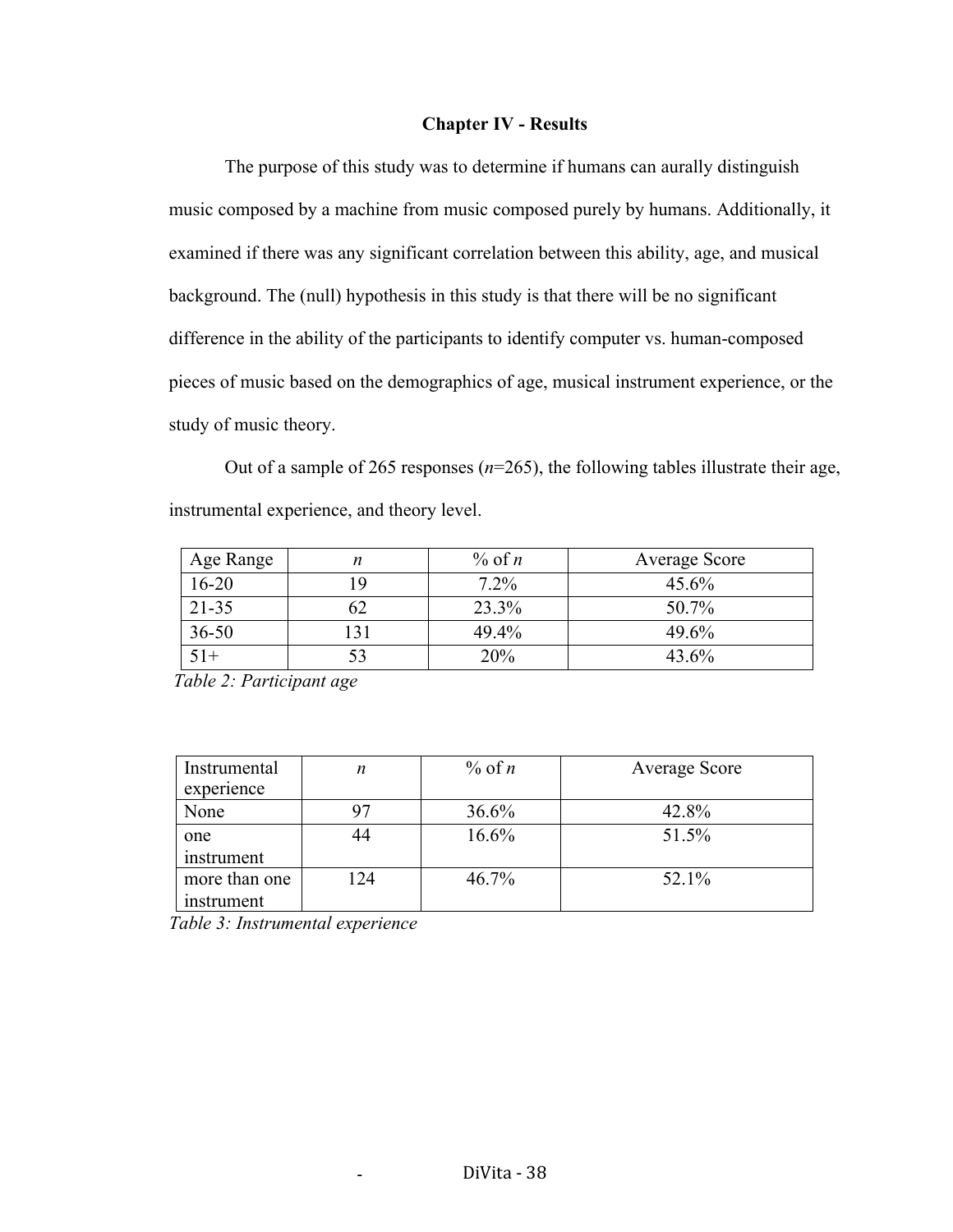| n  | $\%$ of n | Average Score |
|----|-----------|---------------|
| 50 | 18.8%     | 42%           |
| 70 | 26.4%     | $45.4\%$      |
| 55 | 20.7%     | 47.9%         |
| 90 | 33.9%     | 54.4%         |
|    |           |               |

*Table 4: Theory level*

The mean score for the entire sample was 48.3% with a standard deviation of 2.0, indicating the majority of participants fell within a small range very close to the center of the curve. This low average indicates that the participants were not able to tell the difference between computer-generated and human compositions. The following bar graph represents the total number of correct responses for each listening question (questions 5-16).

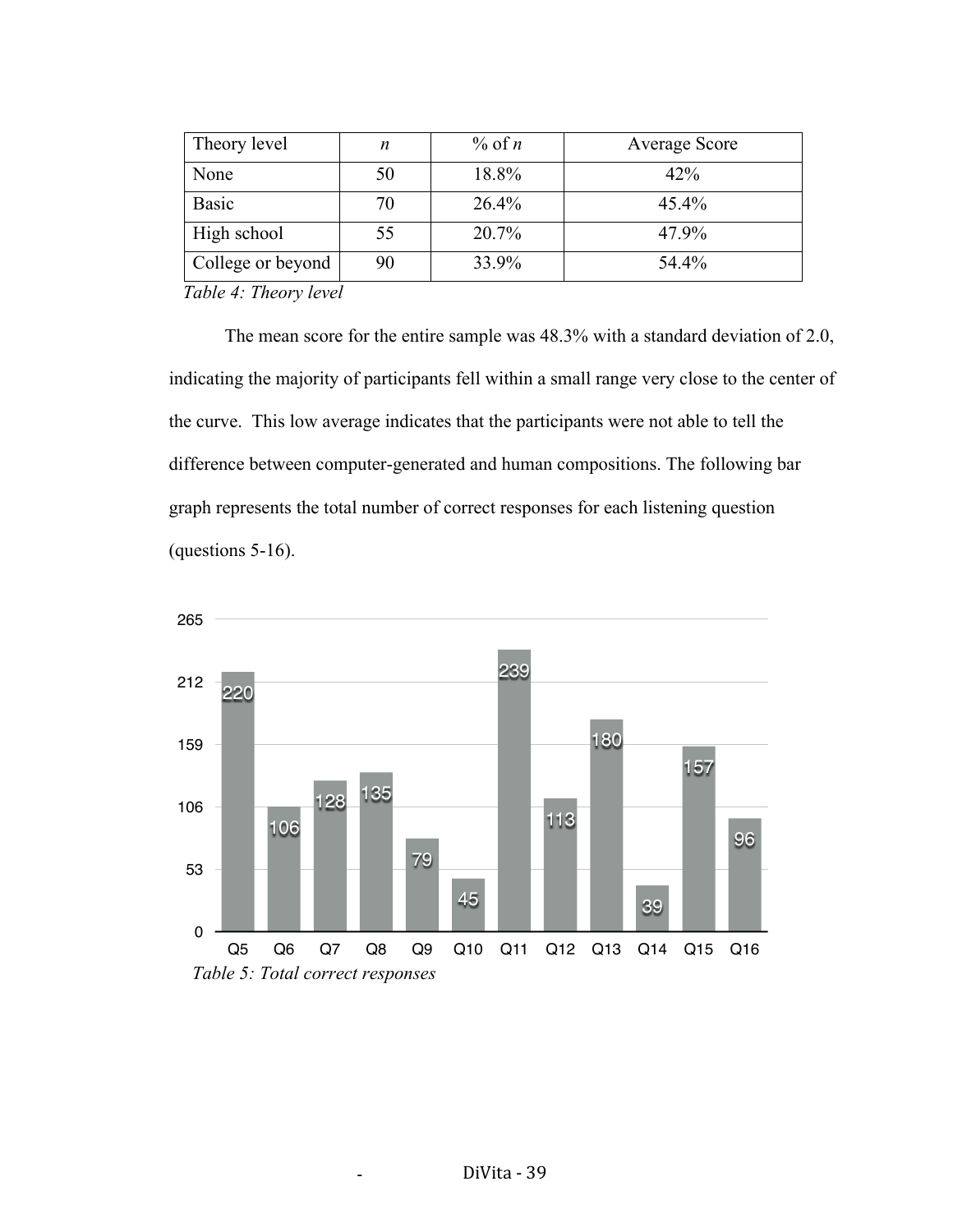# Description of Listening Questions:

- Q5: Human *J.S. Bach's "An Wasserflüssen Babylon, BWV 267*
- Q6: Human *Prelude from Camille Saint Saëns' "6 Études, Op. 52*
- Q7: Computer *David Cope's "Emmy Vivaldi"*
- *Q8:* Human *Philip Glass' "Violin Concerto No. 1"*
- Q9: Computer *Donya Quick's "Kulitta Piano Etude #4"*
- Q10: Human *Steven Reich's "Music for 18 Musicians"*
- Q11: Human *Franz Josef Haydn's "String Quartet in C, op. 74, no. 1"*
- Q12: Computer *Lejaren Hiller and Leonard Isaacson's "Illiac Suite"*
- Q13: Computer *Donya Quick's "Chorale on Strings"*
- Q14: Computer *David Cope's "Bach-Style Chorale"*
- Q15: Human *Fréderic Chopin's "Etude Op. 25 No. 12 (Ocean)"*
- Q16: Computer *David Cope's "Emily Howell Fugue"*

Table 6 shows that participants were able to correctly identify the six human

compositions 57% of the time and the six computer-composed compositions 40% of the

time. The fact that when computer-generated examples were presented to the subjects,

60% of their responses showed they could not definitively identify them would indicate

that music composed by computers is quite successful at replicating humans.

Additionally, one may speculate that this demonstrates some quality of pure human

composed pieces that makes them more identifiable. This is in direct contrast to some

criticisms explored earlier that it is the computer-composed music that stands out.

|                         | Human | Computer |
|-------------------------|-------|----------|
| Total correct answers   | 902   | 635      |
| Total incorrect answers | 688   | 955      |
| Percentage              | 57%   | 40%      |

*Table 6: Total correct answers by composition type*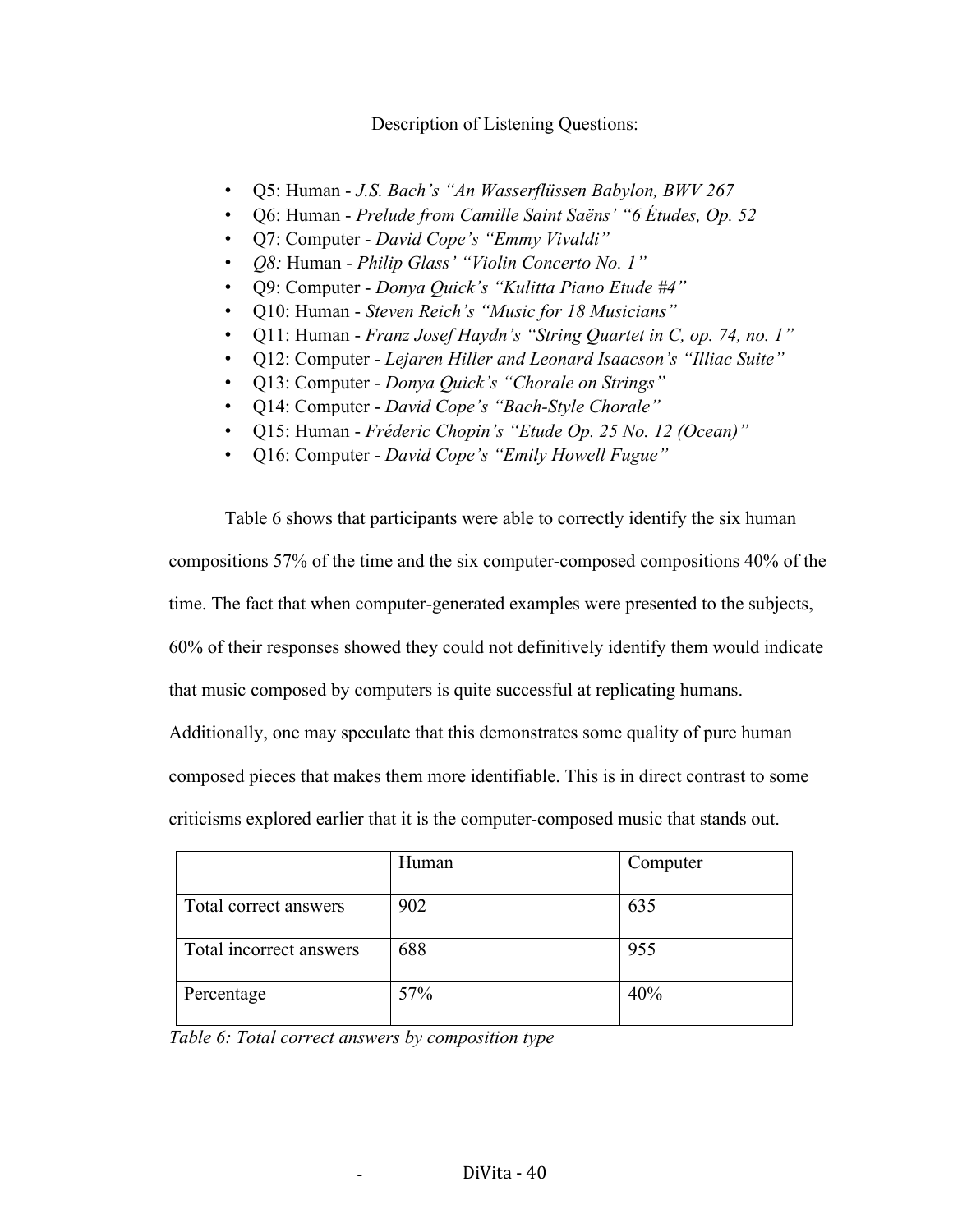Overall, the age group of 21-35 achieved the highest average score by 1.1 percentage point over the age group of 36-50 at 50.7% and 49.6%, respectively. The age group with the lowest average was 51+. All of the age groups' averages fell within 7.1 percentage points of one another, indicating that age has little to no effect on the ability to separate human from computer-composed pieces. The average between single and multiinstrumentalists were 51.5% and 52.1% respectively, indicating it has a negligible effect on the ability as well.

The average score for those who have never studied music theory was 42%, with basic theory at 45.4%, high school level at 47.9%, and college level and beyond at 54.4%. This does suggest a small positive correlation between music study and the ability to hear the difference between compositional origins. When subjected to a Pearson correlation coefficient test, the resulting value was 0.28, indicating the positive correlation does exist, though very weak.

The following table illustrates the results of one-way ANOVA testing for the age groups, instrumental experience, and theory levels.

| Grouping                | p-value  |
|-------------------------|----------|
| Age                     | 0.068028 |
| Instrumental experience | 0.000016 |
| Theory level            | 0.000034 |

*Table 7: Demographic ANOVA test results*

The results of these tests clearly show that that any difference in the average scores of the instrumental experience group and theory level group is not significant at p<.05. The null hypothesis must therefore be accepted. However, the results of the ANOVA test between age groups shows that the difference in average scores is significant at  $p<05$ . This does not have an effect on the main hypothesis, but does show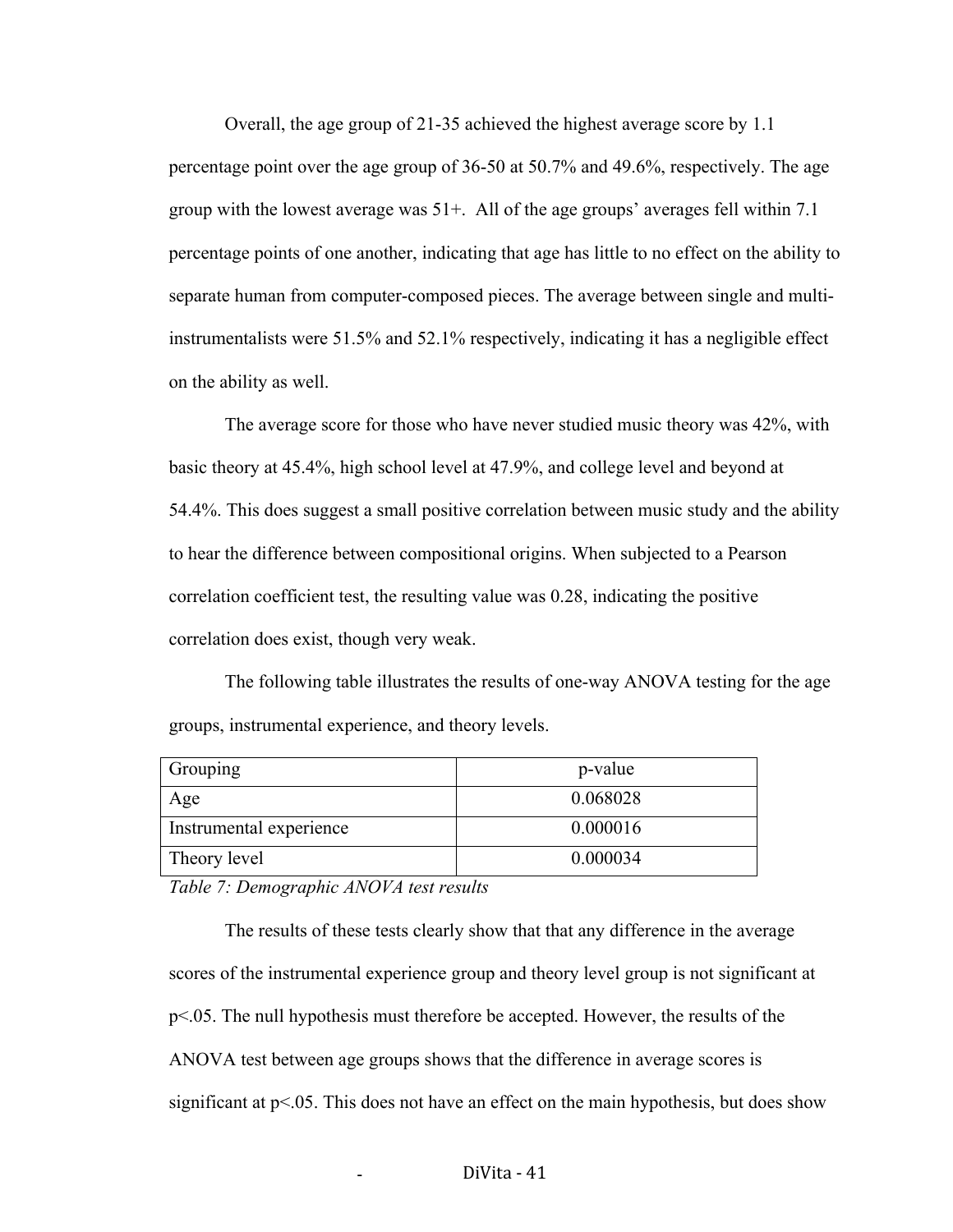that the oldest participants had the most similar judgments, while the age group 26-50 had the most diverse. This may be due to it being the largest grouping by age in the sample. Table 6 shows the standard deviation for each age range.

| Age Group | <b>Standard Deviation</b> |  |  |
|-----------|---------------------------|--|--|
| $16 - 20$ | 1.8                       |  |  |
| 21-35     | 1 Q                       |  |  |
| $36 - 50$ | 2.1                       |  |  |
| $51+$     | .0                        |  |  |

*Table 8: Standard Deviation by age group*

Of the six computer-composed pieces in the study, the piece that was the most convincing by far was from the *EMI* system by David Cope, with only 15% of participants correctly identifying it as computer-generated. This Bach-style choral was performed by human voices and may suggest that people are influenced by the method of sound production. The piece that performed most poorly was the strings piece by the *Kullita* system. This piece was played back by synthesized strings, which to many listeners is obviously identified as such. The following table illustrates the algorithmic pieces used in the study, their system, overall score and method of performance in order most convincing to least.

| Selection          | System              | Score | Method of Performance        |
|--------------------|---------------------|-------|------------------------------|
| Bach-Style Chorale | EMI                 | 15%   | Human                        |
| Piano Etude #4     | Kulitta             | 34%   | Sequenced and<br>Synthesized |
| Emily Howell Fugue | <b>Emily Howell</b> | 37%   | Human                        |
| Illiac Suite       | <b>ILLIAC I</b>     | 47%   | Human                        |
| Emmy Vivaldi       | EMI                 | 49%   | Sequenced and<br>Synthesized |
| Chorale on Strings | Kulitta             | 68%   | Sequenced and<br>Synthesized |

*Table 9: Algorithmic example details and scores*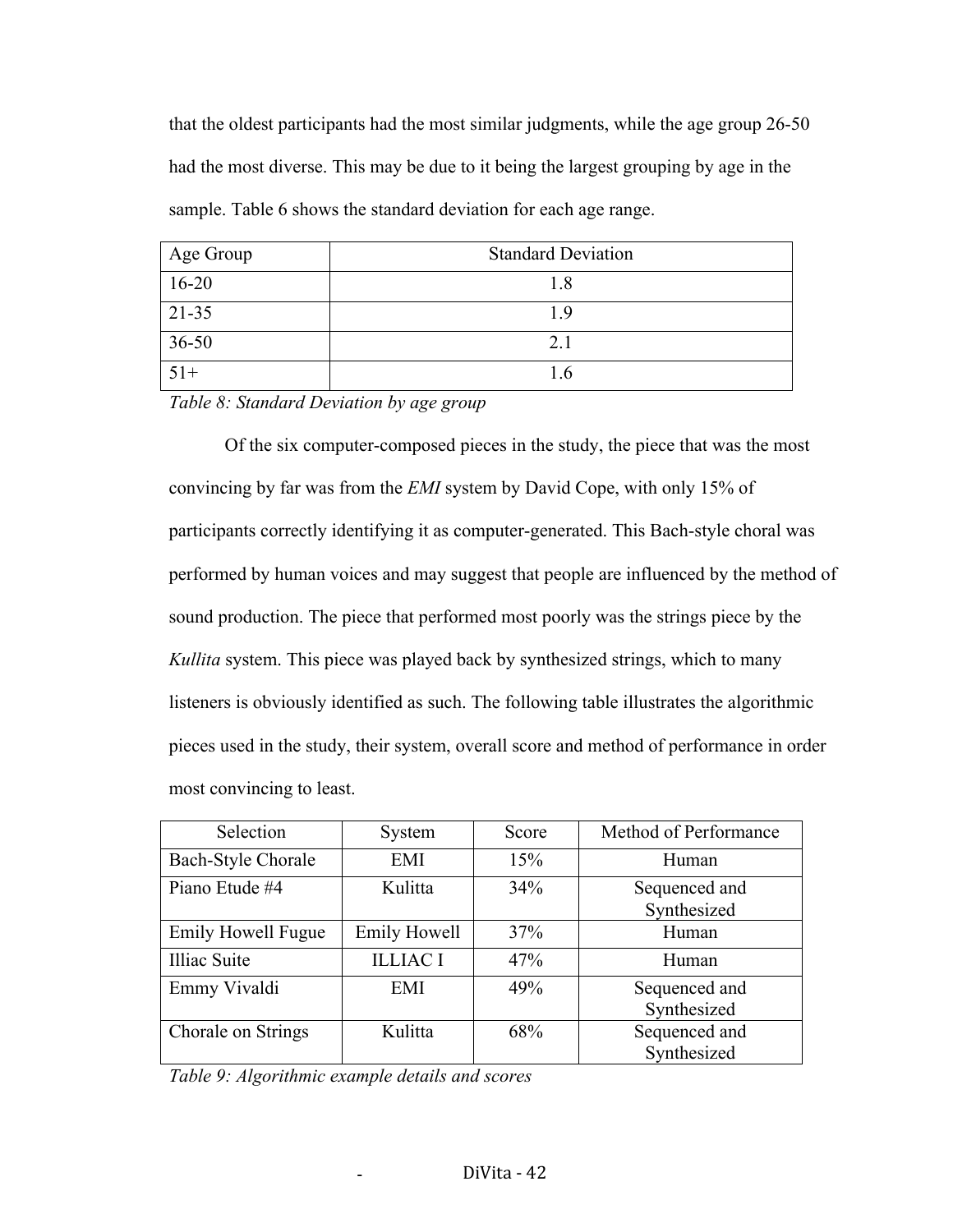All of the human-composed pieces were performed by humans with the exception of question 15 (Fréderic Chopin's "Etude Op. 25 No. 12" ) which was played by a sequencer using a synthesized piano. This did not seem to influence the listeners' opinions as much as the synthesized strings in Donya Quick's piece . It is interesting to note that the piano sample is more realistic, with more reverb, and there is a significant difference in the texture of the piece which masks some subtleties of the instrument's timbre. It is safe to say that many of the participants did not hear it as a synthesized or sampled instrument. This leads to the obvious, interesting question of how timbre may influence a listener's perception of a piece's origin. Would the same piece be assessed similarly if the selection was played with a primitive synthesized patch?

It is interesting that the four pieces that were correctly identified by more than half the participants were questions five, eleven, thirteen and fifteen. Three of these were human-composed and one computer. The human pieces were by Bach, Haydn and the Chopin piece mentioned earlier performed by machine. This suggests that either many participants knew the pieces or there are certain elements from them that have entered our universal sub-conscious similar to a Jungian archetype. The identification of the computer string chorale is most likely due to the synthesized strings discussed previously.

It would appear that the newer, more complex systems tend to be slightly more convincing. David Cope's *EMI* and second generation *Emily Howell* are both hybrids of multiple types of AI systems, minimizing limitations inherent to systems of one type.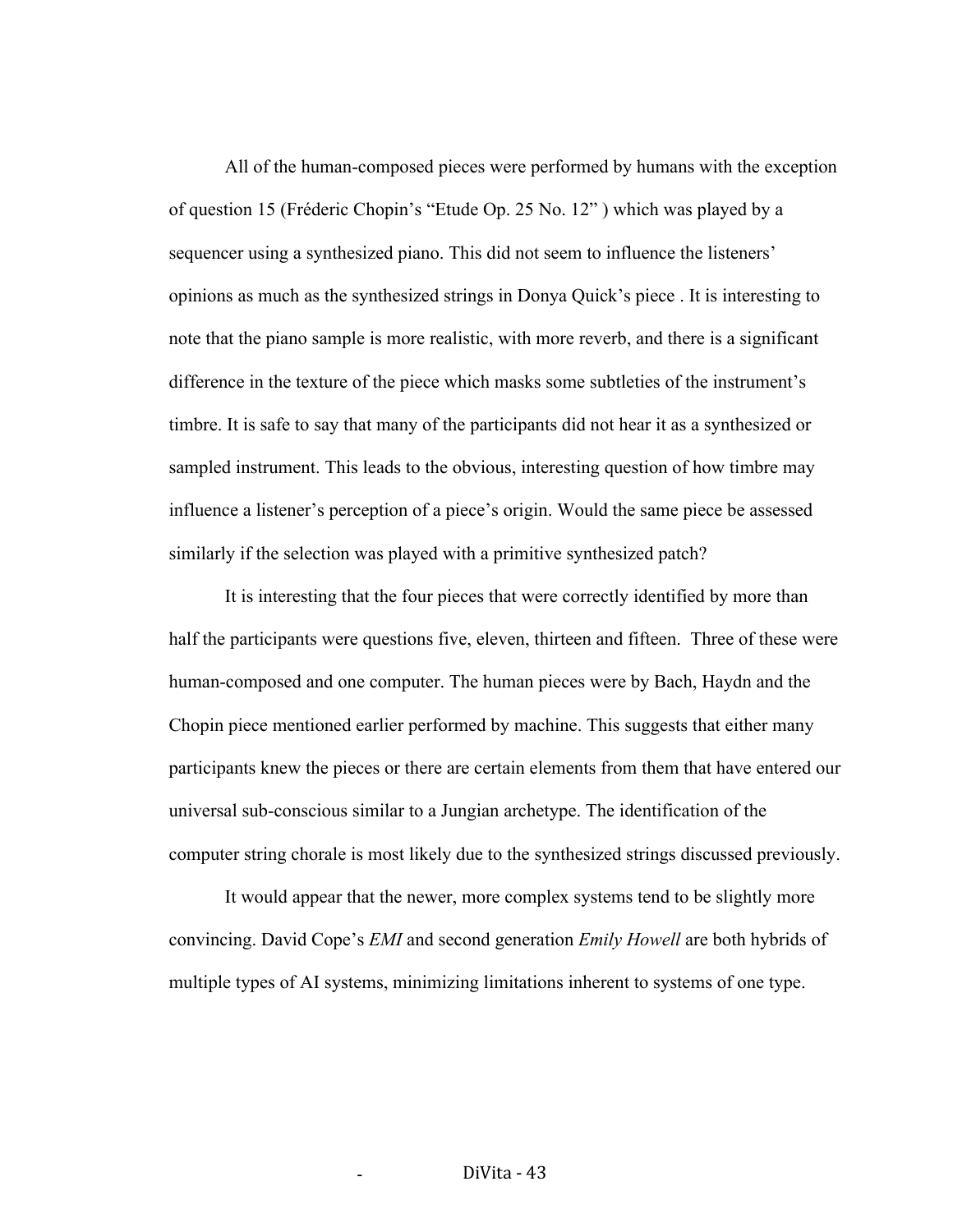# **Limitations of the Study**

While completing this research some limitations in the design of the study became evident. The word "instruments" did not clarify treatment and inclusion of vocalists when asking for the number of instruments played.

This study does not explore whether the instrumentalists are presently regularly practicing musicians or how long ago the responder may have taken a music theory class. It may also be worth investigating whether gender has any impact on the responses or if experience in composition would have an effect.

### **Suggestions for further Study**

This study may lead to another to investigate the bias (if any) listeners have when pieces are performed by humans versus machines in their evaluation. That study would use similar material, but the design would be focused on the method and quality of sound generation. Another study could investigate possible reasons for a listener choosing computer or human by asking questions about specific musical elements. This would be a study that would obviously favor participants with musical experience and background, as those with none would find it hard to understand certain questions or communicate their opinions. It is interesting to note that many of the participants made remarks that they "second-guessed" themselves regularly in this survey, which leads to the thought that most had developed a set of criteria for evaluation.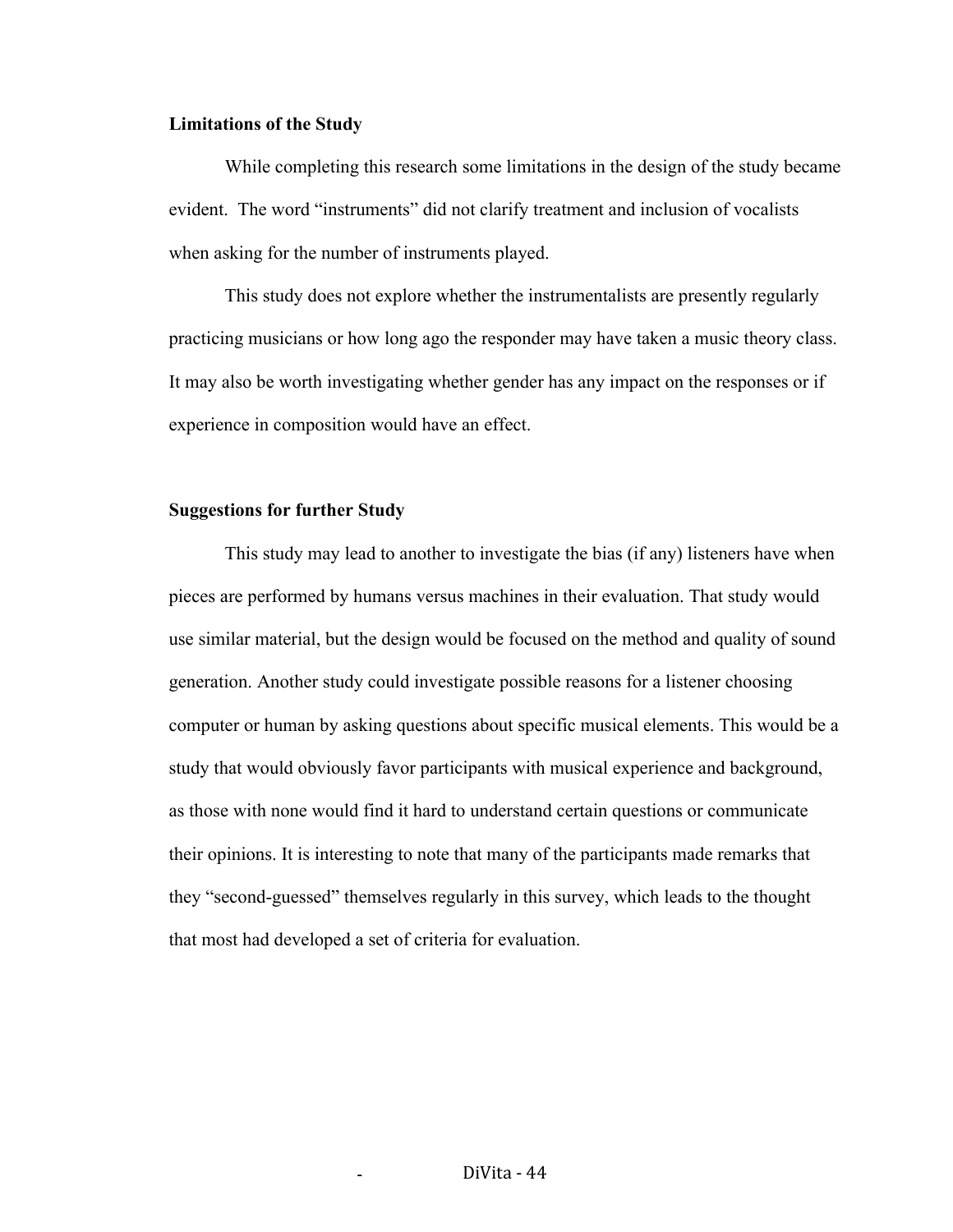# **Final Remarks**

Very few things limit the potential infinite variety of musical expression. Those being, the time it takes to create, edit and consume the work. Computers can drastically reduce the time required to create new works, and someday evaluate them. For now, programmers will still have to sort through the machine's output to cull what they find useful. The future may hold great promise in the field of computer-aided composition. Despite some people's fears, these machines will never render human creativity obsolete. However, composers of some musical forms may find less demand for what they do. The ability to create something greater with this tool than one could without it is far more rewarding in a progressive society. Eventually, perceived differences in human and computer compositions will diminish entirely. The two will be so intertwined that we will no longer separate one from the other. Furthermore, there will be no need.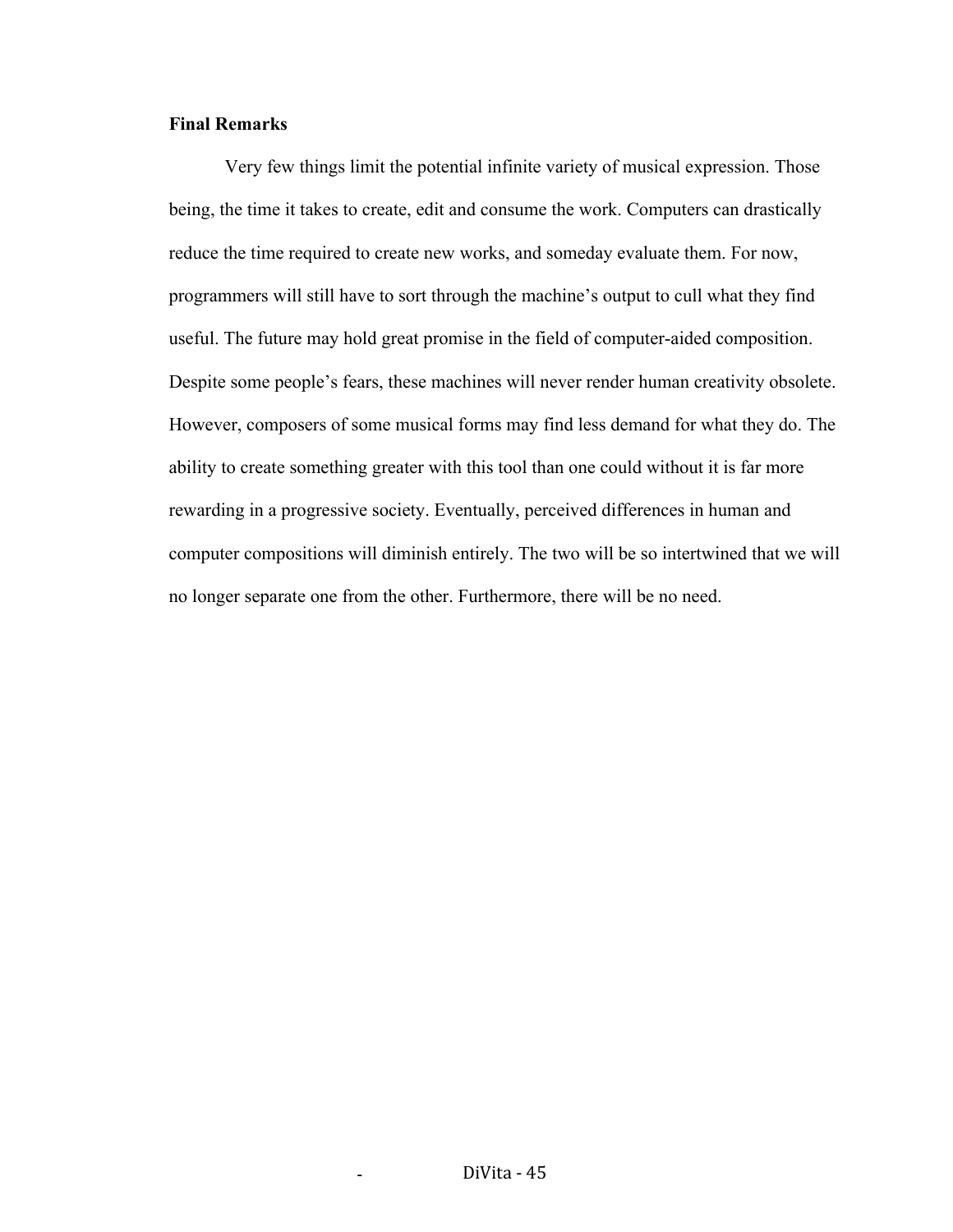#### **Bibliography**

- Algorithm. (n.d.). Retrieved November 22, 2016, from http://www.merriamwebster.com/dictionary/algorithm
- Cheng, Jacqui. (2009). Virtual composer makes beautiful music- and stirs controversy. Retrieved from http://arstechnica.com/science/2009/09/virtual-composer-makesbeautiful-musicand-stirs-controversy/
- Collins, Nick. (2016). A funny thing happened on the way to the formula : algorithmic composition for musical theatre. *Computer music journal., 40(3)*. pp. 41-57.
- Cope, D. (1999). Facing the Music: Perspectives on Machine-Composed Music. Leonardo Music Journal, 9, 79-87. Retrieved from http://www.jstor.org.dbs.valleyforge.edu/stable/1513481
- Cope, D. (1997). Techniques of the contemporary composer (pp. 192-205). Belmont, CA: Schirmer Books.
- Da Silva, Patricio. (2003). David Cope and Experiments in Musical Intelligence. Salt Lake City, UT: Spectrum Press.
- Edwards, M. (2011). Algorithmic Composition: Computational Thinking in Music Retrieved from https://www.academia.edu/654039/Algorithmic\_Composition\_Computational\_Th inking in Music
- Garcia, Chris. (2015). Algorithmic Music- David Cope and EMI. Retrieved from http://www.computerhistory.org/atchm/algorithmic-music-david-cope-and-emi/ Harley, J. (1995). Generative Processes in Algorithmic Composition: Chaos and Music.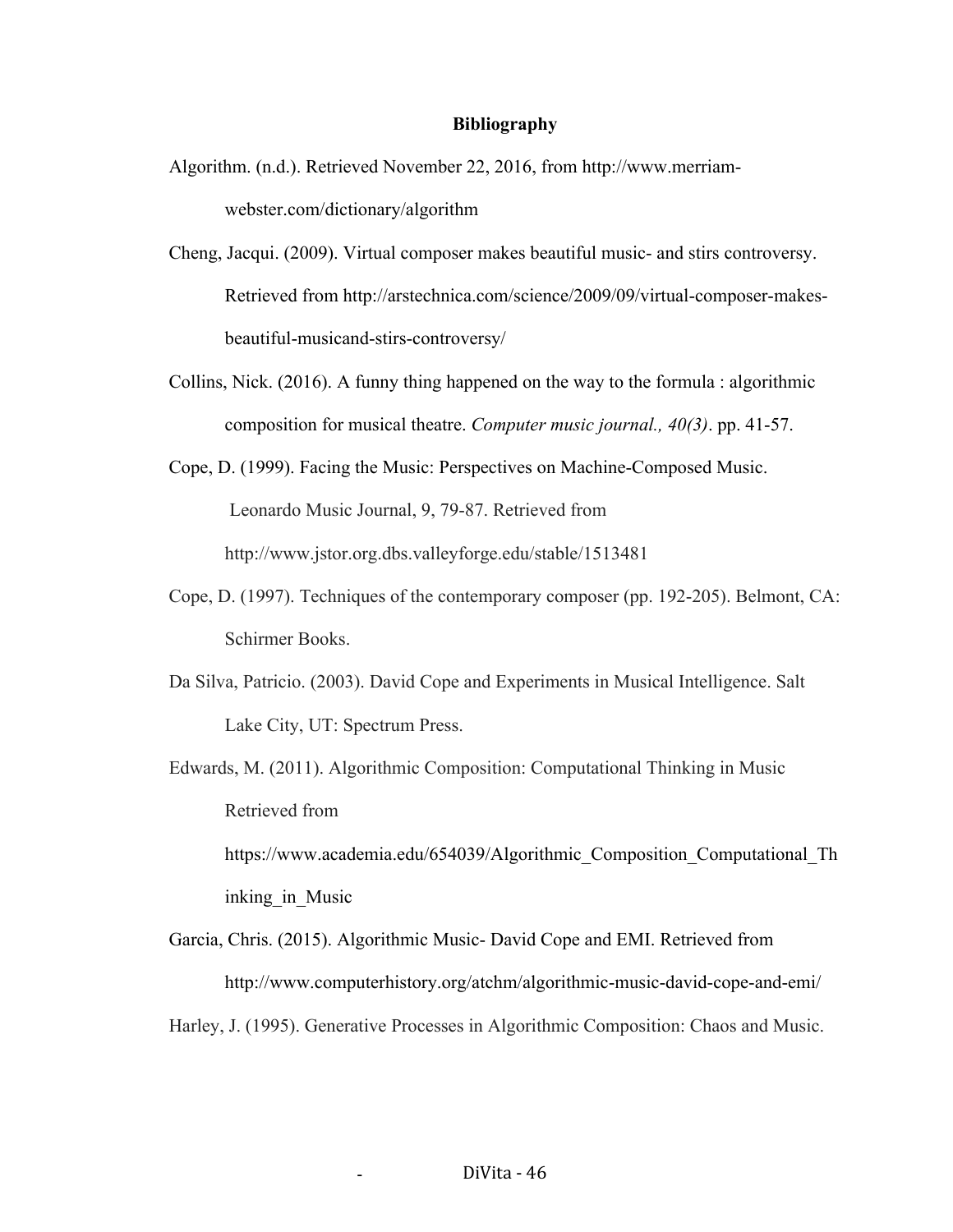*Leonardo, 28*(3), 221-224. doi:1. Retrieved from

http://www.jstor.org.dbs.valleyforge.edu/stable/1576078 doi:1

- Heyer, M. (n.d.). HARRY F. OLSON: An Interview Conducted by Mark Heyer, IEEE History Center, 14 July 1975. Retrieved from http://ethw.org/Oral-History:Harry\_F.\_Olson
- Howe, H. (2009). My Experiences with Max Mathews in the Early Days of Computer Music. *Computer Music Journal, 33*(3), 41-44. Retrieved from http://www.jstor.org.dbs.valleyforge.edu/stable/40301045
- Jacob, Bruce L. (1996) Algorithimic Composition as a Model of Creativity. http://drum.lib.umd.edu/bitstream/handle/1903/7435/OrganizedSound.pdf?sequen ce=1&isAllowed=y
- Landa, P. (1994). Chimpanzees, Wind Chimes, and Algorithmic Composition. *Computer Music Journal, 18*(1), 9-10. doi:1. Retrieved from http://www.jstor.org.dbs.valleyforge.edu/stable/3680514 doi:1
- Laske, Otto. (1989). The State of the Art of Computer Music. *Computer Music Journal, 13*(2), 7-8. doi:1. Retrieved from

http://www.jstor.org.dbs.valleyforge.edu/stable/3680036 doi:1

- Lora, Doris. (1979). Musical Pattern Perception. Retrieved from http://symposium.music.org/index.php?option=com\_k2&view=item&id=1857:mu sical-pattern-perception&Itemid=124#x14
- Manning, P. (1980). Computers and Music Composition. *Proceedings of the Royal Musical Association, 107*, 119-131. Retrieved from http://www.jstor.org.dbs.valleyforge.edu/stable/766120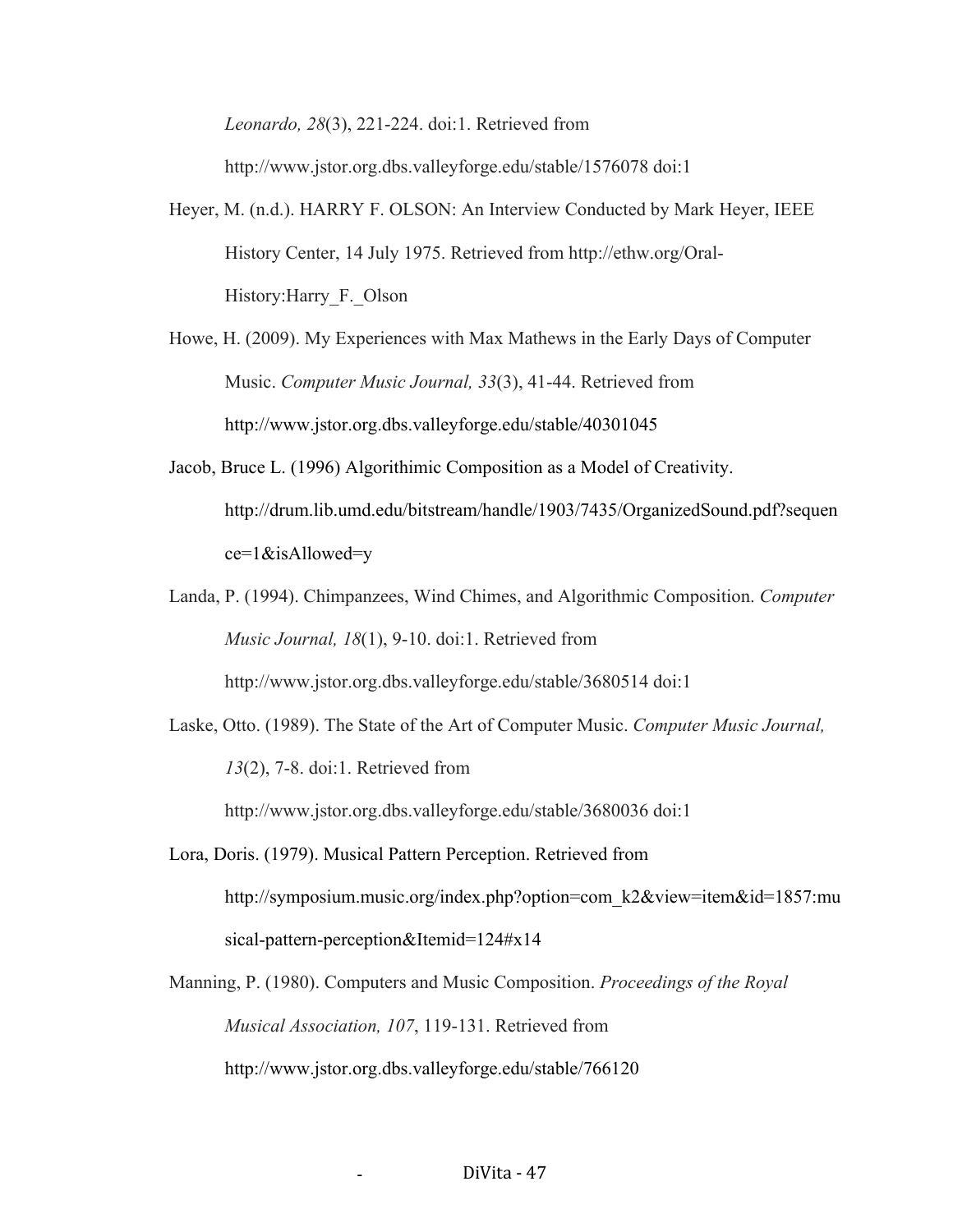- Mazurowski, Lukasz (2015) Generative Electronic Background Music System, Proceedings of the International Conference on Numerical Analysis and Applied Mathematics, Rhodes, Greece, 2014. Melville, NY: AIP Publishing
- Moss, Richard. (2015). Creative AI: Computer composers are changing how music is made. Retrieved from http://newatlas.com/creative-artificial-intelligencecomputer-algorithmic-music/35764/
- Muscutt, K. & Cope, D. (2007). Composing with Algorithms: An Interview with David Cope. *Computer Music Journal, 31*(3), 10-22. Retrieved from http://www.jstor.org.dbs.valleyforge.edu/stable/40072590
- Needham, Jack. (2017). We are the Robots: Is the future of music artificial?, Retrieved from http://www.factmag.com/2017/02/19/we-are-the-robots-could-the-future-ofmusic-be-artificial/
- Papadopoulos, G., & Wiggins, G. (1999, April). AI Methods for Algorithmic Composition: A Survey, a Critical View and Future Prospe. AISB Symposium on Musical Creativity, 110-117. Retrieved from:

http://www.doc.gold.ac.uk/~mas02gw/papers/AISB99b.pdf

- Povel, D. "Melody Generator: A Device for Algorithmic Music Construction," *Journal of Software Engineering and Applications*, Vol. 3 No. 7, 2010, pp. 683-695. doi: 10.4236/jsea.2010.37078.
- Quick, Donya. (2014). Kulitta: A Framework for Automated Music Composition (Doctoral dissertation). Retrieved from http://www.donyaquick.com/files/dissertation.pdf

Roads, C. (1980). Artificial Intelligence and Music. *Computer Music Journal, 4*(2), 13-